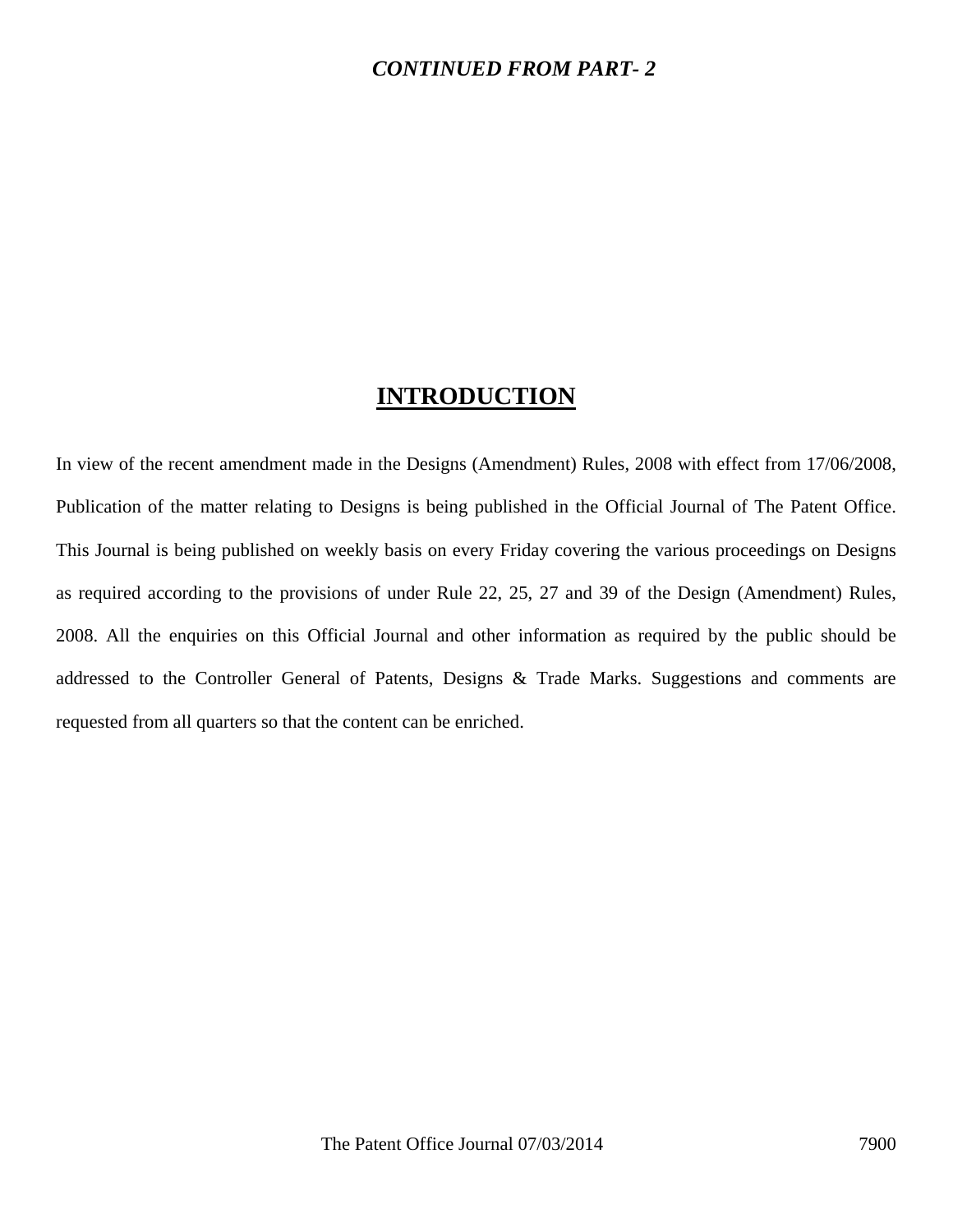# **COPYRIGHT PUBLICATION**

| <b>SL NO</b> | <b>CASE NUMBERS</b> | <b>RENEWED ON</b> |
|--------------|---------------------|-------------------|
| 1.           | 244758              | 20.02.2014        |
| 2.           | 237537              | 20.02.2014        |
| 3.           | 191032              | 20.02.2014        |
| 4.           | 188177              | 20.02.2014        |
| 5.           | 197911              | 19.02.2014        |
| 6.           | 197913              | 19.02.2014        |
| 7.           | 197633              | 19.02.2014        |
| 8.           | 197423              | 20.02.2014        |
| 9.           | 194368              | 19.02.2014        |
| 10.          | 194205              | 20.02.2014        |
| 11.          | 195736              | 19.02.2014        |
| 12.          | 195735              | 19.02.2014        |
| 13.          | 195705              | 20.02.2014        |
| 14.          | 195217              | 20.02.2014        |
| 15.          | 195216              | 20.02.2014        |
| 16.          | 195215              | 20.02.2014        |
| 17.          | 195214              | 20.02.2014        |
| 18.          | 190673              | 25.02.2014        |
| 19.          | 185713              | 26.02.2014        |
| 20.          | 196693              | 20.02.2014        |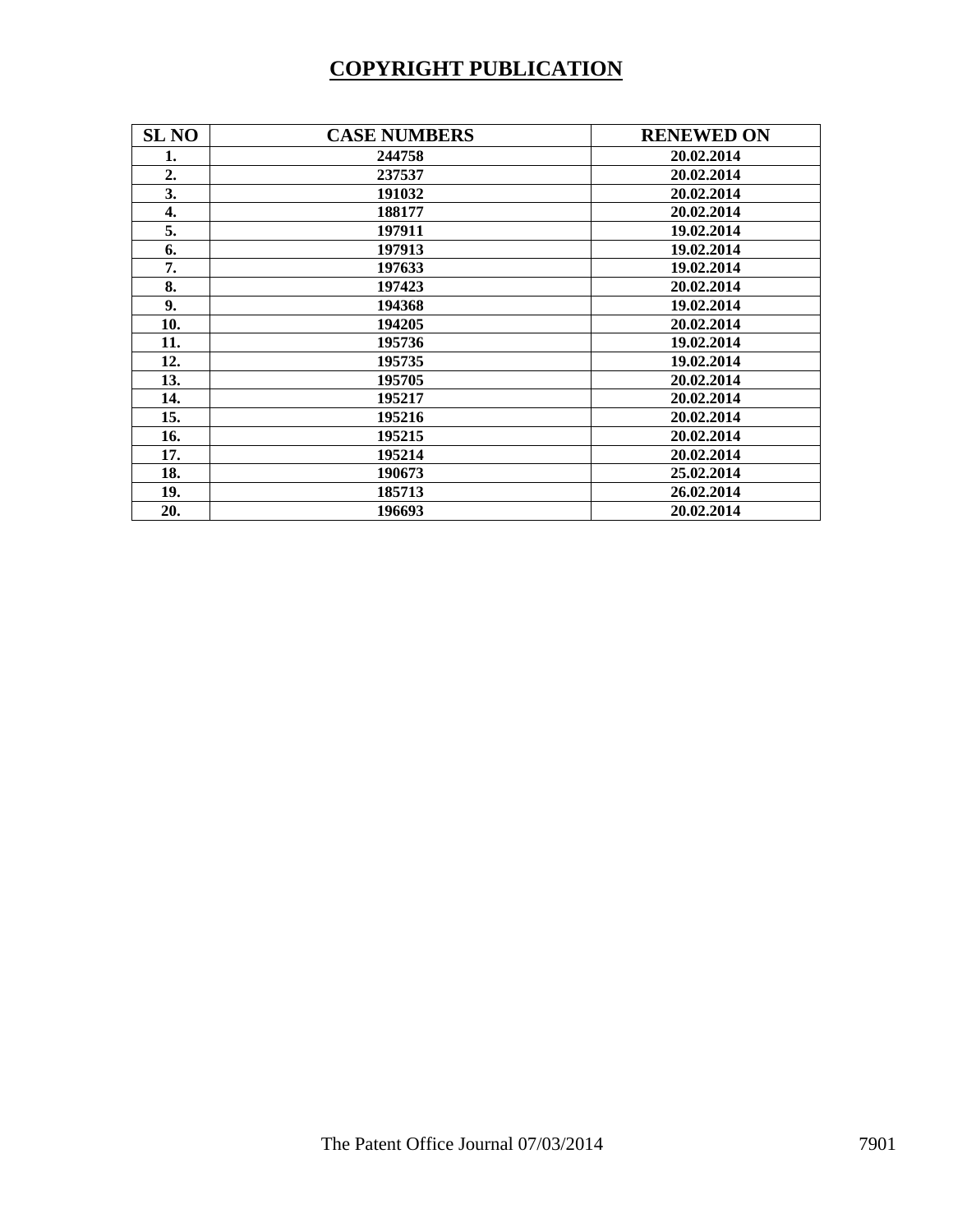## **THE DESIGNS ACT 2000 SECTION 30 DESIGN ASSIGNMENT**

**The Design stands in the name of FRITZ RUCK OPHTHALMOLOGISCHE SYSTEME GMBH registered under the Designs Act, 2000 has been assigned in the Register of Designs in the name as follows:-** 

| Design No.                        | Class | <b>Name</b>                                                                                             |
|-----------------------------------|-------|---------------------------------------------------------------------------------------------------------|
| 242248, 242249, 242250,<br>242251 | 24-01 | EOS GMBH, A GERMAN COMPANY OF THE<br>ADDRESS: JULICHER STRASSE 115, 52249<br><b>ESCHWEILER, GERMANY</b> |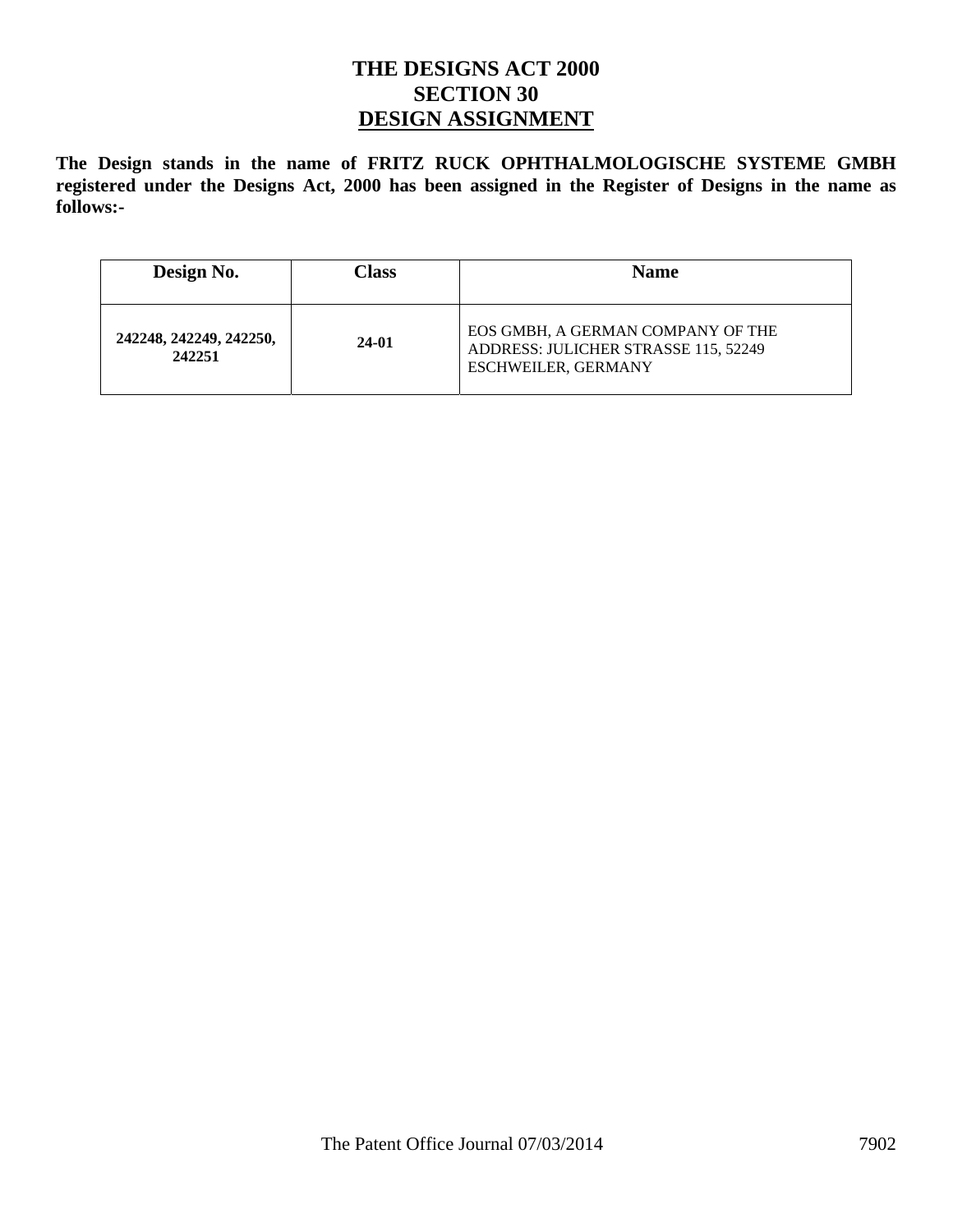#### **REGISTRATION OF DESIGNS**

**The following designs have been registered. They are now open for public inspection. In the following each entry the Date of Registration is shown. The Priority Number, Priority Date and Priority Country are also shown**

| <b>DESIGN NUMBER</b>                                                                                                                                                           |                       | 255318          |  |
|--------------------------------------------------------------------------------------------------------------------------------------------------------------------------------|-----------------------|-----------------|--|
| <b>CLASS</b>                                                                                                                                                                   | $07-01$               |                 |  |
| 1) MA DESIGN INDIA PRIVATE LIMITED, A COMPANY INCORPORATED IN<br><b>INDIA HAVING ITS PRINCIPAL PLACE OF BUSINESS AT</b><br>A-41, SECTOR-80, PHASE-II, NOIDA-201305, U.P. INDIA |                       |                 |  |
| <b>DATE OF REGISTRATION</b>                                                                                                                                                    |                       | 18/07/2013      |  |
| TITLE                                                                                                                                                                          |                       | <b>PLATTER</b>  |  |
| <b>PRIORITY NA</b>                                                                                                                                                             |                       |                 |  |
| <b>DESIGN NUMBER</b>                                                                                                                                                           |                       | 251891          |  |
| <b>CLASS</b>                                                                                                                                                                   |                       | 14-02           |  |
| 1)NITIN VATS<br>OF ADDRESS S/O MR. O.P. SHARMA, 41/26 J 23, NEHRU NAGAR, STREET NO. 5<br>GARH ROAD, MEERUT-250001, UTTAR PRADESH INDIA,                                        |                       |                 |  |
| <b>DATE OF REGISTRATION</b><br>26/02/2013                                                                                                                                      |                       |                 |  |
| <b>TITLE</b><br><b>INCLINED DISPLAY PANEL</b>                                                                                                                                  |                       |                 |  |
| <b>PRIORITY NA</b>                                                                                                                                                             |                       |                 |  |
| <b>DESIGN NUMBER</b>                                                                                                                                                           |                       | 253625          |  |
| <b>CLASS</b>                                                                                                                                                                   |                       | $23-03$         |  |
| 1) MR. DHITI TOWIWAT A CITIZEN OF THAILAND OF THE ADDRESS:<br>163/71, PHAHONYOTHIN 32, KHWAENG LAT YAO, KHET CHATUCHAK,<br><b>BANGKOK, THAILAND</b>                            |                       |                 |  |
| <b>DATE OF REGISTRATION</b>                                                                                                                                                    |                       | 02/05/2013      |  |
| <b>TITLE</b>                                                                                                                                                                   | <b>HEAT EXCHANGER</b> |                 |  |
| <b>PRIORITY</b>                                                                                                                                                                |                       |                 |  |
| PRIORITY NUMBER                                                                                                                                                                | <b>DATE</b>           | <b>COUNTRY</b>  |  |
| 1202002952                                                                                                                                                                     | 08/11/2012            | <b>THAILAND</b> |  |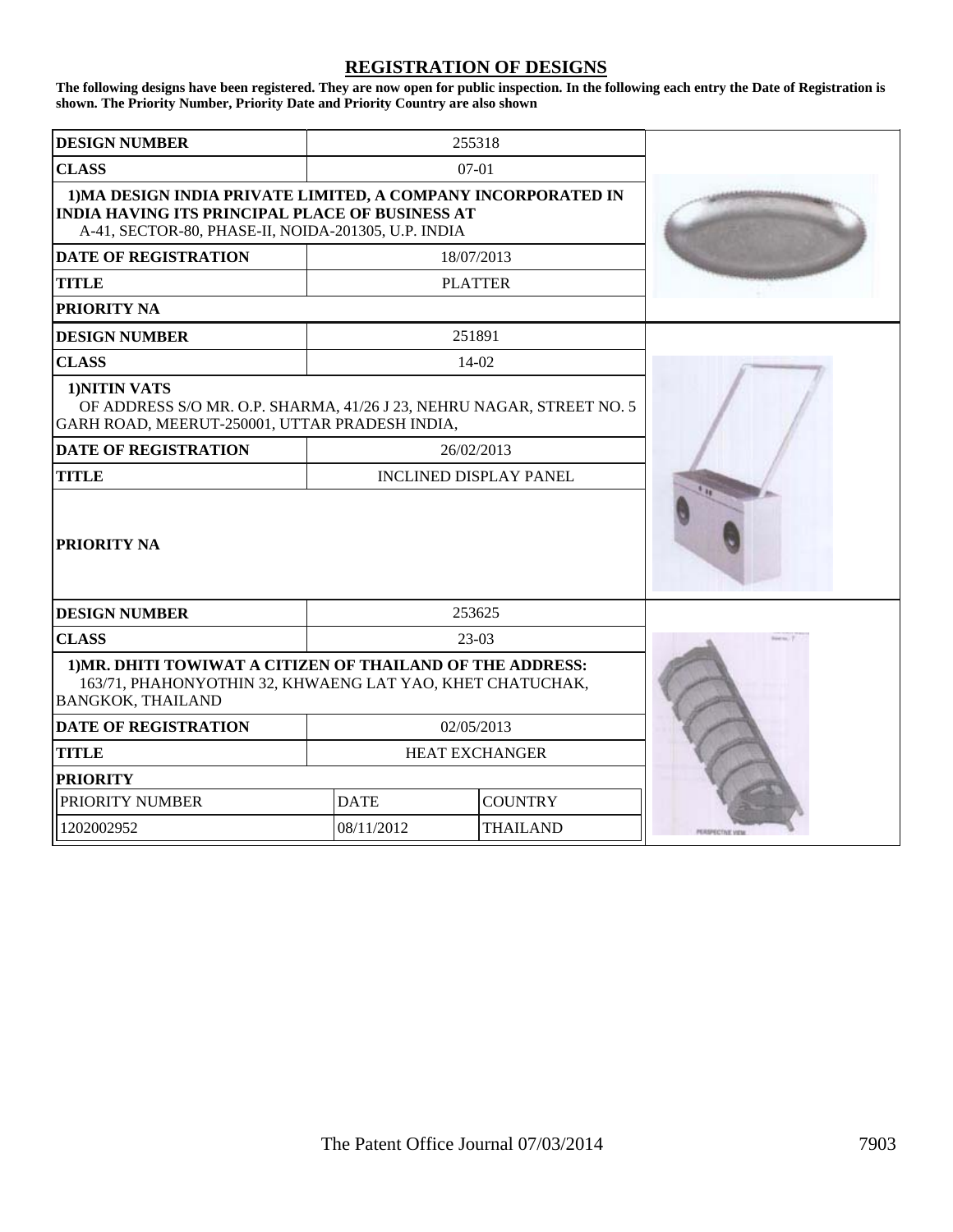| <b>DESIGN NUMBER</b>                                                                                                                                                                        |                           | 251457                           |  |
|---------------------------------------------------------------------------------------------------------------------------------------------------------------------------------------------|---------------------------|----------------------------------|--|
| <b>CLASS</b>                                                                                                                                                                                |                           | $10 - 06$                        |  |
| 1) EMERSON ELECTRIC CO., A CORPORATION ORGANIZED UNDER THE<br><b>LAWS OF THE STATE OF MISSOURI,</b><br>8000, WEST FLORISSANT, ST. LOUIS, MISSOURI 63136, UNITED STATES OF<br><b>AMERICA</b> |                           |                                  |  |
| DATE OF REGISTRATION                                                                                                                                                                        |                           | 06/02/2013                       |  |
| <b>TITLE</b>                                                                                                                                                                                |                           | UNDERGROUND UTILITY LINE LOCATOR |  |
| <b>PRIORITY</b>                                                                                                                                                                             |                           |                                  |  |
| PRIORITY NUMBER                                                                                                                                                                             | <b>DATE</b>               | <b>COUNTRY</b>                   |  |
| 29/429131                                                                                                                                                                                   | 07/08/2012                | U.S.A.                           |  |
| <b>DESIGN NUMBER</b>                                                                                                                                                                        |                           | 254088                           |  |
| <b>CLASS</b>                                                                                                                                                                                |                           | 09-01                            |  |
| 1) MEADWESTVACO CALMAR GMBH,<br>ERNST-STENNER-STRASSE 17, 58675 HEMER, GERMANY                                                                                                              |                           |                                  |  |
| <b>DATE OF REGISTRATION</b>                                                                                                                                                                 |                           | 27/05/2013                       |  |
| <b>TITLE</b>                                                                                                                                                                                |                           | <b>DISPENSER</b>                 |  |
| <b>PRIORITY</b><br>PRIORITY NUMBER<br>002143842                                                                                                                                             | <b>DATE</b><br>28/11/2012 | <b>COUNTRY</b><br><b>OHIM</b>    |  |
| <b>DESIGN NUMBER</b>                                                                                                                                                                        |                           | 254655                           |  |
| <b>CLASS</b>                                                                                                                                                                                |                           | $12 - 16$                        |  |
| 1) SCANIA CV AB, A SWEDISH COMPANY OF,<br>SE-151 87, SÖDERTÄLJE, SWEDEN                                                                                                                     |                           |                                  |  |
| DATE OF REGISTRATION                                                                                                                                                                        | 21/06/2013                |                                  |  |
| <b>TITLE</b>                                                                                                                                                                                |                           | UPPER REAR PANEL FOR VEHICLES    |  |
| <b>PRIORITY</b>                                                                                                                                                                             |                           |                                  |  |
| PRIORITY NUMBER                                                                                                                                                                             | <b>DATE</b>               | <b>COUNTRY</b>                   |  |
| 201330031581.1                                                                                                                                                                              | 31/01/2013                | <b>CHINA</b>                     |  |
|                                                                                                                                                                                             |                           |                                  |  |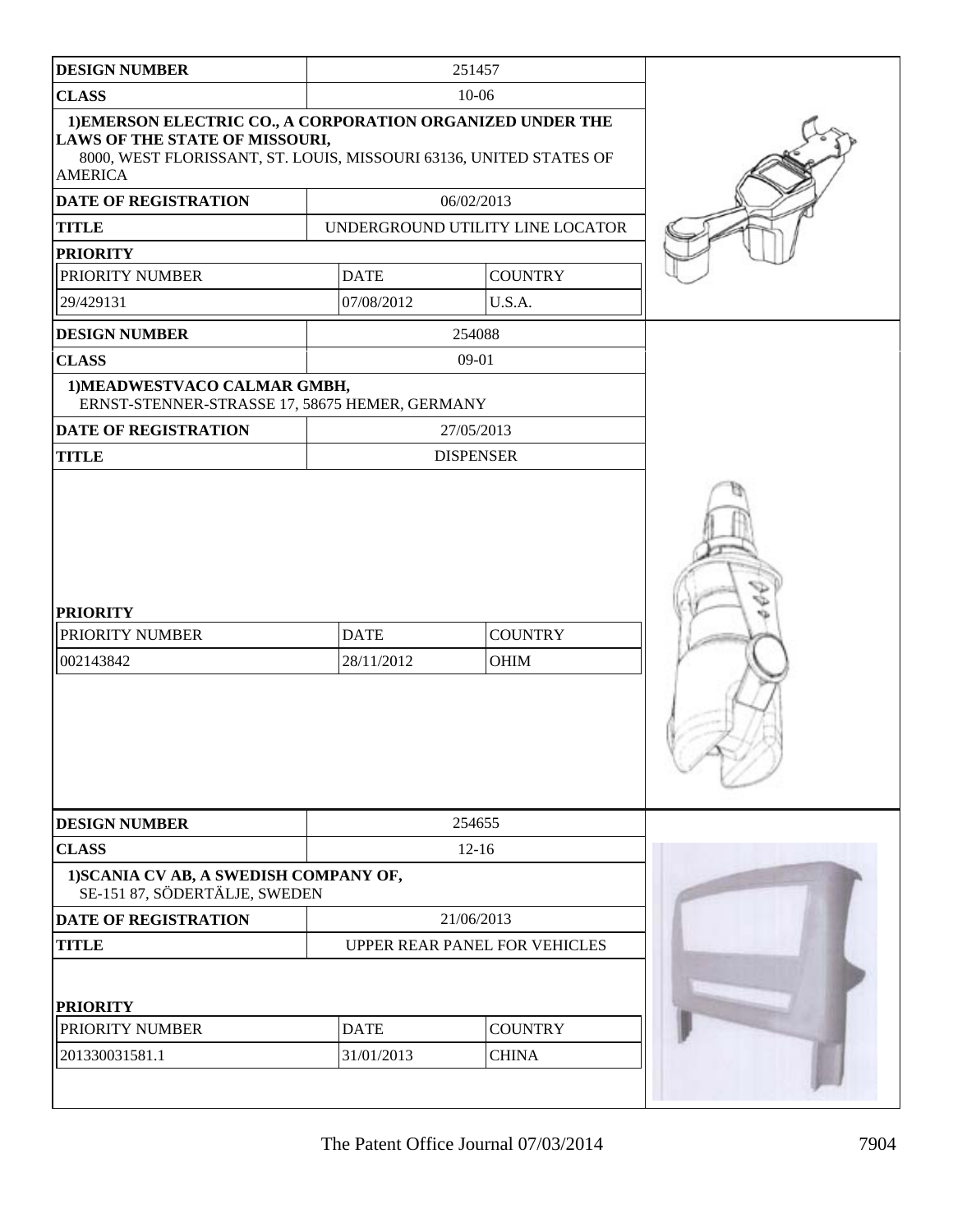| <b>DESIGN NUMBER</b>                                                                                                                                                   |             | 256749                        |  |
|------------------------------------------------------------------------------------------------------------------------------------------------------------------------|-------------|-------------------------------|--|
| <b>CLASS</b>                                                                                                                                                           |             | $12 - 16$                     |  |
| 1) MR. SURESH RAMPRAKASH CHAWLA., HAVING ADDRESS AT<br>KARISHMA NEST, ROW HOUSE NO:-8, MORWADI, PIMPRI, PUNE:-411018,<br>MAHARASHTRA STATE, INDIA NATIONALITY:- INDIAN |             |                               |  |
| <b>DATE OF REGISTRATION</b>                                                                                                                                            |             | 25/09/2013                    |  |
| <b>TITLE</b>                                                                                                                                                           |             | SAFETY BOX FITTED IN CAR BOOT |  |
| <b>PRIORITY NA</b>                                                                                                                                                     |             |                               |  |
| <b>DESIGN NUMBER</b>                                                                                                                                                   |             | 253737                        |  |
| <b>CLASS</b>                                                                                                                                                           |             | $02 - 01$                     |  |
| 1) UNICHARM CORPORATION, OF<br>182, SHIMOBUN, KINSEI-CHO, SHIKOKUCHUO-SHI, EHIME 799-0111, JAPAN;<br>NATIONALITY: JAPAN                                                |             |                               |  |
| <b>DATE OF REGISTRATION</b>                                                                                                                                            |             | 09/05/2013                    |  |
| <b>TITLE</b>                                                                                                                                                           |             | DISPOSABLE DIAPER             |  |
| <b>PRIORITY</b>                                                                                                                                                        |             |                               |  |
| PRIORITY NUMBER                                                                                                                                                        | <b>DATE</b> | <b>COUNTRY</b>                |  |
| 2012-027503                                                                                                                                                            | 11/11/2012  | <b>JAPAN</b>                  |  |
| <b>DESIGN NUMBER</b>                                                                                                                                                   |             | 256216                        |  |
| <b>CLASS</b>                                                                                                                                                           |             | $02 - 04$                     |  |
| 1) VIROLA SHOE PVT. LTD (COMPANY DULY INCORPORATED UNDER THE<br><b>COMPANIES ACT) HAVING ITS OFFICE AT</b><br>21/68, FREEGANJ, AGRA (U.P.) INDIA, OF THE ABOVE ADDRESS |             |                               |  |
| <b>DATE OF REGISTRATION</b>                                                                                                                                            | 04/09/2013  |                               |  |
| <b>TITLE</b>                                                                                                                                                           |             | <b>SHOE</b>                   |  |
| <b>PRIORITY NA</b>                                                                                                                                                     |             |                               |  |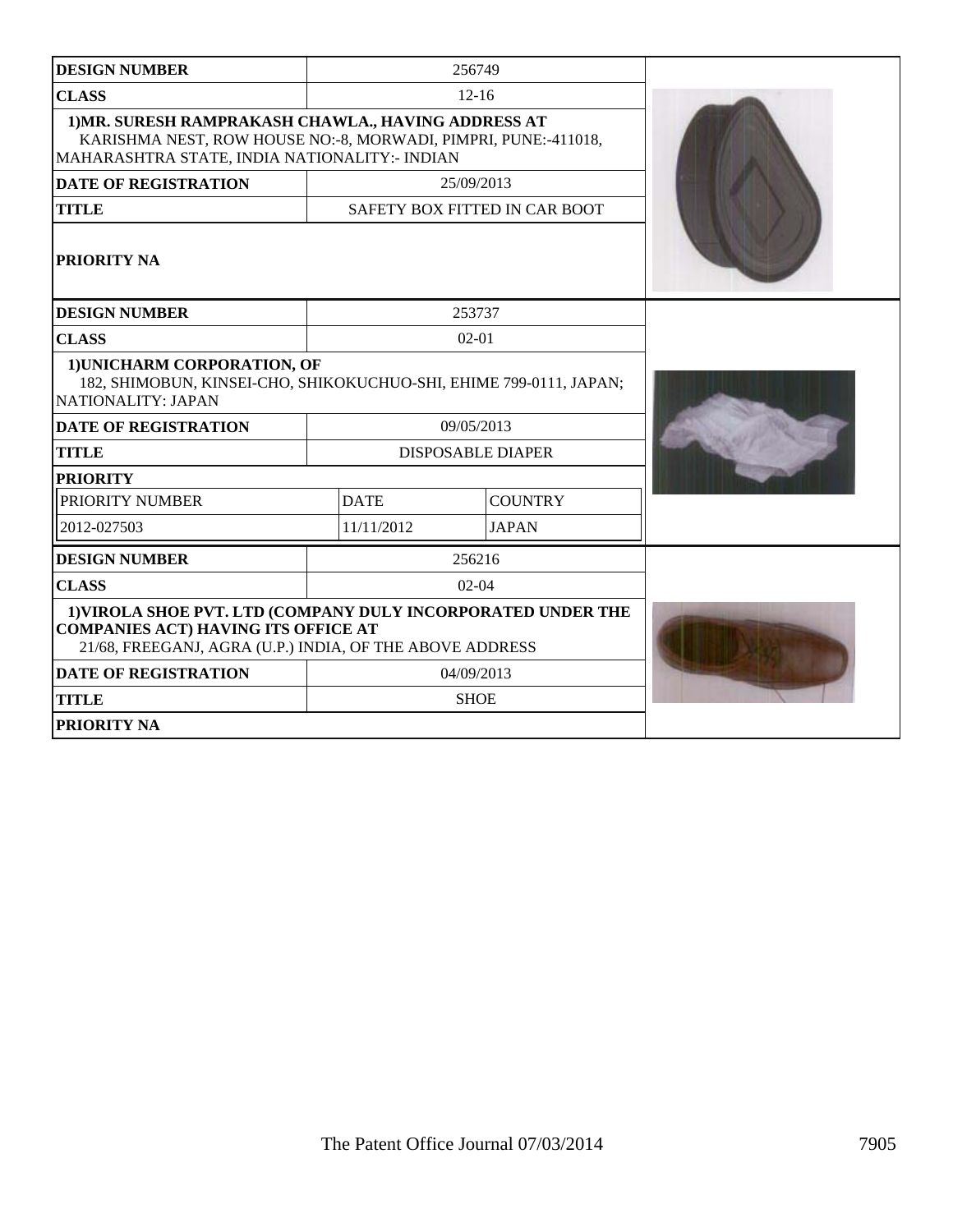| <b>DESIGN NUMBER</b>                                                                                                  |             | 254089                   |  |
|-----------------------------------------------------------------------------------------------------------------------|-------------|--------------------------|--|
| <b>CLASS</b>                                                                                                          |             | 09-01                    |  |
| 1) MEADWESTVACO CALMAR GMBH,<br>ERNST-STENNER-STRASSE 17, 58675 HEMER, GERMANY                                        |             |                          |  |
| <b>DATE OF REGISTRATION</b>                                                                                           |             | 27/05/2013               |  |
| <b>TITLE</b>                                                                                                          |             | <b>DISPENSER</b>         |  |
| <b>PRIORITY</b>                                                                                                       |             |                          |  |
| PRIORITY NUMBER                                                                                                       | <b>DATE</b> | <b>COUNTRY</b>           |  |
| 002143842                                                                                                             | 28/11/2012  | <b>OHIM</b>              |  |
|                                                                                                                       |             |                          |  |
| <b>DESIGN NUMBER</b>                                                                                                  |             | 254669                   |  |
| <b>CLASS</b>                                                                                                          |             | 23-01                    |  |
| 1) MAHESH GUPTA, AN INDIAN NATIONAL OF<br>C-64, SECTOR - 14, NOIDA, UTTAR PRADESH, INDIA                              |             |                          |  |
| <b>DATE OF REGISTRATION</b>                                                                                           |             | 21/06/2013               |  |
| <b>TITLE</b>                                                                                                          |             | <b>WATER PURIFIER</b>    |  |
| <b>PRIORITY NA</b>                                                                                                    |             |                          |  |
| <b>DESIGN NUMBER</b>                                                                                                  |             | 252159                   |  |
| <b>CLASS</b>                                                                                                          |             | 14-02                    |  |
| 1) APPLE INC.,<br>1 INFINITE LOOP, CUPERTINO, CA 95014, USA,<br>A CORPORATION INCORPORATED IN THE STATE OF CALIFORNIA |             |                          |  |
| <b>DATE OF REGISTRATION</b>                                                                                           |             | 06/03/2013               |  |
| <b>TITLE</b>                                                                                                          |             | DESKTOP COMPUTER MONITOR |  |
| <b>PRIORITY</b>                                                                                                       |             |                          |  |
| PRIORITY NUMBER                                                                                                       | <b>DATE</b> | <b>COUNTRY</b>           |  |
| 29/431,443                                                                                                            | 07/09/2012  | U.S.A.                   |  |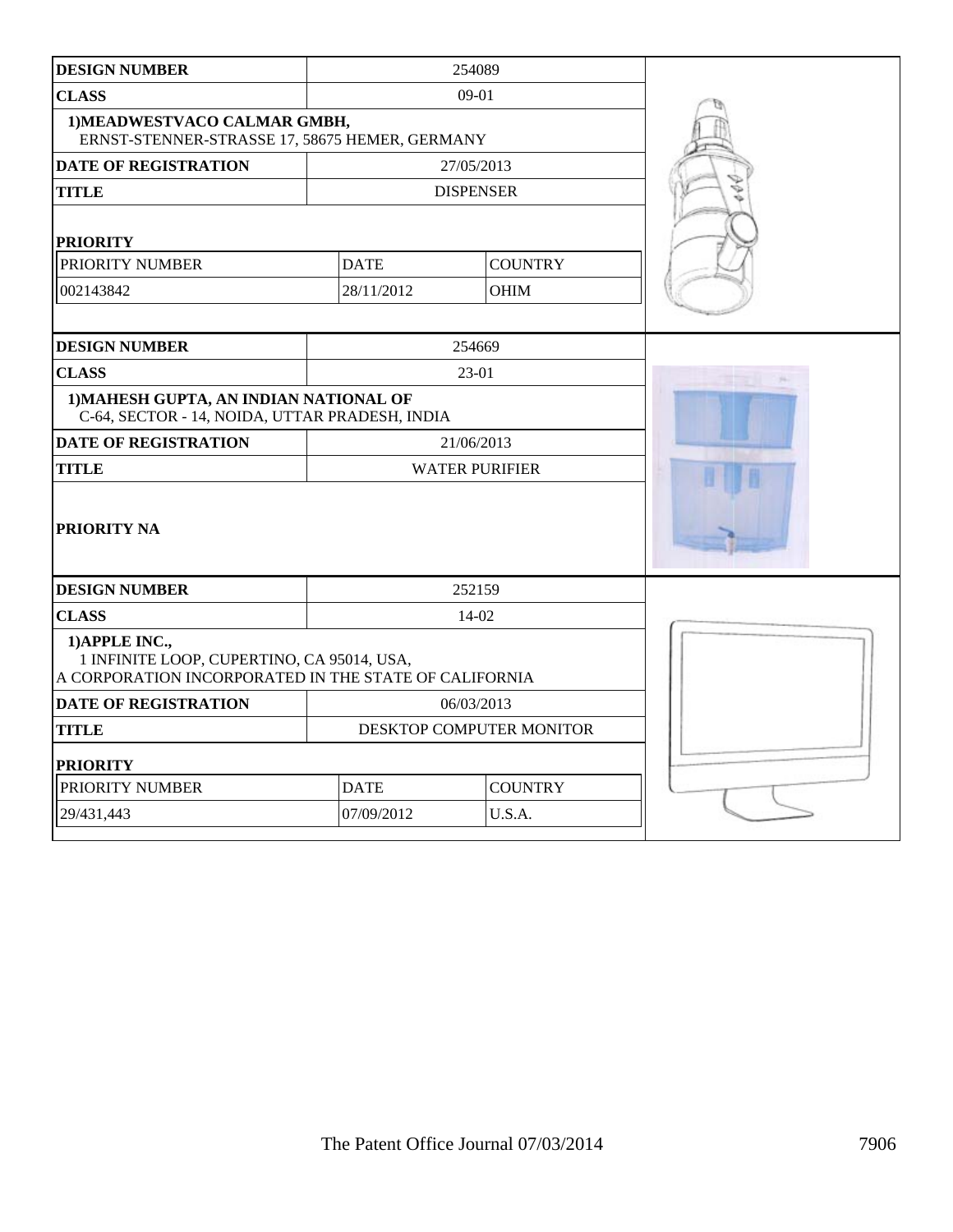| <b>DESIGN NUMBER</b>                                                                                                    | 253741                |                |                          |  |
|-------------------------------------------------------------------------------------------------------------------------|-----------------------|----------------|--------------------------|--|
| <b>CLASS</b>                                                                                                            |                       | $02 - 01$      |                          |  |
| 1) UNICHARM CORPORATION, OF<br>182, SHIMOBUN, KINSEI-CHO, SHIKOKUCHUO-SHI, EHIME 799-0111, JAPAN;<br>NATIONALITY: JAPAN |                       |                |                          |  |
| <b>DATE OF REGISTRATION</b>                                                                                             |                       | 09/05/2013     |                          |  |
| <b>TITLE</b>                                                                                                            |                       |                | <b>DISPOSABLE DIAPER</b> |  |
| <b>PRIORITY</b>                                                                                                         |                       |                |                          |  |
| PRIORITY NUMBER                                                                                                         | <b>DATE</b>           |                | <b>COUNTRY</b>           |  |
| 2012-027507                                                                                                             | 11/11/2012            |                | <b>JAPAN</b>             |  |
| <b>DESIGN NUMBER</b>                                                                                                    |                       | 254009         |                          |  |
| <b>CLASS</b>                                                                                                            |                       | $12-08$        |                          |  |
| 1) FERRARI S.P.A.,<br>VIA EMILIA EST 1163 I-41100 MODENA (ITALY)                                                        |                       |                |                          |  |
| <b>DATE OF REGISTRATION</b>                                                                                             | 21/05/2013            |                |                          |  |
| <b>TITLE</b>                                                                                                            |                       | CAR            |                          |  |
| <b>PRIORITY</b>                                                                                                         |                       |                |                          |  |
| PRIORITY NUMBER                                                                                                         | <b>DATE</b>           | <b>COUNTRY</b> |                          |  |
| 002147413                                                                                                               | 04/12/2012            |                | <b>EUROPEAN UNION</b>    |  |
| <b>DESIGN NUMBER</b>                                                                                                    |                       | 250958         |                          |  |
| <b>CLASS</b>                                                                                                            |                       | $24-01$        |                          |  |
| 1) CHRISTOPHER JOHN FARRELL, AUSTRALIAN NATIONAL, OF<br>44 SIGANTO DRIVE HELENSVALE QLD 4212, AUSTRALIA                 |                       |                |                          |  |
| <b>DATE OF REGISTRATION</b><br>11/01/2013                                                                               |                       |                |                          |  |
| <b>TITLE</b>                                                                                                            | ORTHODONTIC APPLIANCE |                |                          |  |
| <b>PRIORITY</b>                                                                                                         |                       |                |                          |  |
| PRIORITY NUMBER                                                                                                         | <b>DATE</b>           |                | <b>COUNTRY</b>           |  |
| AU 143331/2012                                                                                                          | 31/08/2012            |                | <b>AUSTRALIA</b>         |  |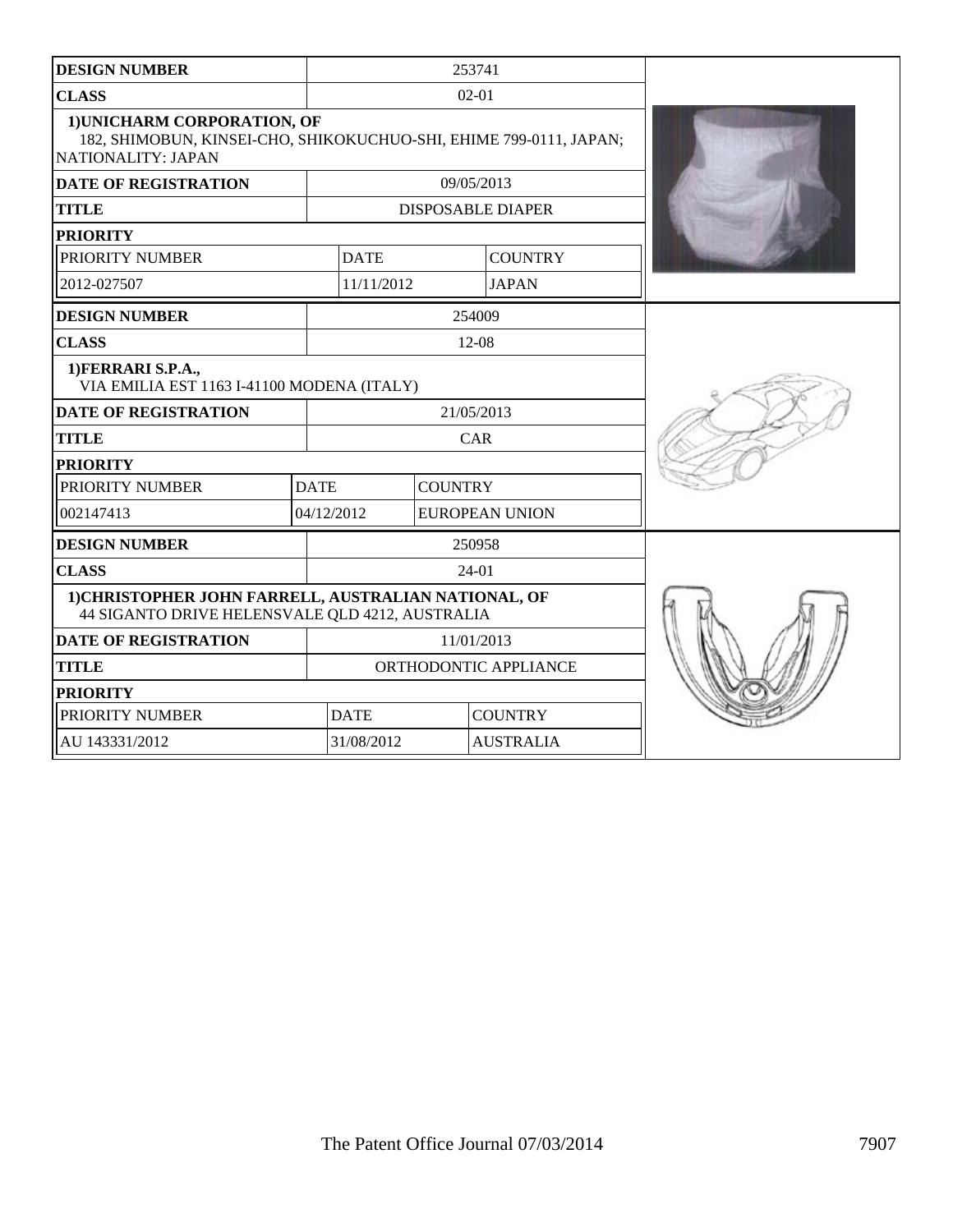| <b>DESIGN NUMBER</b>                                                                                                                                                                                                                                                  |                           | 251135                        |  |
|-----------------------------------------------------------------------------------------------------------------------------------------------------------------------------------------------------------------------------------------------------------------------|---------------------------|-------------------------------|--|
| <b>CLASS</b>                                                                                                                                                                                                                                                          |                           |                               |  |
| 1) DART INDUSTRIES INC., A CORPORATION FOUNDED UNDER THE LAWS<br>OF DELAWARE, U.S.A. OF<br>14901 SOUTH ORANGE BLOSSOM TRAIL, ORLANDO, FLORIDA 32837, USA                                                                                                              |                           |                               |  |
| DATE OF REGISTRATION                                                                                                                                                                                                                                                  |                           | 23/01/2013                    |  |
| <b>TITLE</b>                                                                                                                                                                                                                                                          |                           | <b>CONTAINER FOR FOOD</b>     |  |
|                                                                                                                                                                                                                                                                       |                           |                               |  |
| <b>PRIORITY</b>                                                                                                                                                                                                                                                       |                           |                               |  |
| PRIORITY NUMBER                                                                                                                                                                                                                                                       | <b>DATE</b>               | <b>COUNTRY</b>                |  |
| 29/421,566                                                                                                                                                                                                                                                            | 16/08/2012                | U.S.A.                        |  |
|                                                                                                                                                                                                                                                                       |                           |                               |  |
| <b>DESIGN NUMBER</b>                                                                                                                                                                                                                                                  |                           | 253413                        |  |
| <b>CLASS</b>                                                                                                                                                                                                                                                          |                           | 08-03                         |  |
| 1) WIRTGEN GMBH,<br>REINHARD-WIRTGEN-STR.2., 53578 WINDHAGEN, GERMANY                                                                                                                                                                                                 |                           |                               |  |
| <b>DATE OF REGISTRATION</b>                                                                                                                                                                                                                                           |                           | 25/04/2013                    |  |
| <b>TITLE</b>                                                                                                                                                                                                                                                          |                           | <b>CHISEL HOLDER</b>          |  |
| <b>PRIORITY</b><br>PRIORITY NUMBER<br>002147884                                                                                                                                                                                                                       | <b>DATE</b><br>05/12/2012 | <b>COUNTRY</b><br><b>OHIM</b> |  |
| <b>DESIGN NUMBER</b>                                                                                                                                                                                                                                                  |                           | 256849                        |  |
| <b>CLASS</b>                                                                                                                                                                                                                                                          |                           | 06-01                         |  |
| 1) WIM PLAST LIMITED, A PUBLIC LIMITED COMPANY REGISTERED<br>UNDER THE PROVISION OF INDIAN COMPANIES ACT, 1956, HAVING OFFICE<br><b>ADDRESS AT</b><br>5 CORPORATE AVENUE, 'B' WING, CELLO HOUSE, SONAWALA ROAD,<br>GOREGAON (EAST), MUMBAI-400063, MAHARASHTRA, INDIA |                           |                               |  |
| DATE OF REGISTRATION                                                                                                                                                                                                                                                  | 26/09/2013                |                               |  |
| <b>TITLE</b><br><b>CHAIR</b>                                                                                                                                                                                                                                          |                           |                               |  |
| <b>PRIORITY NA</b>                                                                                                                                                                                                                                                    |                           |                               |  |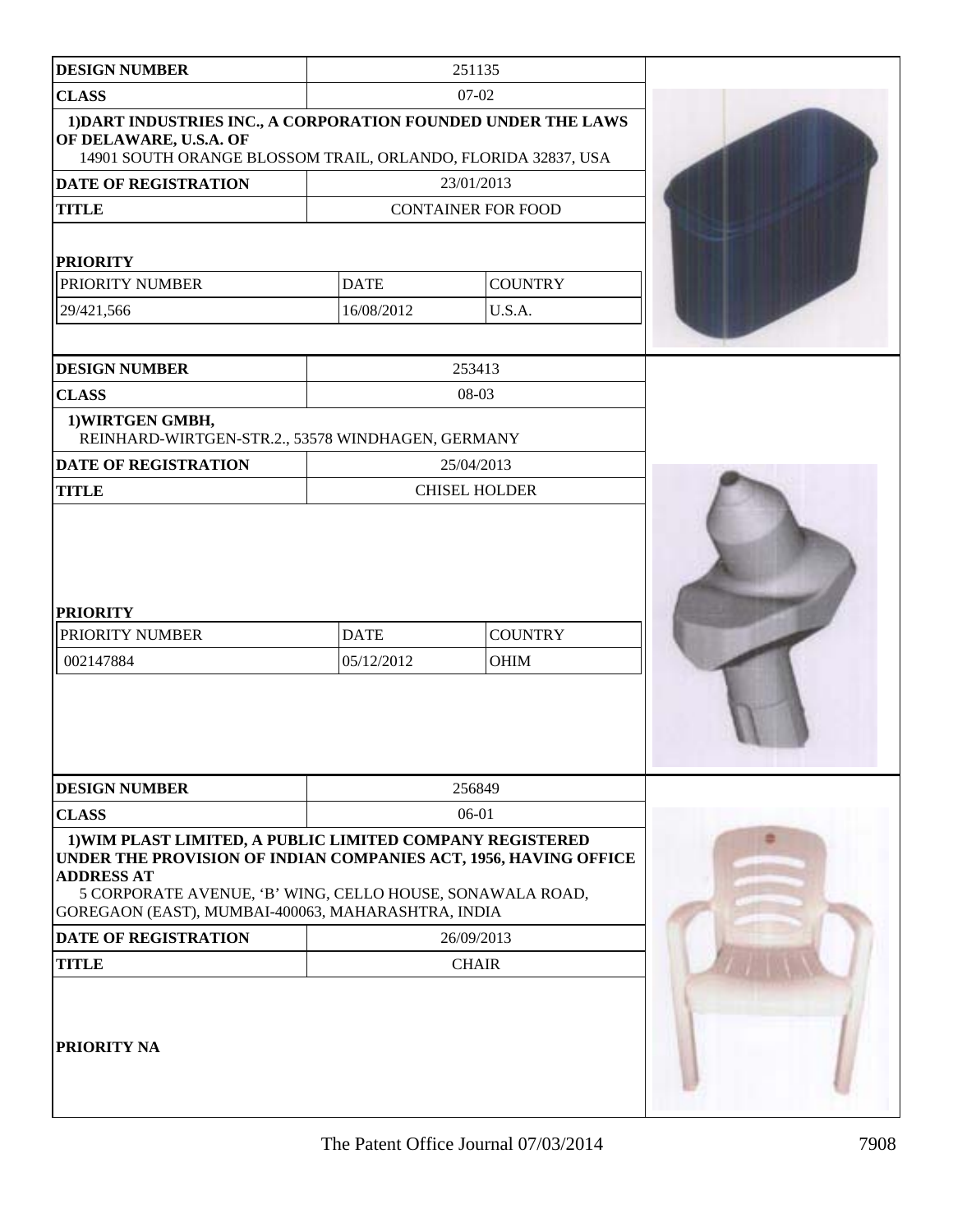| <b>DESIGN NUMBER</b>                                                                                                                                     |             | 253792                      |  |
|----------------------------------------------------------------------------------------------------------------------------------------------------------|-------------|-----------------------------|--|
| <b>CLASS</b>                                                                                                                                             |             | $23-04$                     |  |
| 1) HENKEL AG & CO. KGAA, A GERMAN COMPANY OF<br>HENKELSTRASSE 67, 40589 DÜSSELDORF, GERMANY                                                              |             |                             |  |
| <b>DATE OF REGISTRATION</b>                                                                                                                              |             | 13/05/2013                  |  |
| <b>TITLE</b>                                                                                                                                             |             | <b>FRAGRANCE EVAPORATOR</b> |  |
| <b>PRIORITY</b>                                                                                                                                          |             |                             |  |
| PRIORITY NUMBER                                                                                                                                          | <b>DATE</b> | <b>COUNTRY</b>              |  |
| 002139519                                                                                                                                                | 21/11/2012  | <b>OHIM</b>                 |  |
| <b>DESIGN NUMBER</b>                                                                                                                                     |             | 251136                      |  |
| <b>CLASS</b>                                                                                                                                             |             | $07 - 02$                   |  |
| 1) DART INDUSTRIES INC., A CORPORATION FOUNDED UNDER THE LAWS<br>OF DELAWARE, U.S.A. OF<br>14901 SOUTH ORANGE BLOSSOM TRAIL, ORLANDO, FLORIDA 32837, USA |             |                             |  |
| <b>DATE OF REGISTRATION</b>                                                                                                                              |             | 23/01/2013                  |  |
| <b>TITLE</b>                                                                                                                                             |             | <b>CONTAINER FOR FOOD</b>   |  |
| <b>PRIORITY</b>                                                                                                                                          |             |                             |  |
| PRIORITY NUMBER                                                                                                                                          | <b>DATE</b> | <b>COUNTRY</b>              |  |
| 29/421,566                                                                                                                                               | 16/08/2012  | U.S.A.                      |  |
| <b>DESIGN NUMBER</b>                                                                                                                                     |             | 250024                      |  |
| <b>CLASS</b>                                                                                                                                             |             | 13-02                       |  |
| 1) SOCIETE BIC, A FRENCH COMPANY, OF<br>14 RUE JEANNE D'ASNIÈRES, 92110 CLICHY, FRANCE                                                                   |             |                             |  |
| <b>DATE OF REGISTRATION</b>                                                                                                                              |             | 07/12/2012                  |  |
| <b>TITLE</b>                                                                                                                                             |             | <b>MOBILE POWER SOURCE</b>  |  |
| <b>PRIORITY</b>                                                                                                                                          |             |                             |  |
| PRIORITY NUMBER                                                                                                                                          | <b>DATE</b> | <b>COUNTRY</b>              |  |
| 29/424,551                                                                                                                                               | 13/06/2012  | U.S.A.                      |  |
|                                                                                                                                                          |             |                             |  |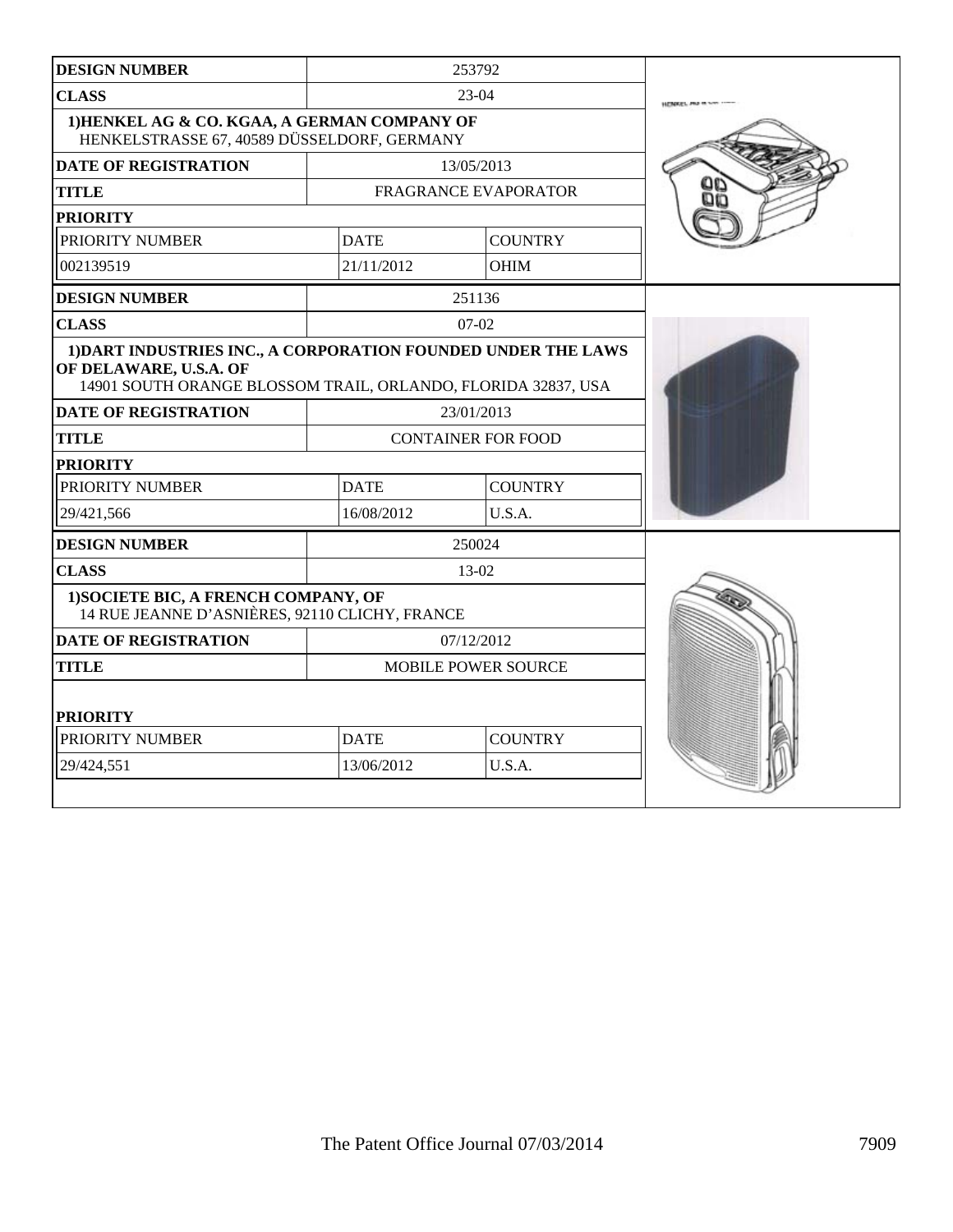| <b>DESIGN NUMBER</b>                                                                                                                                                                                                                                |             | 255329                  |  |
|-----------------------------------------------------------------------------------------------------------------------------------------------------------------------------------------------------------------------------------------------------|-------------|-------------------------|--|
| <b>CLASS</b>                                                                                                                                                                                                                                        |             | $07-06$                 |  |
| 1) MA DESIGN INDIA PRIVATE LIMITED, A COMPANY INCORPORATED IN<br><b>INDIA HAVING ITS PRINCIPAL PLACE OF BUSINESS AT</b><br>A-41, SECTOR-80, PHASE-II, NOIDA-201305, U.P. INDIA                                                                      |             |                         |  |
| <b>DATE OF REGISTRATION</b>                                                                                                                                                                                                                         |             | 18/07/2013              |  |
| <b>TITLE</b>                                                                                                                                                                                                                                        |             | <b>CASSEROLE HOLDER</b> |  |
| PRIORITY NA                                                                                                                                                                                                                                         |             |                         |  |
| <b>DESIGN NUMBER</b>                                                                                                                                                                                                                                |             | 256703                  |  |
| <b>CLASS</b>                                                                                                                                                                                                                                        |             | $12 - 11$               |  |
| 1) HONDA MOTOR CO., LTD., A JAPANESE CORPORATION, OF<br>1-1, MINAMI-AOYAMA 2-CHOME, MINATO-KU, TOKYO, 107-8556, JAPAN                                                                                                                               |             |                         |  |
| <b>DATE OF REGISTRATION</b>                                                                                                                                                                                                                         |             | 24/09/2013              |  |
| <b>TITLE</b>                                                                                                                                                                                                                                        |             | <b>MOTORCYCLE</b>       |  |
| <b>PRIORITY</b>                                                                                                                                                                                                                                     |             |                         |  |
| PRIORITY NUMBER                                                                                                                                                                                                                                     | <b>DATE</b> | <b>COUNTRY</b>          |  |
| 2013-006817                                                                                                                                                                                                                                         | 27/03/2013  | <b>JAPAN</b>            |  |
| <b>DESIGN NUMBER</b>                                                                                                                                                                                                                                |             | 256855                  |  |
| <b>CLASS</b>                                                                                                                                                                                                                                        |             | 07-02                   |  |
| 1) ASIAN PLASTOWARES PVT. LTD. ASIAN HOUSE, PLOT NO. D-7/1, ROAD<br>NO. 16, M.I.D.C., ANDHERI(E), MUMBAI-400093, STATE OF MAHARASHTRA,<br>INDIA,/<br>A PRIVATE LIMITED COMPANY INCORPORATED UNDER INDIAN<br><b>COMPANIES ACT., OF ABOVE ADDRESS</b> |             |                         |  |
| <b>DATE OF REGISTRATION</b>                                                                                                                                                                                                                         |             | 27/09/2013              |  |
| <b>TITLE</b>                                                                                                                                                                                                                                        |             | <b>CASSEROLE</b>        |  |
| <b>PRIORITY NA</b>                                                                                                                                                                                                                                  |             |                         |  |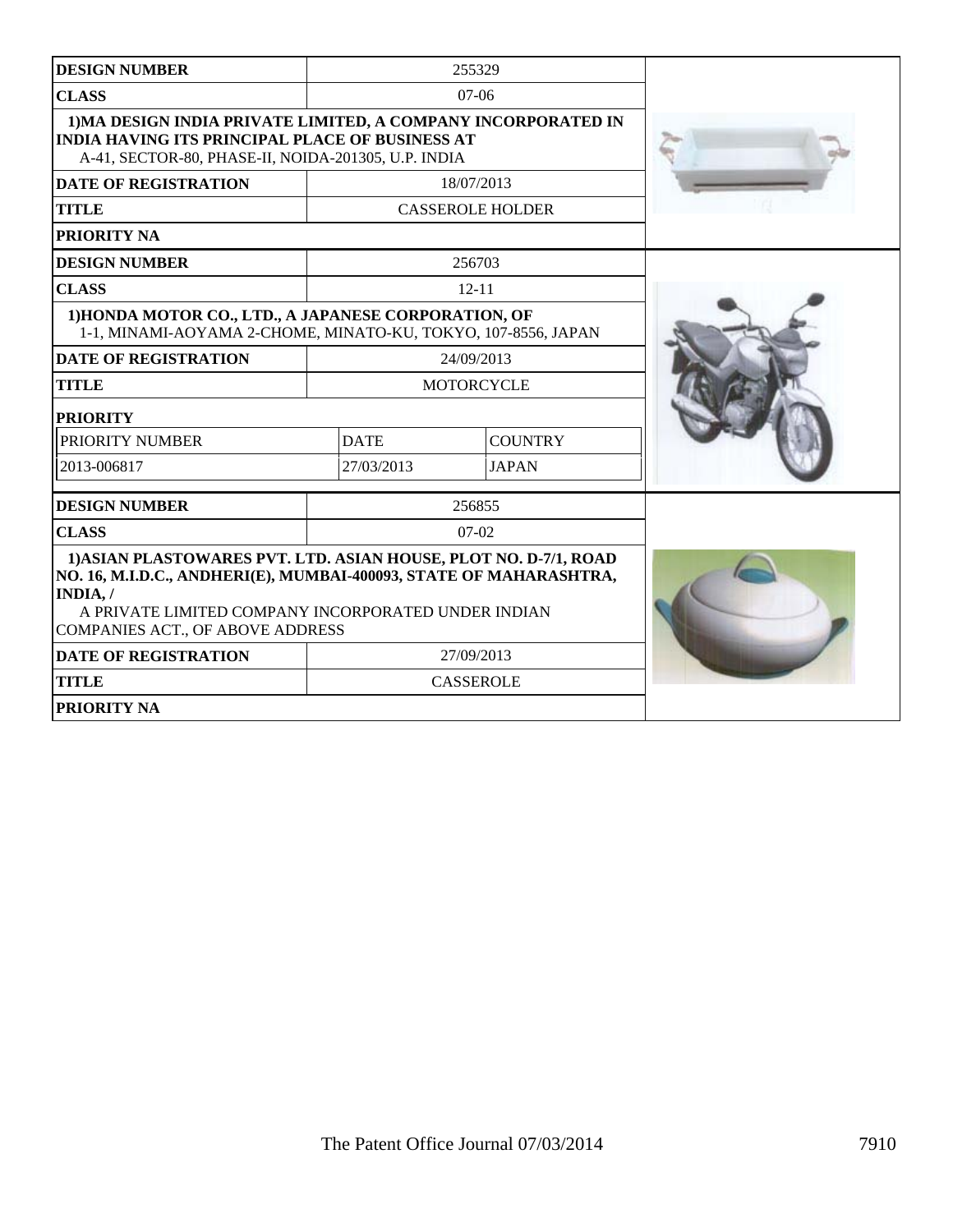| <b>DESIGN NUMBER</b>                                                                                                                                                                                                                                      |                           | 253902                                                |  |
|-----------------------------------------------------------------------------------------------------------------------------------------------------------------------------------------------------------------------------------------------------------|---------------------------|-------------------------------------------------------|--|
| <b>CLASS</b>                                                                                                                                                                                                                                              |                           | $13-03$                                               |  |
| 1) SIEMENS AKTIENGESELLSCHAFT, OF<br>WITTELSBACHERPLATZ 2, 80333 MUNCHEN, GERMANY, A GERMAN<br><b>COMPANY</b>                                                                                                                                             |                           |                                                       |  |
| <b>DATE OF REGISTRATION</b>                                                                                                                                                                                                                               |                           | 16/05/2013                                            |  |
| <b>TITLE</b>                                                                                                                                                                                                                                              |                           | EQUIPMENT FOR THE CONTROL OF<br><b>ELECTRIC POWER</b> |  |
| <b>PRIORITY</b>                                                                                                                                                                                                                                           |                           |                                                       |  |
| PRIORITY NUMBER                                                                                                                                                                                                                                           | <b>DATE</b>               | <b>COUNTRY</b>                                        |  |
| 001352413                                                                                                                                                                                                                                                 | 26/11/2012                | <b>OHIM</b>                                           |  |
| <b>DESIGN NUMBER</b>                                                                                                                                                                                                                                      |                           | 256989                                                |  |
| <b>CLASS</b>                                                                                                                                                                                                                                              |                           | $05-05$                                               |  |
| COMPANY INCORPORATED UNDER THE PROVISION OF THE COMPANIES<br>ACT, 1956, AND HAVING ITS'S REGISTERED OFFICE AT<br>RELIABLE HOUSE, SITUATED AT HANUMAN SILK MILL COMPOUND,<br>KANJURMARG (WEST), OPP. HUMA MALL, MUMBAI-400078 MAHARASHTRA,<br><b>INDIA</b> |                           |                                                       |  |
| <b>DATE OF REGISTRATION</b>                                                                                                                                                                                                                               |                           | 30/09/2013                                            |  |
| <b>TITLE</b>                                                                                                                                                                                                                                              |                           | <b>TEXTILE FABRIC</b>                                 |  |
| PRIORITY NA                                                                                                                                                                                                                                               |                           |                                                       |  |
| <b>DESIGN NUMBER</b>                                                                                                                                                                                                                                      |                           | 251144                                                |  |
| <b>CLASS</b>                                                                                                                                                                                                                                              |                           | $07-02$                                               |  |
| 1) DART INDUSTRIES INC., A CORPORATION FOUNDED UNDER THE LAWS<br>OF DELAWARE, U.S.A. OF<br>14901 SOUTH ORANGE BLOSSOM TRAIL, ORLANDO, FLORIDA 32837, USA                                                                                                  |                           |                                                       |  |
| <b>DATE OF REGISTRATION</b>                                                                                                                                                                                                                               |                           | 23/01/2013                                            |  |
| <b>TITLE</b>                                                                                                                                                                                                                                              | <b>CONTAINER FOR FOOD</b> |                                                       |  |
| <b>PRIORITY</b>                                                                                                                                                                                                                                           |                           |                                                       |  |
| PRIORITY NUMBER<br><b>DATE</b><br><b>COUNTRY</b>                                                                                                                                                                                                          |                           |                                                       |  |
| 29/421.570                                                                                                                                                                                                                                                | 16/08/2012                |                                                       |  |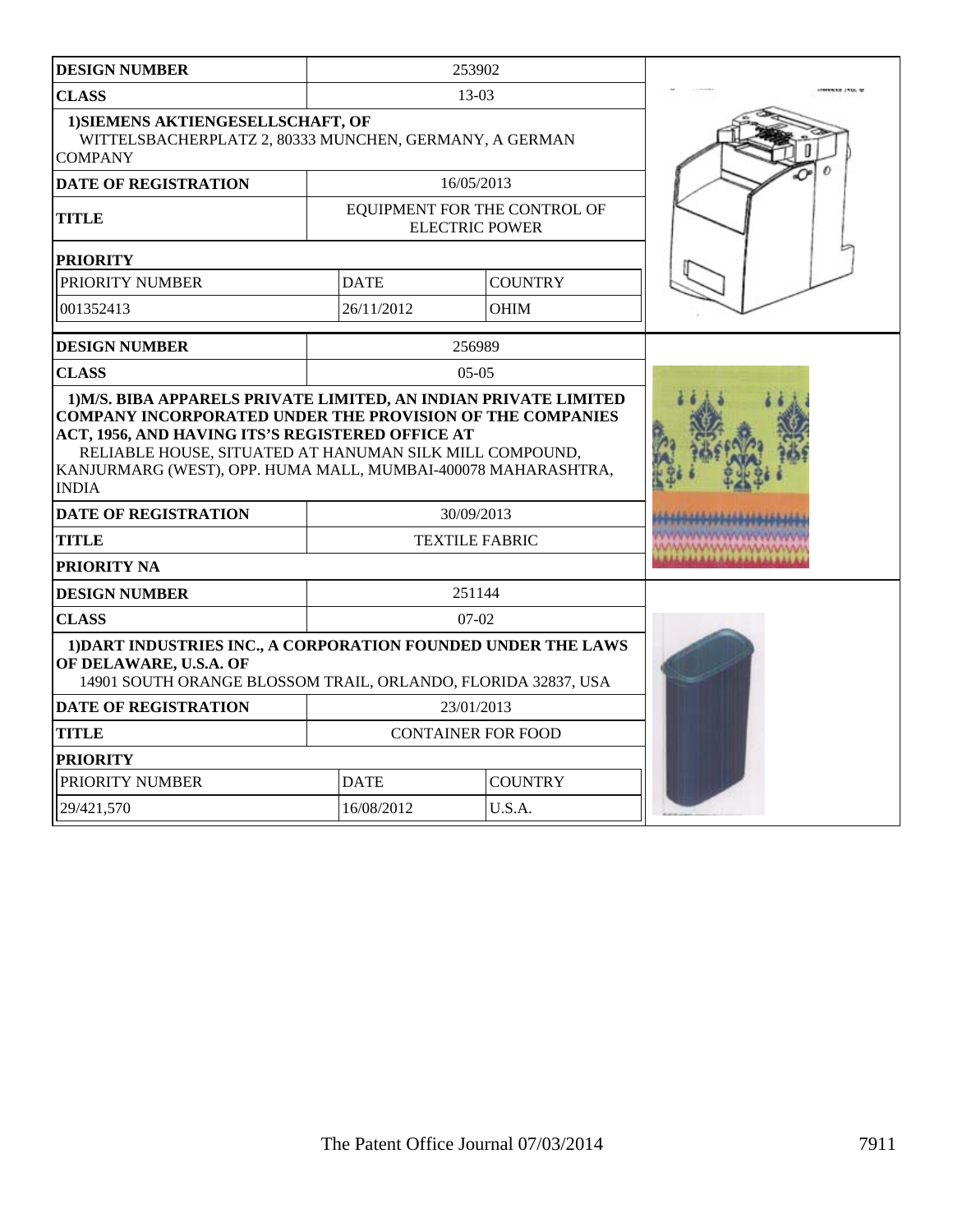| <b>DESIGN NUMBER</b>                                             | 253468                                                                                                                                                                                                                                                           |  |
|------------------------------------------------------------------|------------------------------------------------------------------------------------------------------------------------------------------------------------------------------------------------------------------------------------------------------------------|--|
| <b>CLASS</b>                                                     |                                                                                                                                                                                                                                                                  |  |
| 1) ORION CORPORATION, A KOREAN CORPORATION,<br><b>KOREA</b>      | OF 30-10, MUNBAE-DONG, YONGSAN-GU, SEOUL, REPUBLIC OF                                                                                                                                                                                                            |  |
| <b>DATE OF REGISTRATION</b>                                      | 26/04/2013                                                                                                                                                                                                                                                       |  |
| <b>TITLE</b>                                                     | PACKAGE BOX FOR CONFECTIONERY                                                                                                                                                                                                                                    |  |
| <b>PRIORITY NA</b>                                               |                                                                                                                                                                                                                                                                  |  |
| <b>DESIGN NUMBER</b>                                             | 254940                                                                                                                                                                                                                                                           |  |
| <b>CLASS</b>                                                     | $19-06$                                                                                                                                                                                                                                                          |  |
| BENGAL, INDIA                                                    | 1) LINC PEN & PLASTICS LIMITED, AN INDIAN COMPANY<br>OF 3 ALIPORE ROAD, 1ST FLOOR, KOLKATA 700027, STATE OF WEST                                                                                                                                                 |  |
| <b>DATE OF REGISTRATION</b>                                      | 02/07/2013                                                                                                                                                                                                                                                       |  |
| <b>TITLE</b>                                                     | WRITING INSTRUMENT                                                                                                                                                                                                                                               |  |
| <b>PRIORITY NA</b>                                               |                                                                                                                                                                                                                                                                  |  |
| <b>DESIGN NUMBER</b>                                             | 256992                                                                                                                                                                                                                                                           |  |
| <b>CLASS</b>                                                     | $05-05$                                                                                                                                                                                                                                                          |  |
| ACT, 1956, AND HAVING ITS'S REGISTERED OFFICE AT<br><b>INDIA</b> | 1) M/S. BIBA APPARELS PRIVATE LIMITED, AN INDIAN PRIVATE LIMITED<br><b>COMPANY INCORPORATED UNDER THE PROVISION OF THE COMPANIES</b><br>RELIABLE HOUSE, SITUATED AT HANUMAN SILK MILL COMPOUND,<br>KANJURMARG (WEST), OPP. HUMA MALL, MUMBAI-400078 MAHARASHTRA, |  |
| <b>DATE OF REGISTRATION</b>                                      |                                                                                                                                                                                                                                                                  |  |
| <b>TITLE</b>                                                     | <b>TEXTILE FABRIC</b>                                                                                                                                                                                                                                            |  |
| <b>PRIORITY NA</b>                                               |                                                                                                                                                                                                                                                                  |  |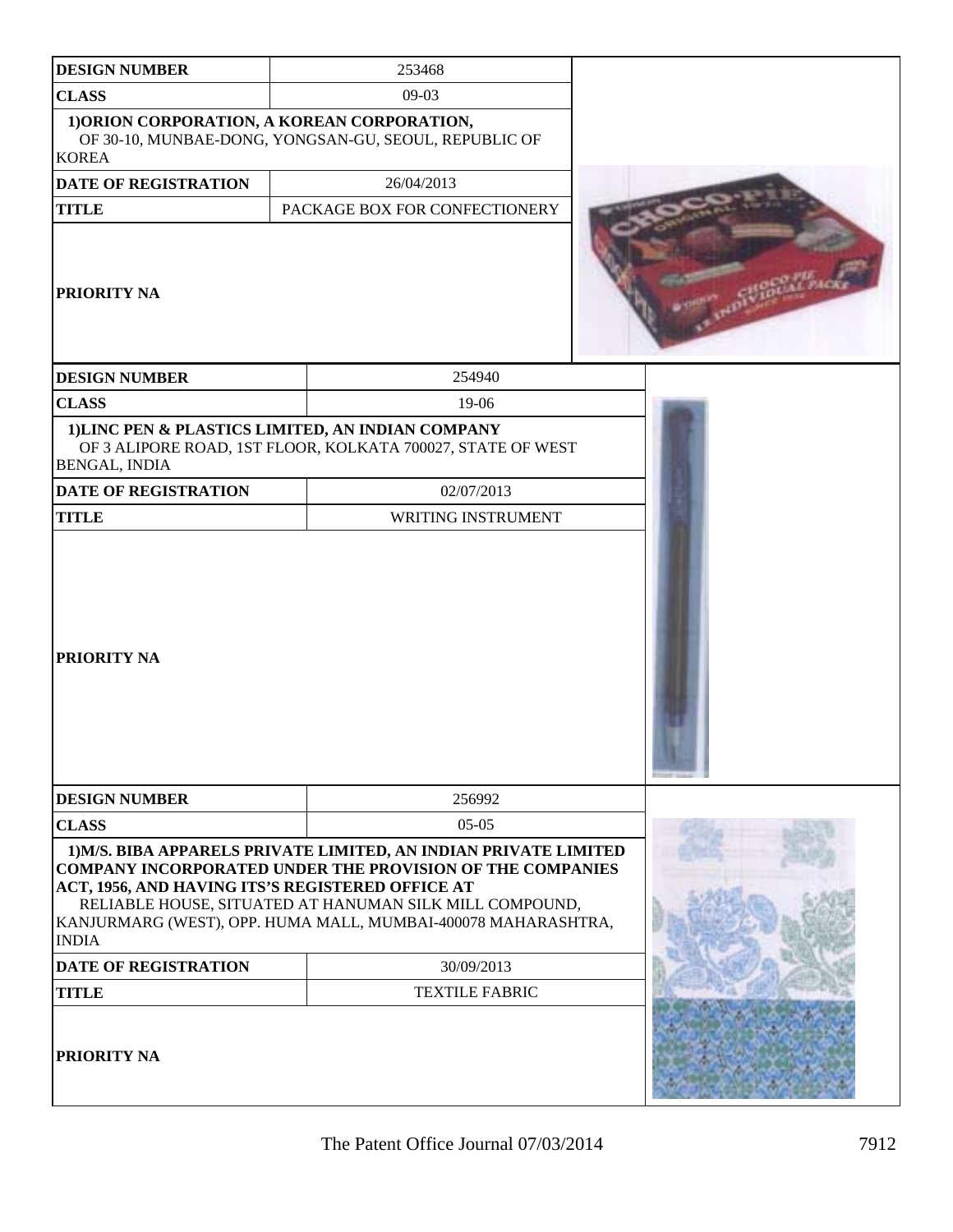| <b>DESIGN NUMBER</b>                                                                                                                                                                        |             | 255486                                                       |                          |                |  |
|---------------------------------------------------------------------------------------------------------------------------------------------------------------------------------------------|-------------|--------------------------------------------------------------|--------------------------|----------------|--|
| <b>CLASS</b>                                                                                                                                                                                |             | 30-99                                                        |                          |                |  |
| 1) INDIAN COUNCIL OF AGRICULTURAL RESEARCH,<br>KRISHI BHAVAN, DR. RAJENDRA PRASAD ROAD, NEW DELHI-110001, INDIA                                                                             |             |                                                              |                          |                |  |
| <b>DATE OF REGISTRATION</b>                                                                                                                                                                 |             | 29/07/2013                                                   |                          |                |  |
| <b>TITLE</b>                                                                                                                                                                                |             | PORTABLE RESTRAINING DEVICE FOR<br>LARGE ANIMALS (TRAVIPORT) |                          |                |  |
| <b>PRIORITY NA</b>                                                                                                                                                                          |             |                                                              |                          |                |  |
| <b>DESIGN NUMBER</b>                                                                                                                                                                        |             |                                                              | 255563                   |                |  |
| <b>CLASS</b>                                                                                                                                                                                |             |                                                              | $12 - 16$                |                |  |
| 1) ADM21 CO., LTD.,<br>607, HAKDANG-RI, CHEONGYANG-EUP, CHEONGYANG-GUN,<br>CHUNGCHEONGNAM-DO, REPUBLIC OF KOREA NATIONALITY: REPUBLIC OF<br><b>KOREA</b>                                    |             |                                                              |                          |                |  |
| <b>DATE OF REGISTRATION</b>                                                                                                                                                                 |             | 30/07/2013                                                   |                          |                |  |
| <b>TITLE</b>                                                                                                                                                                                |             | WIPER FOR AUTOMOBILES                                        |                          |                |  |
| <b>PRIORITY</b>                                                                                                                                                                             |             |                                                              |                          |                |  |
| PRIORITY NUMBER                                                                                                                                                                             | <b>DATE</b> |                                                              | <b>COUNTRY</b>           |                |  |
| 30-2013-0005540                                                                                                                                                                             | 31/01/2013  |                                                              | <b>REPUBLIC OF KOREA</b> |                |  |
| <b>DESIGN NUMBER</b>                                                                                                                                                                        |             | 251195                                                       |                          |                |  |
| <b>CLASS</b>                                                                                                                                                                                |             |                                                              | $13-03$                  |                |  |
| 1) EMERSON ELECTRIC CO., A CORPORATION ORGANIZED UNDER THE<br><b>LAWS OF THE STATE OF MISSOURI,</b><br>8000, WEST FLORISSANT, ST. LOUIS, MISSOURI 63136, UNITED STATES OF<br><b>AMERICA</b> |             |                                                              |                          |                |  |
| <b>DATE OF REGISTRATION</b>                                                                                                                                                                 |             | 24/01/2013                                                   |                          |                |  |
| <b>TITLE</b><br>HERMETIC TERMINAL                                                                                                                                                           |             |                                                              |                          |                |  |
| <b>PRIORITY</b>                                                                                                                                                                             |             |                                                              |                          |                |  |
| PRIORITY NUMBER                                                                                                                                                                             |             | <b>DATE</b>                                                  |                          | <b>COUNTRY</b> |  |
| 29/429570                                                                                                                                                                                   |             | 14/08/2012                                                   |                          | U.S.A.         |  |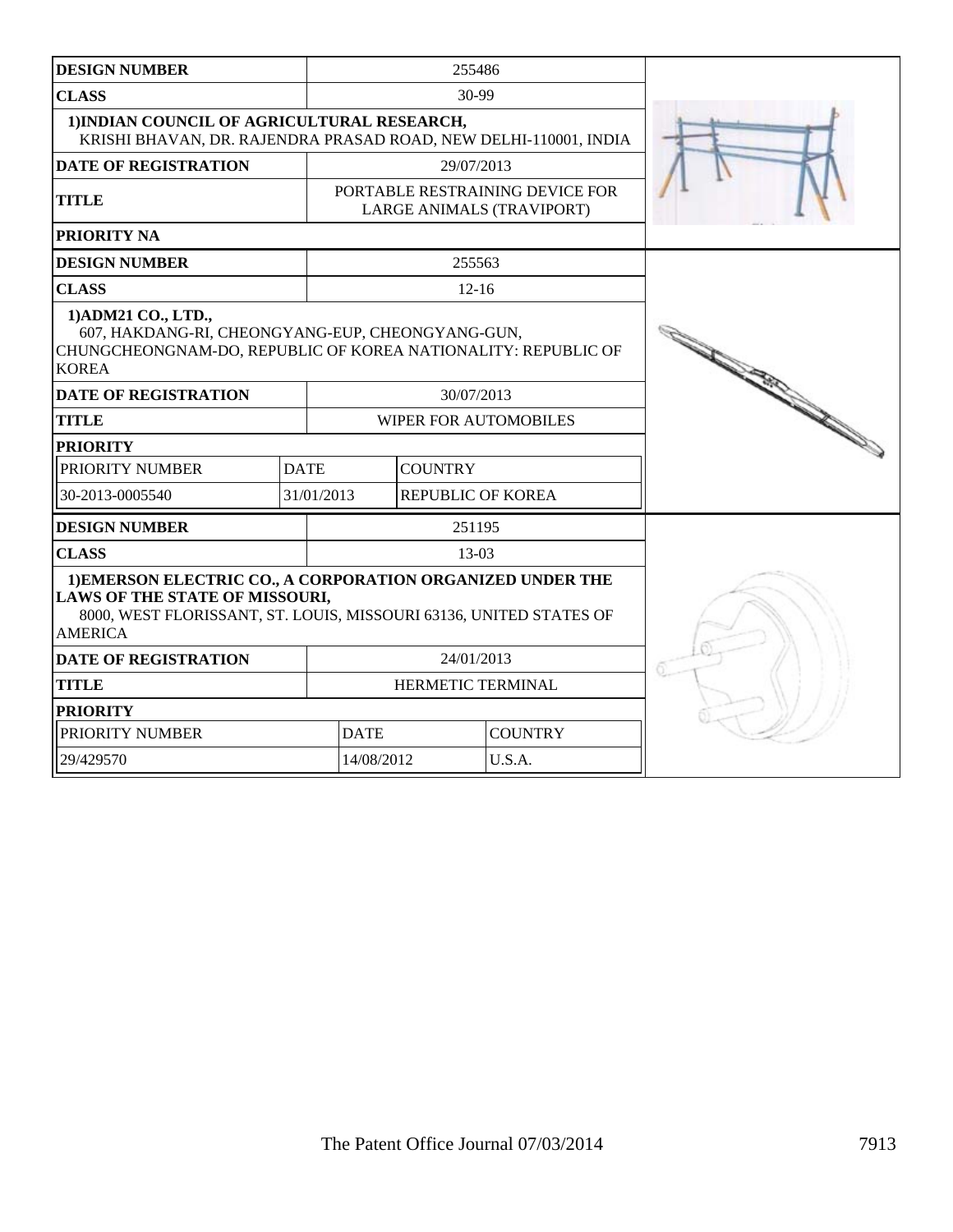| <b>DESIGN NUMBER</b>                                                                                                                               |                                 | 237638         |  |
|----------------------------------------------------------------------------------------------------------------------------------------------------|---------------------------------|----------------|--|
| <b>CLASS</b>                                                                                                                                       |                                 | 28-03          |  |
| 1) MS. MARIE C. GELIN<br>9002 CEDAR GROVE RD., FAIRBURN, GA 30213                                                                                  |                                 |                |  |
| <b>DATE OF REGISTRATION</b>                                                                                                                        |                                 | 29/06/2011     |  |
| <b>TITLE</b>                                                                                                                                       |                                 | <b>SOAP</b>    |  |
| <b>PRIORITY NA</b>                                                                                                                                 |                                 |                |  |
| <b>DESIGN NUMBER</b>                                                                                                                               |                                 | 255224         |  |
| <b>CLASS</b>                                                                                                                                       |                                 | 19-02          |  |
| 1) COLOP STEMPELERZEUGUNG SKOPEK GMBH & CO. KG., A COMPANY<br>ORGANIZED UNDER THE LAWS OF AUSTRIA,<br>OF DR. F-ARMING-STRAßE 5, 4600 WELS, AUSTRIA |                                 |                |  |
| <b>DATE OF REGISTRATION</b>                                                                                                                        | 15/07/2013                      |                |  |
| <b>TITLE</b>                                                                                                                                       |                                 | <b>PRINTER</b> |  |
| <b>PRIORITY</b>                                                                                                                                    |                                 |                |  |
| PRIORITY NUMBER                                                                                                                                    | <b>DATE</b>                     | <b>COUNTRY</b> |  |
| 2171975-0001                                                                                                                                       | 24/01/2013                      | <b>OHIM</b>    |  |
|                                                                                                                                                    |                                 |                |  |
| <b>DESIGN NUMBER</b>                                                                                                                               |                                 | 253504         |  |
| <b>CLASS</b>                                                                                                                                       |                                 | $26-03$        |  |
| 1) SCHREDER S.A. OF<br>RUE DE LUSAMBO, 67, B. 1190 BRUXELLES, BELGIUM, A BELGIUM<br><b>COMPANY</b>                                                 |                                 |                |  |
| <b>DATE OF REGISTRATION</b>                                                                                                                        |                                 | 29/04/2013     |  |
| <b>TITLE</b>                                                                                                                                       | <b>OUTDOOR LIGHTING FIXTURE</b> |                |  |
| <b>PRIORITY</b>                                                                                                                                    |                                 |                |  |
| PRIORITY NUMBER                                                                                                                                    | <b>DATE</b>                     | <b>COUNTRY</b> |  |
| 001352108-0001                                                                                                                                     | 22/11/2012                      | <b>OHIM</b>    |  |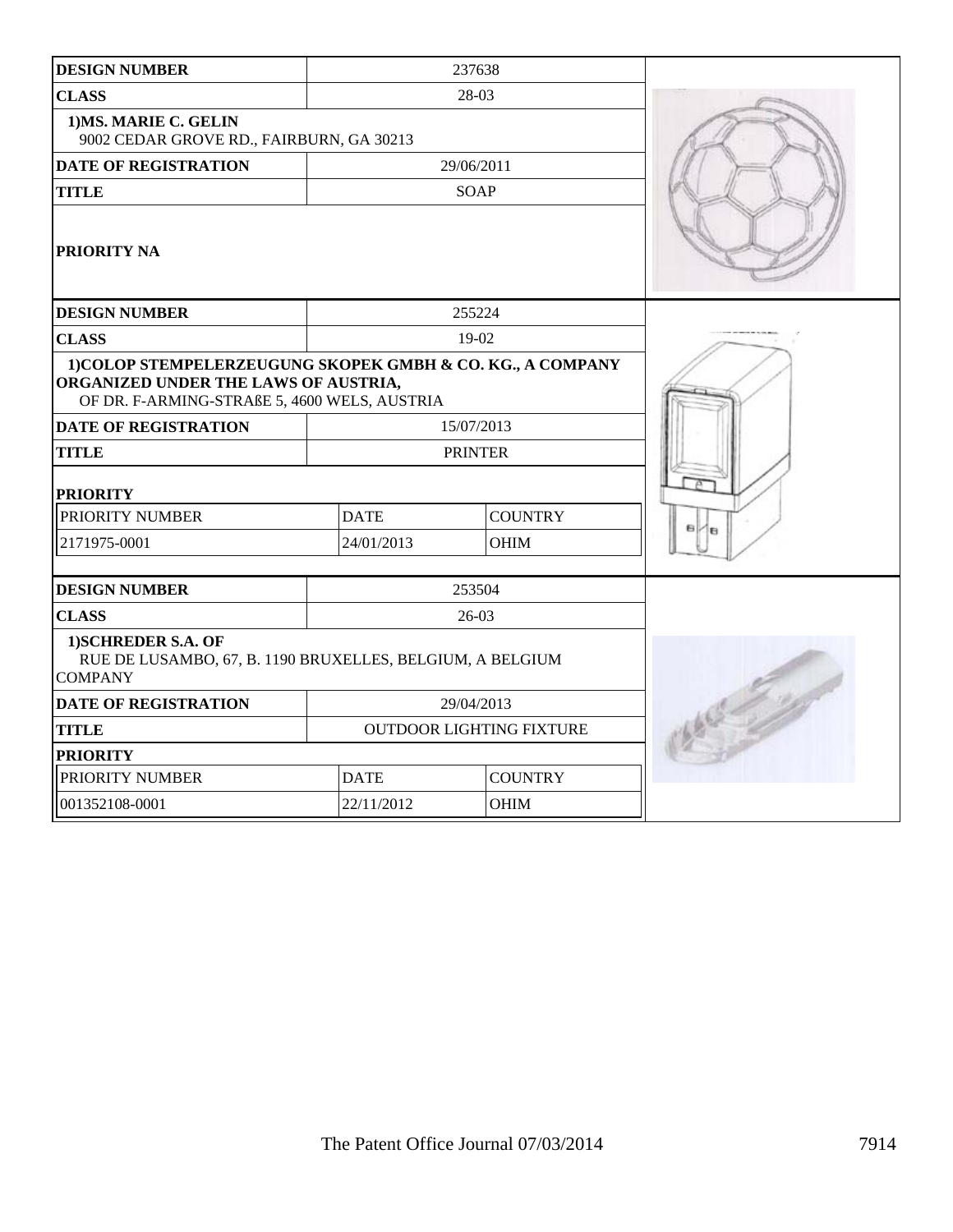| <b>DESIGN NUMBER</b>                                                                                                                                                                                                                                                                                                                                                                                                                                                                                                                                                                                                                                                                                     | 253258                               |                |  |
|----------------------------------------------------------------------------------------------------------------------------------------------------------------------------------------------------------------------------------------------------------------------------------------------------------------------------------------------------------------------------------------------------------------------------------------------------------------------------------------------------------------------------------------------------------------------------------------------------------------------------------------------------------------------------------------------------------|--------------------------------------|----------------|--|
| <b>CLASS</b>                                                                                                                                                                                                                                                                                                                                                                                                                                                                                                                                                                                                                                                                                             | 20-02                                |                |  |
| 1)(1)METTLER TOLEDO (CHANGZHOU) MEASUREMENT TECHNOLOGY<br>LTD. A COMPANY INCORPORATED UNDER THE LAWS OF CHINA,<br>NATIONALITY: CHINA, ADDRESS AT, NO.111 WEST TAIHU ROAD, XINBEI<br>DISTRICT, CHANGZHOU, JIANGSU 213125, CHINA, (2) METTLER TOLEDO<br>(CHANGZHOU) PRECISION INSTRUMENT LTD. A COMPANY INCORPORATED<br>UNDER THE LAWS OF CHINA, NATIONALITY: CHINA, ADDRESS AT, NO.5<br>MIDDLE HUASHAN ROAD, XINBEI DISTRICT, CHANGZHOU, JIANGSU 213022,<br>CHINA, (3) METTLER TOLEDO (CHANGZHOU) SCALE & SYSTEM LTD. A<br><b>COMPANY INCORPORATED UNDER THE LAWS OF CHINA, NATIONALITY:</b><br><b>CHINA, ADDRESS</b><br>AT, NO.111 WEST TAIHU ROAD, XINBEI DISTRICT, CHANGZHOU, JIANGSU<br>213125, CHINA |                                      |                |  |
| <b>DATE OF REGISTRATION</b>                                                                                                                                                                                                                                                                                                                                                                                                                                                                                                                                                                                                                                                                              | 19/04/2013                           |                |  |
| <b>TITLE</b>                                                                                                                                                                                                                                                                                                                                                                                                                                                                                                                                                                                                                                                                                             | DISPLAY UNIT FOR WEIGHING EQUIPMENTS |                |  |
| <b>PRIORITY</b>                                                                                                                                                                                                                                                                                                                                                                                                                                                                                                                                                                                                                                                                                          |                                      |                |  |
| PRIORITY NUMBER                                                                                                                                                                                                                                                                                                                                                                                                                                                                                                                                                                                                                                                                                          | <b>DATE</b>                          | <b>COUNTRY</b> |  |
| 201230504280.1                                                                                                                                                                                                                                                                                                                                                                                                                                                                                                                                                                                                                                                                                           | 22/10/2012                           | <b>CHINA</b>   |  |
| <b>DESIGN NUMBER</b>                                                                                                                                                                                                                                                                                                                                                                                                                                                                                                                                                                                                                                                                                     | 254062                               |                |  |
| <b>CLASS</b>                                                                                                                                                                                                                                                                                                                                                                                                                                                                                                                                                                                                                                                                                             | 13-02                                |                |  |
| 1) YASH HIGHVOLTAGE INSULATORS PVT. LTD. (A COMPANY<br>INCORPORATED UNDER THE COMPANIES ACT, 1956) HAVING ITS<br>PRINCIPAL PLACE OF BUSINESS AT ADDRESS<br>B/H. GENERAL MOTORS, NEAR GEB SUBSTATION, KHAKHARIYA-391510,<br>DIST: VADODARA, GUJARAT-INDIA                                                                                                                                                                                                                                                                                                                                                                                                                                                 |                                      |                |  |
| <b>DATE OF REGISTRATION</b>                                                                                                                                                                                                                                                                                                                                                                                                                                                                                                                                                                                                                                                                              | 23/05/2013                           |                |  |
| <b>TITLE</b>                                                                                                                                                                                                                                                                                                                                                                                                                                                                                                                                                                                                                                                                                             | POWER TRANSFORMER BUSHING            |                |  |
| <b>PRIORITY NA</b>                                                                                                                                                                                                                                                                                                                                                                                                                                                                                                                                                                                                                                                                                       |                                      |                |  |
| <b>DESIGN NUMBER</b>                                                                                                                                                                                                                                                                                                                                                                                                                                                                                                                                                                                                                                                                                     | 256972                               |                |  |
| <b>CLASS</b>                                                                                                                                                                                                                                                                                                                                                                                                                                                                                                                                                                                                                                                                                             | $05-05$                              |                |  |
| 1) M/S. BIBA APPARELS PRIVATE LIMITED, AN INDIAN PRIVATE LIMITED<br><b>COMPANY INCORPORATED UNDER THE PROVISION OF THE COMPANIES</b><br>ACT, 1956, AND HAVING ITS'S REGISTERED OFFICE AT<br>RELIABLE HOUSE, SITUATED AT HANUMAN SILK MILL COMPOUND,<br>KANJURMARG (WEST), OPP. HUMA MALL, MUMBAI-400078 MAHARASHTRA,<br><b>INDIA</b>                                                                                                                                                                                                                                                                                                                                                                     |                                      |                |  |
| DATE OF REGISTRATION                                                                                                                                                                                                                                                                                                                                                                                                                                                                                                                                                                                                                                                                                     | 30/09/2013                           |                |  |
| <b>TITLE</b>                                                                                                                                                                                                                                                                                                                                                                                                                                                                                                                                                                                                                                                                                             | <b>TEXTILE FABRIC</b>                |                |  |
| PRIORITY NA                                                                                                                                                                                                                                                                                                                                                                                                                                                                                                                                                                                                                                                                                              |                                      |                |  |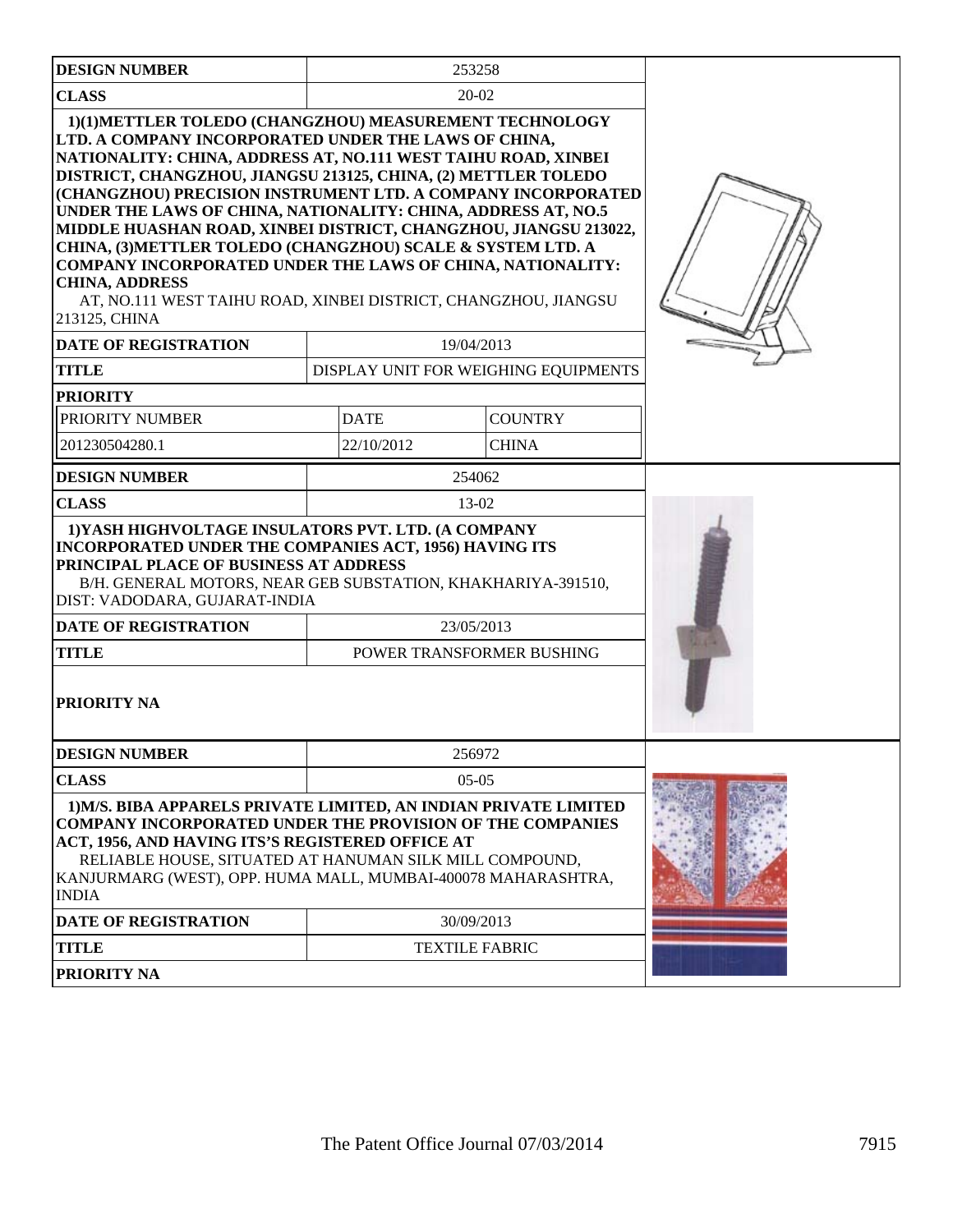| <b>DESIGN NUMBER</b>                                                                                                                                                                                                                                                                                                                 |                           | 256996                                                               |  |
|--------------------------------------------------------------------------------------------------------------------------------------------------------------------------------------------------------------------------------------------------------------------------------------------------------------------------------------|---------------------------|----------------------------------------------------------------------|--|
| <b>CLASS</b>                                                                                                                                                                                                                                                                                                                         |                           | $05-05$                                                              |  |
| 1) M/S. BIBA APPARELS PRIVATE LIMITED, AN INDIAN PRIVATE LIMITED<br><b>COMPANY INCORPORATED UNDER THE PROVISION OF THE COMPANIES</b><br>ACT, 1956, AND HAVING ITS'S REGISTERED OFFICE AT<br>RELIABLE HOUSE, SITUATED AT HANUMAN SILK MILL COMPOUND,<br>KANJURMARG (WEST), OPP. HUMA MALL, MUMBAI-400078 MAHARASHTRA,<br><b>INDIA</b> |                           |                                                                      |  |
| <b>DATE OF REGISTRATION</b>                                                                                                                                                                                                                                                                                                          |                           | 30/09/2013                                                           |  |
| <b>TITLE</b>                                                                                                                                                                                                                                                                                                                         |                           | <b>TEXTILE FABRIC</b>                                                |  |
| <b>PRIORITY NA</b>                                                                                                                                                                                                                                                                                                                   |                           |                                                                      |  |
| <b>DESIGN NUMBER</b>                                                                                                                                                                                                                                                                                                                 |                           | 253680                                                               |  |
| <b>CLASS</b>                                                                                                                                                                                                                                                                                                                         | $07-02$                   |                                                                      |  |
| 1) DART INDUSTRIES INC., A CORPORATION FOUNDED UNDER THE<br><b>LAWS OF DELAWARE, U.S.A. OF</b><br>14901 SOUTH ORANGE BLOSSOM TRAIL, ORLANDO, FLORIDA 32837,<br><b>USA</b><br><b>DATE OF REGISTRATION</b><br><b>TITLE</b><br><b>PRIORITY</b><br>PRIORITY NUMBER<br>29/437,669                                                         | <b>DATE</b><br>20/11/2012 | 06/05/2013<br><b>INFANT FEEDING BOWL</b><br><b>COUNTRY</b><br>U.S.A. |  |
|                                                                                                                                                                                                                                                                                                                                      |                           |                                                                      |  |
| <b>DESIGN NUMBER</b>                                                                                                                                                                                                                                                                                                                 |                           | 254064                                                               |  |
| <b>CLASS</b><br>1) MADAN MOHAN ROY, SUSHIL KUMAR ROY, SUDIPTA ROY (DIRECTORS),<br>NATIONALITY INDIAN TRADING AS RELIABLE INSUPACKS PVT. LTD. (THIS<br><b>COMPANY IS REGISTERED UNDER COMPANIES ACT-1956)</b><br>WHOSE ADDRESS IS B-2/7, SITE-B, SURAJ PUR, GREATER NOIDA, U.P.                                                       |                           | 25-99                                                                |  |
| <b>DATE OF REGISTRATION</b>                                                                                                                                                                                                                                                                                                          | 24/05/2013                |                                                                      |  |
| <b>TITLE</b>                                                                                                                                                                                                                                                                                                                         |                           | <b>BUILDING INSULATION</b>                                           |  |
| <b>PRIORITY NA</b>                                                                                                                                                                                                                                                                                                                   |                           |                                                                      |  |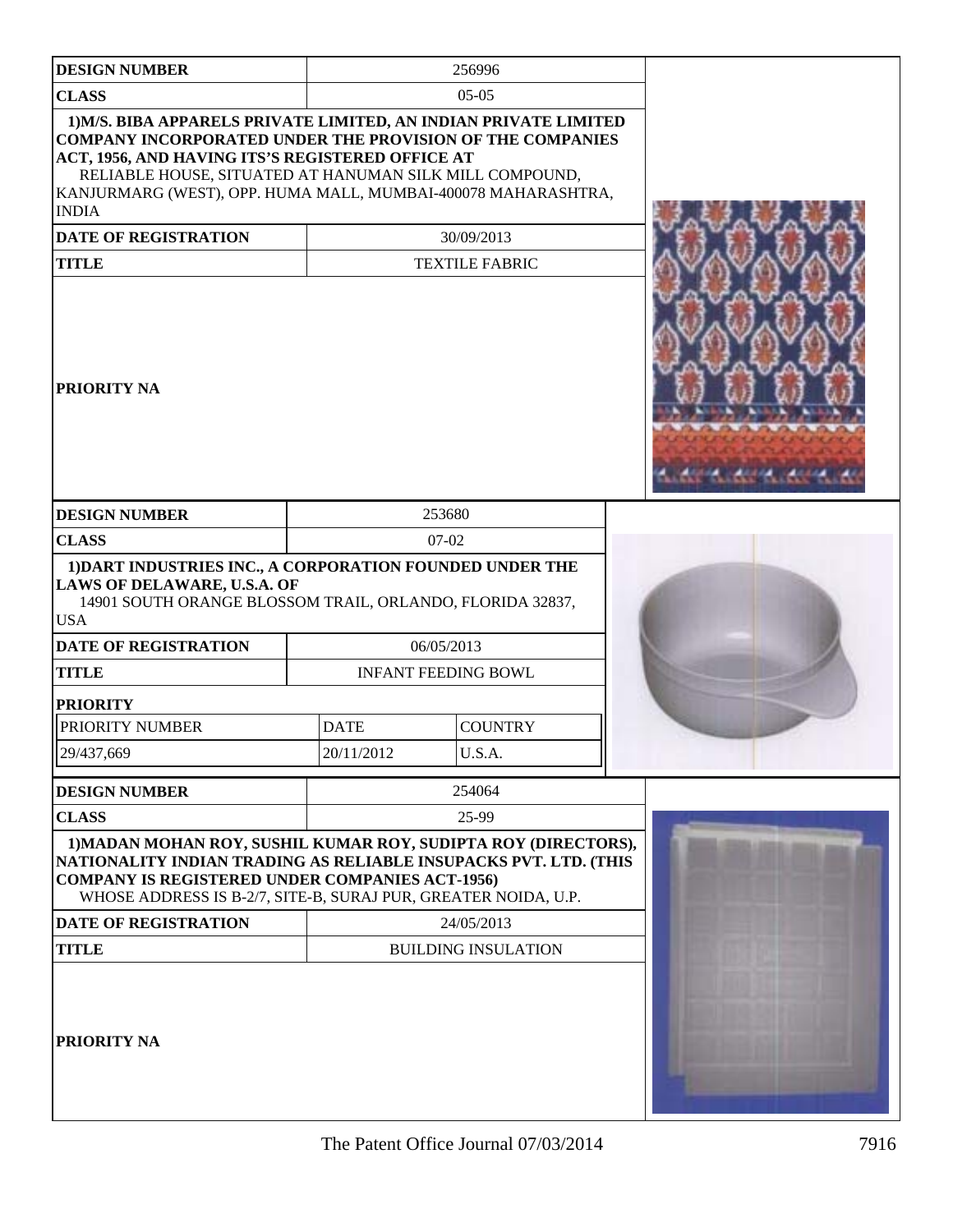| <b>DESIGN NUMBER</b>                                                                                                                                                                                                                                                                                                                 | 254216                                                         |  |
|--------------------------------------------------------------------------------------------------------------------------------------------------------------------------------------------------------------------------------------------------------------------------------------------------------------------------------------|----------------------------------------------------------------|--|
| <b>CLASS</b>                                                                                                                                                                                                                                                                                                                         | $11-01$                                                        |  |
| 1) RADIUS CORPORATION LTD. WHOSE ADDRESS IS<br>INDIA A REGISTERED COMPANY SITUATED IN INDIA                                                                                                                                                                                                                                          | 57-58, VARDHMAN NAGAR, RAJNANDGAON-491441, STATE-CHHATTISGARH, |  |
| <b>DATE OF REGISTRATION</b>                                                                                                                                                                                                                                                                                                          | 31/05/2013                                                     |  |
| <b>TITLE</b>                                                                                                                                                                                                                                                                                                                         | <b>JEWELLERY CLASP</b>                                         |  |
| <b>PRIORITY NA</b>                                                                                                                                                                                                                                                                                                                   |                                                                |  |
| <b>DESIGN NUMBER</b>                                                                                                                                                                                                                                                                                                                 | 256974                                                         |  |
| <b>CLASS</b>                                                                                                                                                                                                                                                                                                                         | $05-05$                                                        |  |
| <b>COMPANY INCORPORATED UNDER THE PROVISION OF THE COMPANIES</b><br>ACT, 1956, AND HAVING ITS'S REGISTERED OFFICE AT<br>RELIABLE HOUSE, SITUATED AT HANUMAN SILK MILL COMPOUND,<br>KANJURMARG (WEST), OPP. HUMA MALL, MUMBAI-400078 MAHARASHTRA,<br><b>INDIA</b>                                                                     |                                                                |  |
| <b>DATE OF REGISTRATION</b>                                                                                                                                                                                                                                                                                                          | 30/09/2013                                                     |  |
| <b>TITLE</b>                                                                                                                                                                                                                                                                                                                         | <b>TEXTILE FABRIC</b>                                          |  |
| <b>PRIORITY NA</b>                                                                                                                                                                                                                                                                                                                   |                                                                |  |
| <b>DESIGN NUMBER</b>                                                                                                                                                                                                                                                                                                                 | 256998                                                         |  |
| <b>CLASS</b>                                                                                                                                                                                                                                                                                                                         | $0.5 - 0.5$                                                    |  |
| 1) M/S. BIBA APPARELS PRIVATE LIMITED, AN INDIAN PRIVATE LIMITED<br><b>COMPANY INCORPORATED UNDER THE PROVISION OF THE COMPANIES</b><br>ACT, 1956, AND HAVING ITS'S REGISTERED OFFICE AT<br>RELIABLE HOUSE, SITUATED AT HANUMAN SILK MILL COMPOUND,<br>KANJURMARG (WEST), OPP. HUMA MALL, MUMBAI-400078 MAHARASHTRA,<br><b>INDIA</b> |                                                                |  |
| <b>DATE OF REGISTRATION</b>                                                                                                                                                                                                                                                                                                          | 30/09/2013                                                     |  |
| <b>TITLE</b>                                                                                                                                                                                                                                                                                                                         | <b>TEXTILE FABRIC</b>                                          |  |
| <b>PRIORITY NA</b>                                                                                                                                                                                                                                                                                                                   |                                                                |  |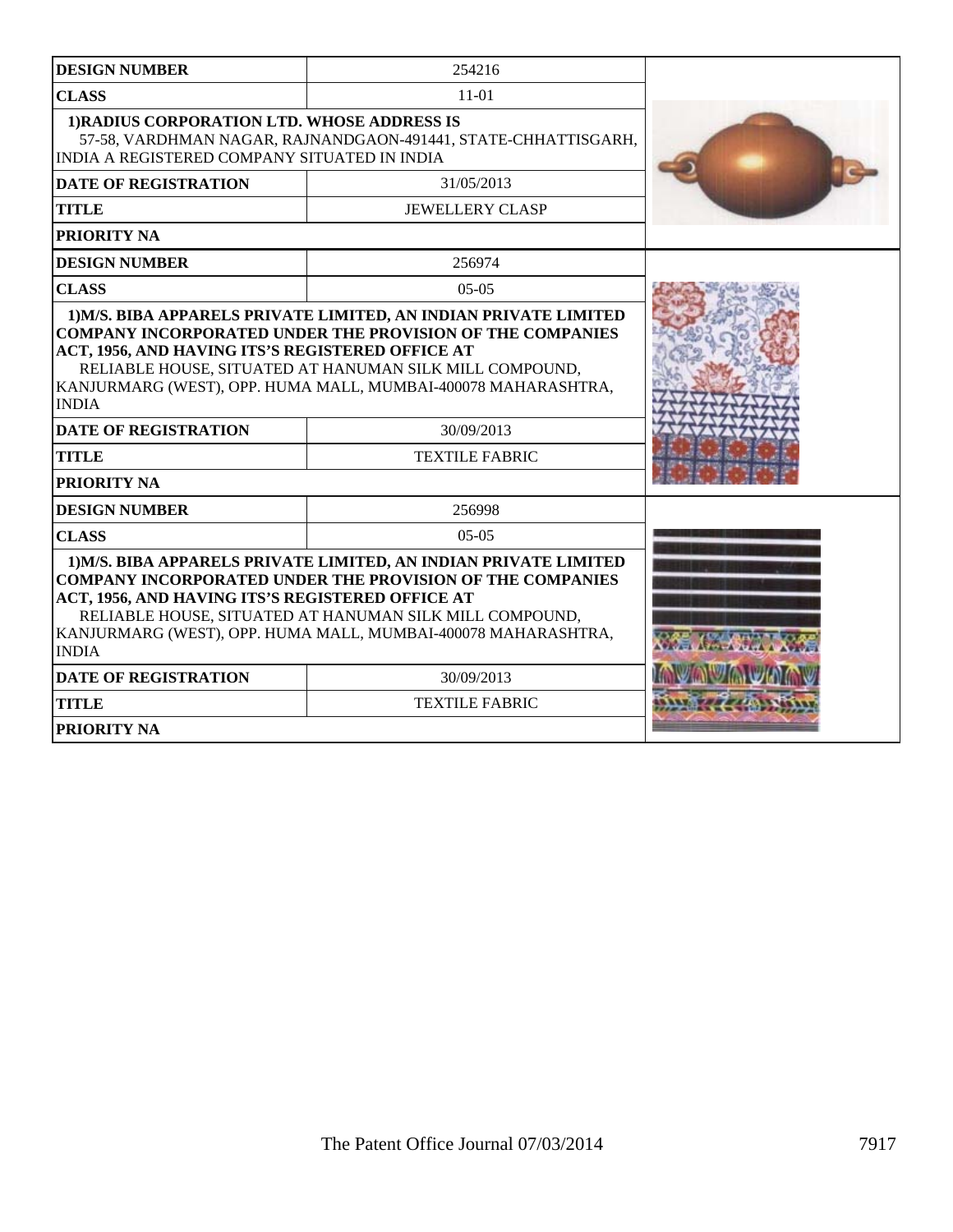| <b>DESIGN NUMBER</b>                                                                                                                                                                                                       | 255236                                                       |                |  |
|----------------------------------------------------------------------------------------------------------------------------------------------------------------------------------------------------------------------------|--------------------------------------------------------------|----------------|--|
| <b>CLASS</b>                                                                                                                                                                                                               |                                                              | $09-01$        |  |
| 1) PRAMIT SANGHAVI AND DEWANG SANGHAVI, PARTNERS TRADING AS<br>V2 CORP., A PARTNERSHIP FIRM, INDIAN, MANUFACTURERS AND<br>MERCHANTS,<br>WHOSE ADDRESS IS WZ-8/1, INDUSTRIAL AREA, KIRTI NAGAR, NEW DELHI-<br>110015, INDIA |                                                              |                |  |
| <b>DATE OF REGISTRATION</b>                                                                                                                                                                                                |                                                              | 15/07/2013     |  |
| <b>TITLE</b>                                                                                                                                                                                                               |                                                              | <b>BOTTLE</b>  |  |
| PRIORITY NA                                                                                                                                                                                                                |                                                              |                |  |
| <b>DESIGN NUMBER</b>                                                                                                                                                                                                       |                                                              | 255102         |  |
| <b>CLASS</b>                                                                                                                                                                                                               |                                                              | $14-03$        |  |
| 1) ABB AB, A SWEDISH COMPANY OF<br>KOPPABERGSVAGEN 2, 721 83 VASTERAS, SWEDEN                                                                                                                                              |                                                              |                |  |
| DATE OF REGISTRATION                                                                                                                                                                                                       |                                                              | 10/07/2013     |  |
| TITLE                                                                                                                                                                                                                      | <b>COMMUNICATION MODULE FOR</b><br><b>ELECTRICITY METERS</b> |                |  |
| <b>PRIORITY</b>                                                                                                                                                                                                            |                                                              |                |  |
| PRIORITY NUMBER                                                                                                                                                                                                            | <b>DATE</b><br><b>COUNTRY</b>                                |                |  |
| 002165183-0001                                                                                                                                                                                                             | 11/01/2013                                                   | <b>OHIM</b>    |  |
| <b>DESIGN NUMBER</b>                                                                                                                                                                                                       |                                                              | 252624         |  |
| <b>CLASS</b>                                                                                                                                                                                                               |                                                              | $13-03$        |  |
| 1)TLV CO., LTD. A JAPANESE CORPORATION OF<br>881, NAGASUNA, NOGUCHICHO, KAKOGAWA-SHI, HYOGO 6758511, JAPAN                                                                                                                 |                                                              |                |  |
| <b>DATE OF REGISTRATION</b>                                                                                                                                                                                                |                                                              | 22/03/2013     |  |
| <b>TITLE</b>                                                                                                                                                                                                               | <b>LIMIT SWITCH</b>                                          |                |  |
| <b>PRIORITY</b>                                                                                                                                                                                                            |                                                              |                |  |
| PRIORITY NUMBER                                                                                                                                                                                                            | <b>DATE</b>                                                  | <b>COUNTRY</b> |  |
| 2012-023378                                                                                                                                                                                                                | 26/09/2012                                                   | <b>JAPAN</b>   |  |
|                                                                                                                                                                                                                            |                                                              |                |  |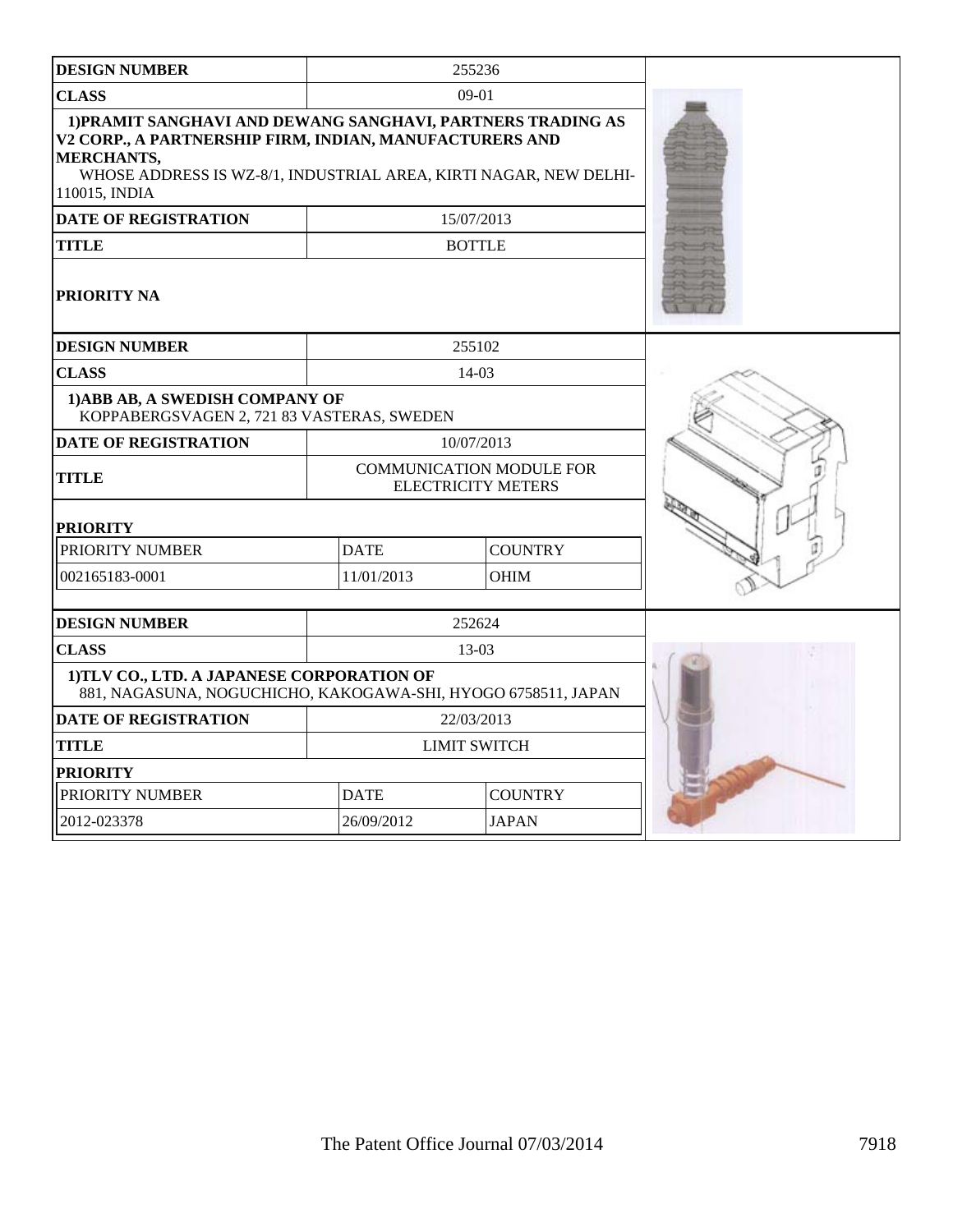| <b>DESIGN NUMBER</b>                                                                                                                                                                                                                                             | 256185                      |  |
|------------------------------------------------------------------------------------------------------------------------------------------------------------------------------------------------------------------------------------------------------------------|-----------------------------|--|
| <b>CLASS</b>                                                                                                                                                                                                                                                     | 09-07                       |  |
| 1) PEARL POLYMERS LIMITED, OF A-97/2, OKHLA INDUSTRIAL AREA,<br>PHASE 2, NEW DELHI-110020, INDIA,<br>A COMPANY INCORPORATED UNDER THE COMPANIES ACT, 1956, OF THE<br><b>ABOVE ADDRESS</b>                                                                        |                             |  |
| <b>DATE OF REGISTRATION</b>                                                                                                                                                                                                                                      | 03/09/2013                  |  |
| <b>TITLE</b>                                                                                                                                                                                                                                                     | <b>CAP OF BOTTLE</b>        |  |
| PRIORITY NA                                                                                                                                                                                                                                                      |                             |  |
| <b>DESIGN NUMBER</b>                                                                                                                                                                                                                                             | 256975                      |  |
| <b>CLASS</b>                                                                                                                                                                                                                                                     | $0.5 - 0.5$                 |  |
| <b>COMPANY INCORPORATED UNDER THE PROVISION OF THE COMPANIES</b><br>ACT, 1956, AND HAVING ITS'S REGISTERED OFFICE AT<br>RELIABLE HOUSE, SITUATED AT HANUMAN SILK MILL COMPOUND,<br>KANJURMARG (WEST), OPP. HUMA MALL, MUMBAI-400078 MAHARASHTRA,<br><b>INDIA</b> |                             |  |
| <b>DATE OF REGISTRATION</b>                                                                                                                                                                                                                                      | 30/09/2013                  |  |
| <b>TITLE</b>                                                                                                                                                                                                                                                     | <b>TEXTILE FABRIC</b>       |  |
| PRIORITY NA                                                                                                                                                                                                                                                      |                             |  |
| <b>DESIGN NUMBER</b>                                                                                                                                                                                                                                             | 254296                      |  |
| <b>CLASS</b>                                                                                                                                                                                                                                                     | $12 - 16$                   |  |
| 1) RENAULT TRUCKS, A COMPANY ORGANIZED UNDER THE LAWS OF<br>FRANCE,<br>OF 99 ROUTE DE LYON, 69800 SAINT PRIEST, FRANCE                                                                                                                                           |                             |  |
| <b>DATE OF REGISTRATION</b>                                                                                                                                                                                                                                      | 06/06/2013                  |  |
| <b>TITLE</b>                                                                                                                                                                                                                                                     | FITTING FOR REARVIEW MIRROR |  |
| <b>PRIORITY NA</b>                                                                                                                                                                                                                                               |                             |  |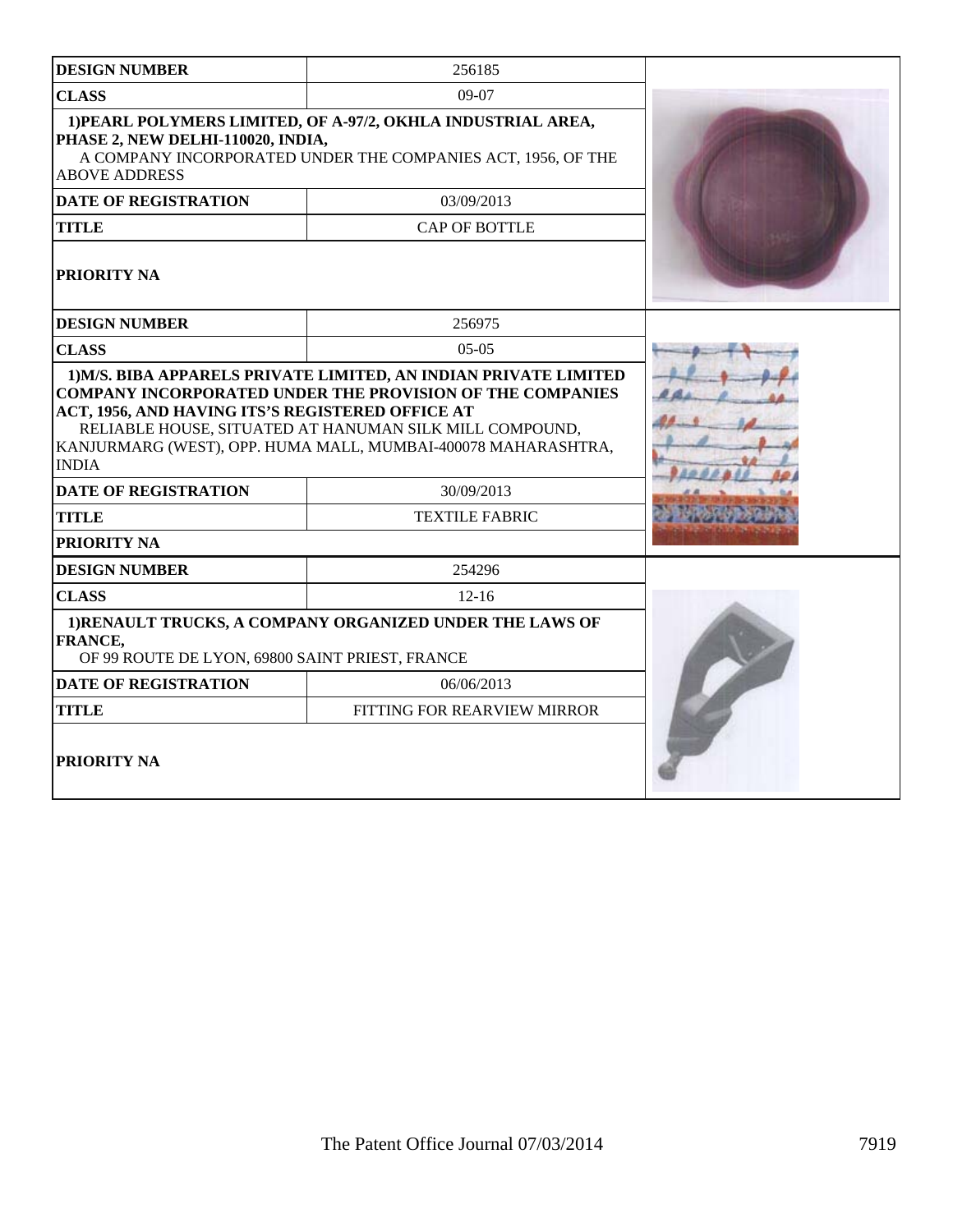| <b>DESIGN NUMBER</b>                                                                                                                                                                                                                                                                                                                                                                                                                       |             | 254368               |  |
|--------------------------------------------------------------------------------------------------------------------------------------------------------------------------------------------------------------------------------------------------------------------------------------------------------------------------------------------------------------------------------------------------------------------------------------------|-------------|----------------------|--|
| <b>CLASS</b>                                                                                                                                                                                                                                                                                                                                                                                                                               |             | $12 - 16$            |  |
| 1) FORD MOTOR COMPANY A COMPANY ORGANIZED AND EXISTING<br>UNDER THE LAWS OF UNITED STATES OF AMERICA, HAVING ITS OFFICE<br>AT DEARBORN, COUNTY OF WAYNE, STATE OF MICHIGAN, UNITED STATES<br>OF AMERICA, AND FORD OTOMOTIV SANAYI ANONIM SIRKETI A<br><b>COMPANY ORGANIZED AND EXISTING UNDER THE LAWS OF REPUBLIC OF</b><br>TURKEY, HAVING ITS OFFICE AT<br>AKPINAR MAHALLESI, HASAN BASRI CADDESI NO. 2, SANCAKTEPE,<br>ISTANBUL, TURKEY |             |                      |  |
| <b>DATE OF REGISTRATION</b>                                                                                                                                                                                                                                                                                                                                                                                                                |             | 06/06/2013           |  |
| <b>TITLE</b>                                                                                                                                                                                                                                                                                                                                                                                                                               |             | VEHICLE UPPER GRILLE |  |
| <b>PRIORITY</b>                                                                                                                                                                                                                                                                                                                                                                                                                            |             |                      |  |
| PRIORITY NUMBER                                                                                                                                                                                                                                                                                                                                                                                                                            | <b>DATE</b> | <b>COUNTRY</b>       |  |
| 29/443,888                                                                                                                                                                                                                                                                                                                                                                                                                                 | 23/01/2013  | U.S.A.               |  |
| <b>DESIGN NUMBER</b>                                                                                                                                                                                                                                                                                                                                                                                                                       |             | 255222               |  |
| <b>CLASS</b>                                                                                                                                                                                                                                                                                                                                                                                                                               |             | 06-01                |  |
| 1) ROOTS INDUSTRIES INDIA LIMITED., (A COMPANY INCORPORATED<br>UNDER THE PROVISIONS OF THE INDIAN COMPANIES ACT, 1956),<br>HAVING ADDRESS OF REGISTERED OFFICE AT R.K.G. INDUSTRIAL ESTATE,<br>GANAPATHY, COIMBATORE-641006, TAMILNADU, INDIA                                                                                                                                                                                              |             |                      |  |
| DATE OF REGISTRATION                                                                                                                                                                                                                                                                                                                                                                                                                       |             | 15/07/2013           |  |
| <b>TITLE</b>                                                                                                                                                                                                                                                                                                                                                                                                                               |             | <b>CHAIR</b>         |  |
| <b>PRIORITY NA</b>                                                                                                                                                                                                                                                                                                                                                                                                                         |             |                      |  |
| <b>DESIGN NUMBER</b>                                                                                                                                                                                                                                                                                                                                                                                                                       |             | 253244               |  |
| <b>CLASS</b>                                                                                                                                                                                                                                                                                                                                                                                                                               |             | $07-07$              |  |
| 1) JOYFUL PLASTICS PRIVATE LIMITED, A COMPANY REGISTERED IN<br>INDIA, HAVING ITS REGISTERED OFFICE AT<br>20, A/F, NEW EMPIRE INDUSTRIAL ESTATE, KONDIVITA ROAD, J.B. NAGAR,<br>ANDHERI (E), MUMBAI-400059, STATE OF MAHARASHTRA, INDIA, OF ABOVE<br><b>ADDRESS</b><br>18/04/2013<br>DATE OF REGISTRATION<br><b>RACK STAND</b><br>TITLE                                                                                                     |             |                      |  |
| PRIORITY NA                                                                                                                                                                                                                                                                                                                                                                                                                                |             |                      |  |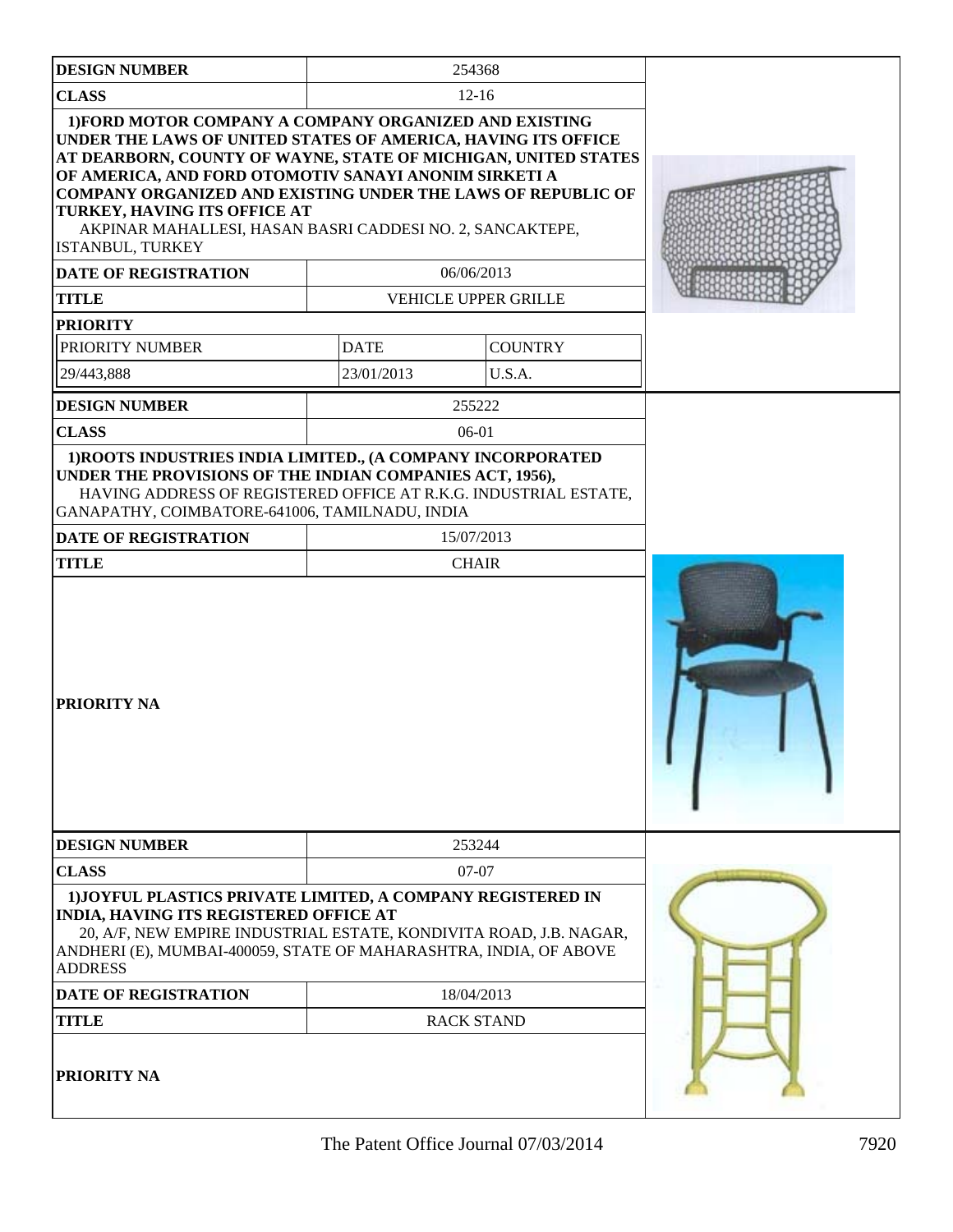| <b>DESIGN NUMBER</b>                                                                                                                                                                                                                                                                                                                 |                 | 256791                            |  |
|--------------------------------------------------------------------------------------------------------------------------------------------------------------------------------------------------------------------------------------------------------------------------------------------------------------------------------------|-----------------|-----------------------------------|--|
| <b>CLASS</b>                                                                                                                                                                                                                                                                                                                         |                 | $12 - 16$                         |  |
| 1) HONDA MOTOR CO., LTD., A JAPANESE CORPORATION, OF<br>1-1, MINAMI-AOYAMA 2-CHOME, MINATO-KU, TOKYO, 107-8556 JAPAN                                                                                                                                                                                                                 |                 |                                   |  |
| <b>DATE OF REGISTRATION</b>                                                                                                                                                                                                                                                                                                          |                 | 26/09/2013                        |  |
| <b>TITLE</b>                                                                                                                                                                                                                                                                                                                         |                 | <b>REAR BUMPER FOR AUTOMOBILE</b> |  |
| <b>PRIORITY</b>                                                                                                                                                                                                                                                                                                                      |                 |                                   |  |
| PRIORITY NUMBER                                                                                                                                                                                                                                                                                                                      | <b>DATE</b>     | <b>COUNTRY</b>                    |  |
| 2013-007895                                                                                                                                                                                                                                                                                                                          | 09/04/2013      | <b>JAPAN</b>                      |  |
| <b>DESIGN NUMBER</b>                                                                                                                                                                                                                                                                                                                 |                 | 243920                            |  |
| <b>CLASS</b>                                                                                                                                                                                                                                                                                                                         |                 | $06-09$                           |  |
| 1) PEPS INDUSTRIES PVT. LTD.<br>NO. 7/83 (S.F.NO. 192), UTHUPALAYAM ROAD, ARASUR POST, COIMBATORE-<br>641 417                                                                                                                                                                                                                        |                 |                                   |  |
| <b>DATE OF REGISTRATION</b>                                                                                                                                                                                                                                                                                                          | 16/03/2012      |                                   |  |
| <b>TITLE</b>                                                                                                                                                                                                                                                                                                                         | <b>MATTRESS</b> |                                   |  |
| PRIORITY NA                                                                                                                                                                                                                                                                                                                          |                 |                                   |  |
| <b>DESIGN NUMBER</b>                                                                                                                                                                                                                                                                                                                 |                 | 256994                            |  |
| <b>CLASS</b>                                                                                                                                                                                                                                                                                                                         |                 | $05-05$                           |  |
| 1) M/S. BIBA APPARELS PRIVATE LIMITED, AN INDIAN PRIVATE LIMITED<br><b>COMPANY INCORPORATED UNDER THE PROVISION OF THE COMPANIES</b><br>ACT, 1956, AND HAVING ITS'S REGISTERED OFFICE AT<br>RELIABLE HOUSE, SITUATED AT HANUMAN SILK MILL COMPOUND,<br>KANJURMARG (WEST), OPP. HUMA MALL, MUMBAI-400078 MAHARASHTRA,<br><b>INDIA</b> |                 |                                   |  |
| <b>DATE OF REGISTRATION</b>                                                                                                                                                                                                                                                                                                          |                 | 30/09/2013                        |  |
| <b>TITLE</b>                                                                                                                                                                                                                                                                                                                         |                 | <b>TEXTILE FABRIC</b>             |  |
| PRIORITY NA                                                                                                                                                                                                                                                                                                                          |                 |                                   |  |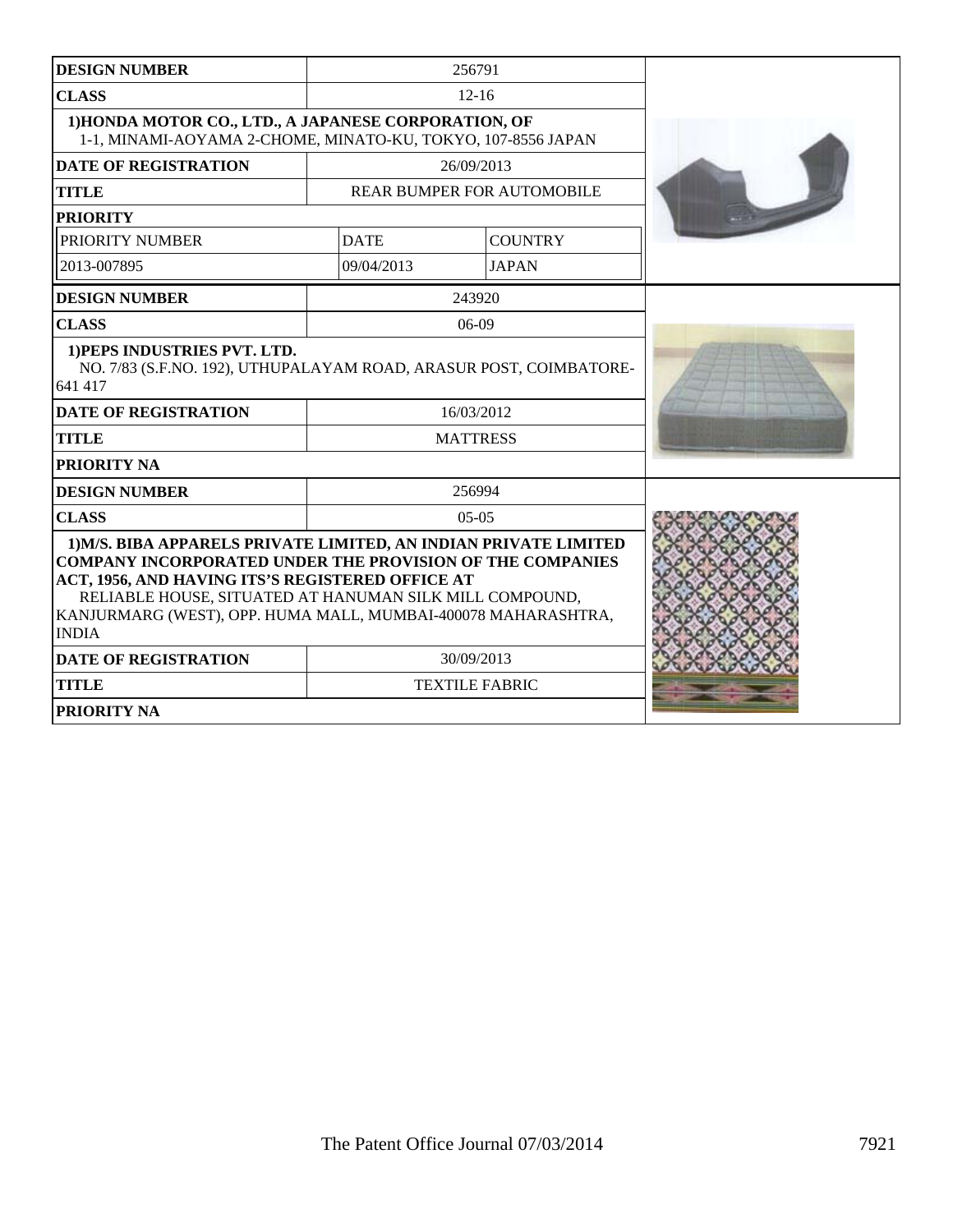| <b>DESIGN NUMBER</b>                                                                                                                                                           | 224681                                                                                                                                             |  |
|--------------------------------------------------------------------------------------------------------------------------------------------------------------------------------|----------------------------------------------------------------------------------------------------------------------------------------------------|--|
| <b>CLASS</b>                                                                                                                                                                   | $12 - 16$                                                                                                                                          |  |
| 1) BRIDGESTONE CORPORATION<br>10-1, KYOBASHI 1-CHOME, CHUO-KU, TOKYO, JAPAN                                                                                                    |                                                                                                                                                    |  |
| <b>DATE OF REGISTRATION</b>                                                                                                                                                    | 14/09/2009                                                                                                                                         |  |
| <b>TITLE</b>                                                                                                                                                                   | <b>RUBBER CRAWLER</b>                                                                                                                              |  |
| PRIORITY NA                                                                                                                                                                    |                                                                                                                                                    |  |
| <b>DESIGN NUMBER</b>                                                                                                                                                           | 250143                                                                                                                                             |  |
| <b>CLASS</b>                                                                                                                                                                   | 09-04                                                                                                                                              |  |
| (GUJARAT), INDIA, INDIAN COMPANY<br><b>DATE OF REGISTRATION</b><br><b>TITLE</b><br>PRIORITY NA                                                                                 | THE COMPANIES ACT, 1956) HAVING ITS REGISTERED OFFICE AT<br>2, UMAKANT PANDIT, UDYOGNAGAR, MAVDI PLOT, RAJKOT-360004<br>13/12/2012<br><b>CRATE</b> |  |
| <b>DESIGN NUMBER</b>                                                                                                                                                           | 254239                                                                                                                                             |  |
| <b>CLASS</b>                                                                                                                                                                   | $07-01$                                                                                                                                            |  |
| 1) MA DESIGN INDIA PRIVATE LIMITED, A COMPANY INCORPORATED IN<br><b>INDIA HAVING ITS PRINCIPAL PLACE OF BUSINESS AT</b><br>A-41, SECTOR-80, PHASE-II, NOIDA-201305, U.P. INDIA |                                                                                                                                                    |  |
| <b>DATE OF REGISTRATION</b>                                                                                                                                                    | 03/06/2013                                                                                                                                         |  |
| <b>TITLE</b>                                                                                                                                                                   | <b>BOWL</b>                                                                                                                                        |  |
| PRIORITY NA                                                                                                                                                                    |                                                                                                                                                    |  |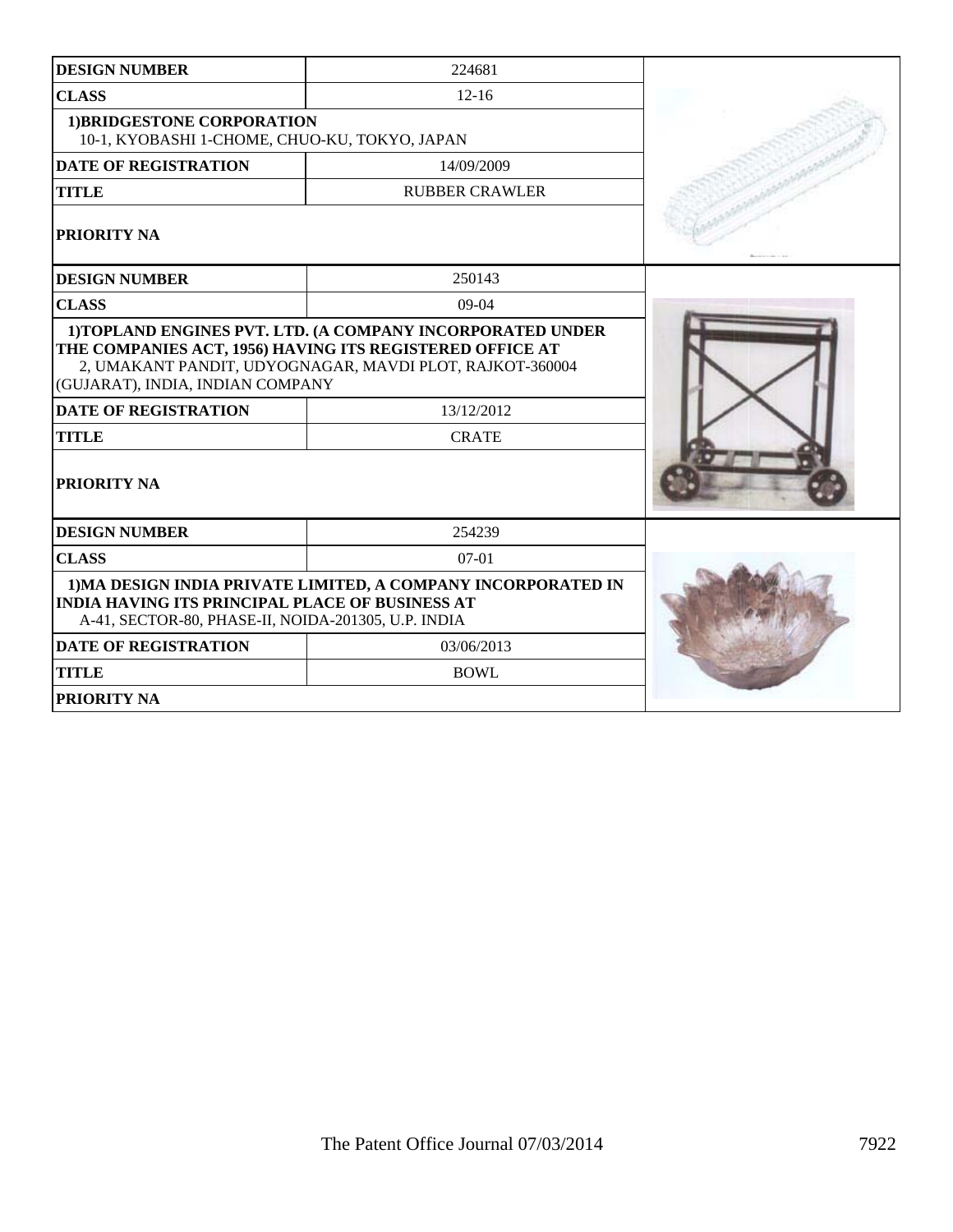| <b>DESIGN NUMBER</b>                                                                                                                                                                                                 |             | 254628                     |  |
|----------------------------------------------------------------------------------------------------------------------------------------------------------------------------------------------------------------------|-------------|----------------------------|--|
| <b>CLASS</b>                                                                                                                                                                                                         |             | $09-01$                    |  |
| 1) CHIVAS HOLDINGS (IP) LIMITED A COMPANY INCORPORATED UNDER<br>THE LAWS OF SCOTLAND, UNITED KINGDOM OF THE ADDRESS<br>111-113 RENFREW ROAD PAISLEY RENFREWSHIRE PA3 4DY UNITED<br><b>KINGDOM</b>                    |             |                            |  |
| <b>DATE OF REGISTRATION</b>                                                                                                                                                                                          |             | 20/06/2013                 |  |
| TITLE                                                                                                                                                                                                                |             | <b>BOTTLE</b>              |  |
| <b>PRIORITY</b>                                                                                                                                                                                                      |             |                            |  |
| PRIORITY NUMBER                                                                                                                                                                                                      | <b>DATE</b> | <b>COUNTRY</b>             |  |
| 002157651-0001                                                                                                                                                                                                       | 20/12/2012  | <b>OHIM</b>                |  |
| <b>DESIGN NUMBER</b>                                                                                                                                                                                                 |             | 251137                     |  |
| <b>CLASS</b>                                                                                                                                                                                                         |             | $07-02$                    |  |
| 1) DART INDUSTRIES INC., A CORPORATION FOUNDED UNDER THE LAWS<br>OF DELAWARE, U.S.A. OF<br>14901 SOUTH ORANGE BLOSSOM TRAIL, ORLANDO, FLORIDA 32837, USA                                                             |             |                            |  |
| <b>DATE OF REGISTRATION</b>                                                                                                                                                                                          | 23/01/2013  |                            |  |
| <b>TITLE</b>                                                                                                                                                                                                         |             | <b>CONTAINER FOR FOOD</b>  |  |
| <b>PRIORITY</b><br>PRIORITY NUMBER<br><b>DATE</b><br><b>COUNTRY</b>                                                                                                                                                  |             |                            |  |
| 29/421,566                                                                                                                                                                                                           |             |                            |  |
|                                                                                                                                                                                                                      | 16/08/2012  | U.S.A.                     |  |
| <b>DESIGN NUMBER</b>                                                                                                                                                                                                 |             | 254932                     |  |
| <b>CLASS</b>                                                                                                                                                                                                         |             | 08-99                      |  |
| 1) M/S JAGATSUKH INDUSTRIES (REGD), PASSI CHOWK, PAKHOWAL ROAD,<br>LUDHIANA-141013 (PUNJAB) INDIA<br>AN INDIAN PROPRIETORSHIP FIRM WHOSE PROPRIETOR IS:- DALJIT SINGH<br>BEING INDIAN NATIONALS OF THE ABOVE ADDRESS |             |                            |  |
| DATE OF REGISTRATION                                                                                                                                                                                                 | 02/07/2013  |                            |  |
| <b>TITLE</b>                                                                                                                                                                                                         |             | REEL FOR WINDING HOSE PIPE |  |
| PRIORITY NA                                                                                                                                                                                                          |             |                            |  |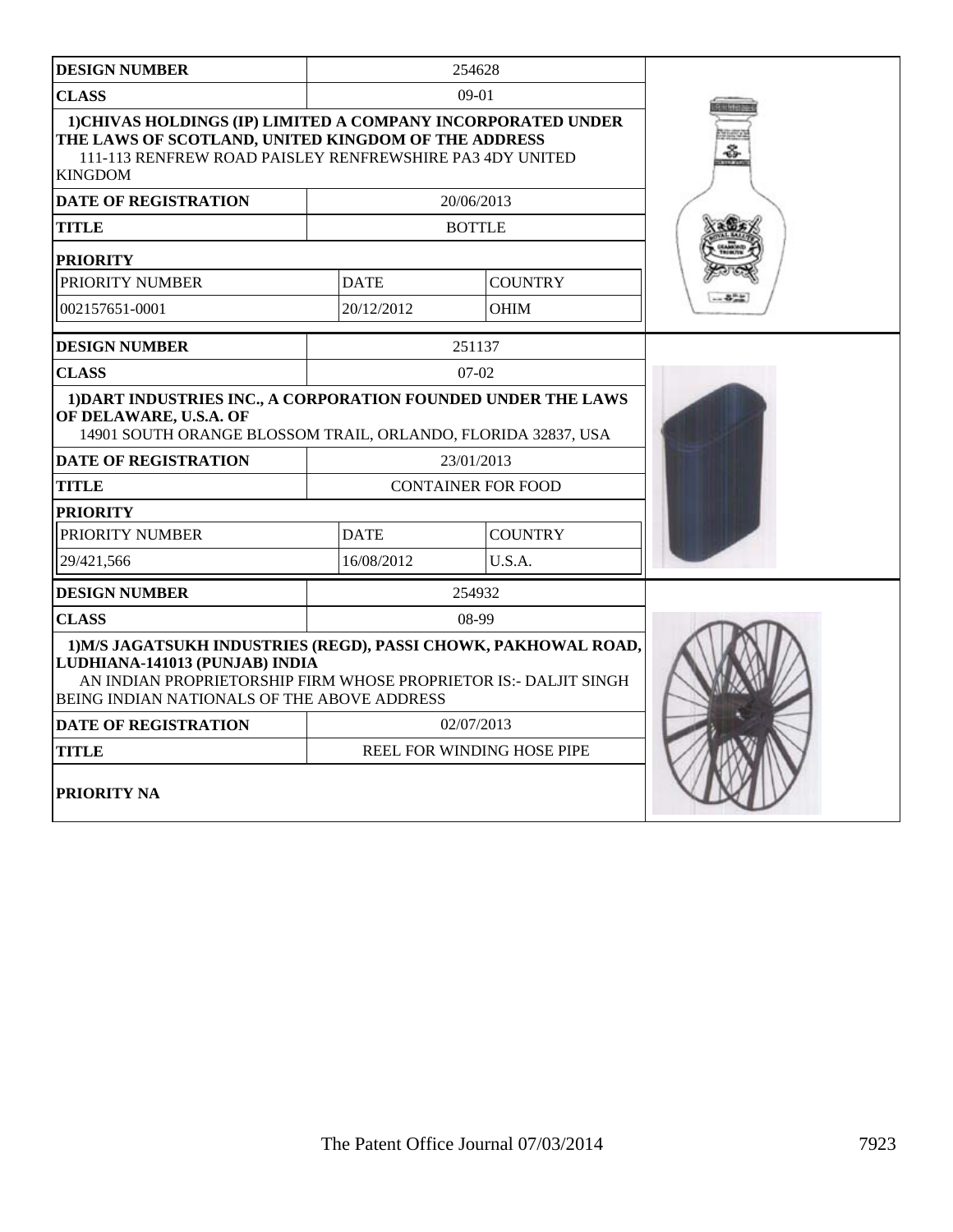| <b>DESIGN NUMBER</b>                  | 256705                                                                                                                                                                                                                                                                                                               |  |
|---------------------------------------|----------------------------------------------------------------------------------------------------------------------------------------------------------------------------------------------------------------------------------------------------------------------------------------------------------------------|--|
| <b>CLASS</b>                          | $15-03$                                                                                                                                                                                                                                                                                                              |  |
| <b>INDIA</b><br><b>ADDRESS</b>        | 1) M/S DHIMAN INDUSTRIES, 1ST FLOOR, HUNJAN COMPLEX,<br>G.N.E. TO DUGRI, SUA ROAD, LUDHIANA-141003 (PUNJAB)<br>AN INDIAN PROPRIETORSHIP FIRM WHOSE PROPRIETOR IS<br>SHERANJIT KAUR BEING INDIAN NATIONALS OF THE ABOVE                                                                                               |  |
| <b>DATE OF</b><br><b>REGISTRATION</b> | 24/09/2013                                                                                                                                                                                                                                                                                                           |  |
| <b>TITLE</b>                          | <b>BRUSH FOR SUGAR CANE LEAF</b><br><b>REMOVER MACHINERY</b>                                                                                                                                                                                                                                                         |  |
| <b>PRIORITY NA</b>                    |                                                                                                                                                                                                                                                                                                                      |  |
| <b>DESIGN NUMBER</b>                  | 256404                                                                                                                                                                                                                                                                                                               |  |
| <b>CLASS</b>                          | $06-03$                                                                                                                                                                                                                                                                                                              |  |
| MUMBAI-400079, INDIA                  | 1)GODREJ & BOYCE MFG. CO. LTD., AN INDIAN COMPANY<br>INCORPORATED UNDER THE COMPANIES ACT, 1913,<br>OF GODREJ INTERIO, PLANT 4, PIROJSHANAGER, VIKHROLI (WEST),                                                                                                                                                      |  |
| <b>DATE OF REGISTRATION</b>           | 12/09/2013                                                                                                                                                                                                                                                                                                           |  |
| <b>TITLE</b>                          | <b>TABLE</b>                                                                                                                                                                                                                                                                                                         |  |
| <b>PRIORITY NA</b>                    |                                                                                                                                                                                                                                                                                                                      |  |
| <b>DESIGN NUMBER</b>                  | 256990                                                                                                                                                                                                                                                                                                               |  |
| <b>CLASS</b>                          | $05-05$                                                                                                                                                                                                                                                                                                              |  |
| <b>INDIA</b>                          | 1) M/S. BIBA APPARELS PRIVATE LIMITED, AN INDIAN PRIVATE LIMITED<br><b>COMPANY INCORPORATED UNDER THE PROVISION OF THE COMPANIES</b><br>ACT, 1956, AND HAVING ITS'S REGISTERED OFFICE AT<br>RELIABLE HOUSE, SITUATED AT HANUMAN SILK MILL COMPOUND,<br>KANJURMARG (WEST), OPP. HUMA MALL, MUMBAI-400078 MAHARASHTRA, |  |
| <b>DATE OF REGISTRATION</b>           | 30/09/2013                                                                                                                                                                                                                                                                                                           |  |
| <b>TITLE</b>                          | <b>TEXTILE FABRIC</b>                                                                                                                                                                                                                                                                                                |  |
| <b>PRIORITY NA</b>                    |                                                                                                                                                                                                                                                                                                                      |  |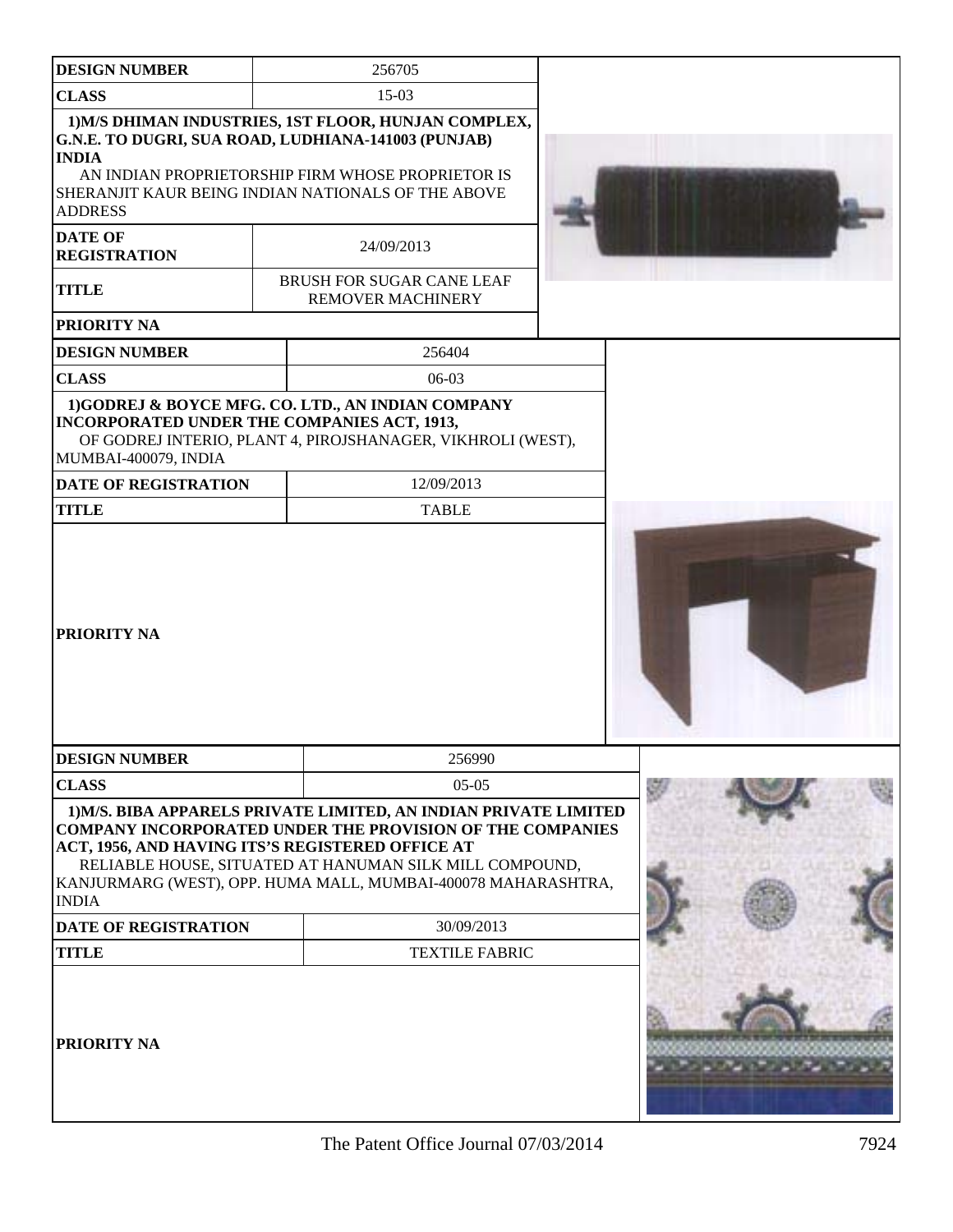| <b>DESIGN NUMBER</b>                                                                                                                                                  |             | 249374            |  |
|-----------------------------------------------------------------------------------------------------------------------------------------------------------------------|-------------|-------------------|--|
| <b>CLASS</b>                                                                                                                                                          |             | $23-01$           |  |
| 1) BELJING KOHLER LTD., A CORPORATION ORGANIZED AND EXISTING<br>UNDER THE LAWS OF CHINA,<br>OF NO. 27 WEST GUO YUAN ROAD, BEIJING, MIYUN COUNTY 101500, CHINA<br>P.R. |             |                   |  |
| <b>DATE OF REGISTRATION</b>                                                                                                                                           |             | 09/11/2012        |  |
| <b>TITLE</b>                                                                                                                                                          |             | <b>FAUCET SET</b> |  |
| <b>PRIORITY</b>                                                                                                                                                       |             |                   |  |
| PRIORITY NUMBER                                                                                                                                                       | <b>DATE</b> | <b>COUNTRY</b>    |  |
| 201230180880.7                                                                                                                                                        | 11/05/2012  | <b>CHINA</b>      |  |
| <b>DESIGN NUMBER</b>                                                                                                                                                  |             | 254192            |  |
| <b>CLASS</b>                                                                                                                                                          |             | 12-08             |  |
| 1) BAYERISCHE MOTOREN WERKE AKTIENGESELLSCHAFT,<br>OF PETUELRING 130, 80809, MUNICH, GERMANY, A GERMAN COMPANY                                                        |             |                   |  |
| <b>DATE OF REGISTRATION</b>                                                                                                                                           |             | 30/05/2013        |  |
| <b>TITLE</b>                                                                                                                                                          |             | <b>CAR</b>        |  |
| <b>PRIORITY</b>                                                                                                                                                       |             |                   |  |
| PRIORITY NUMBER                                                                                                                                                       | <b>DATE</b> | <b>COUNTRY</b>    |  |
| DE 402012101055.7                                                                                                                                                     | 06/12/2012  | <b>GERMANY</b>    |  |
| <b>DESIGN NUMBER</b>                                                                                                                                                  |             | 251047            |  |
| <b>CLASS</b>                                                                                                                                                          |             | $06-01$           |  |
| 1) THE SUPREME INDUSTRIES LTD., (AN INDIAN PUBLIC LIMITED<br>COMPANY),<br>601, CENTRAL PLAZA, 2/6, SARAT BOSE ROAD, KOLKATA - 700020, WEST<br><b>BENGAL, INDIA</b>    |             |                   |  |
| <b>DATE OF REGISTRATION</b>                                                                                                                                           |             | 21/01/2013        |  |
| <b>TITLE</b>                                                                                                                                                          |             | <b>CHAIR</b>      |  |
| <b>PRIORITY NA</b>                                                                                                                                                    |             |                   |  |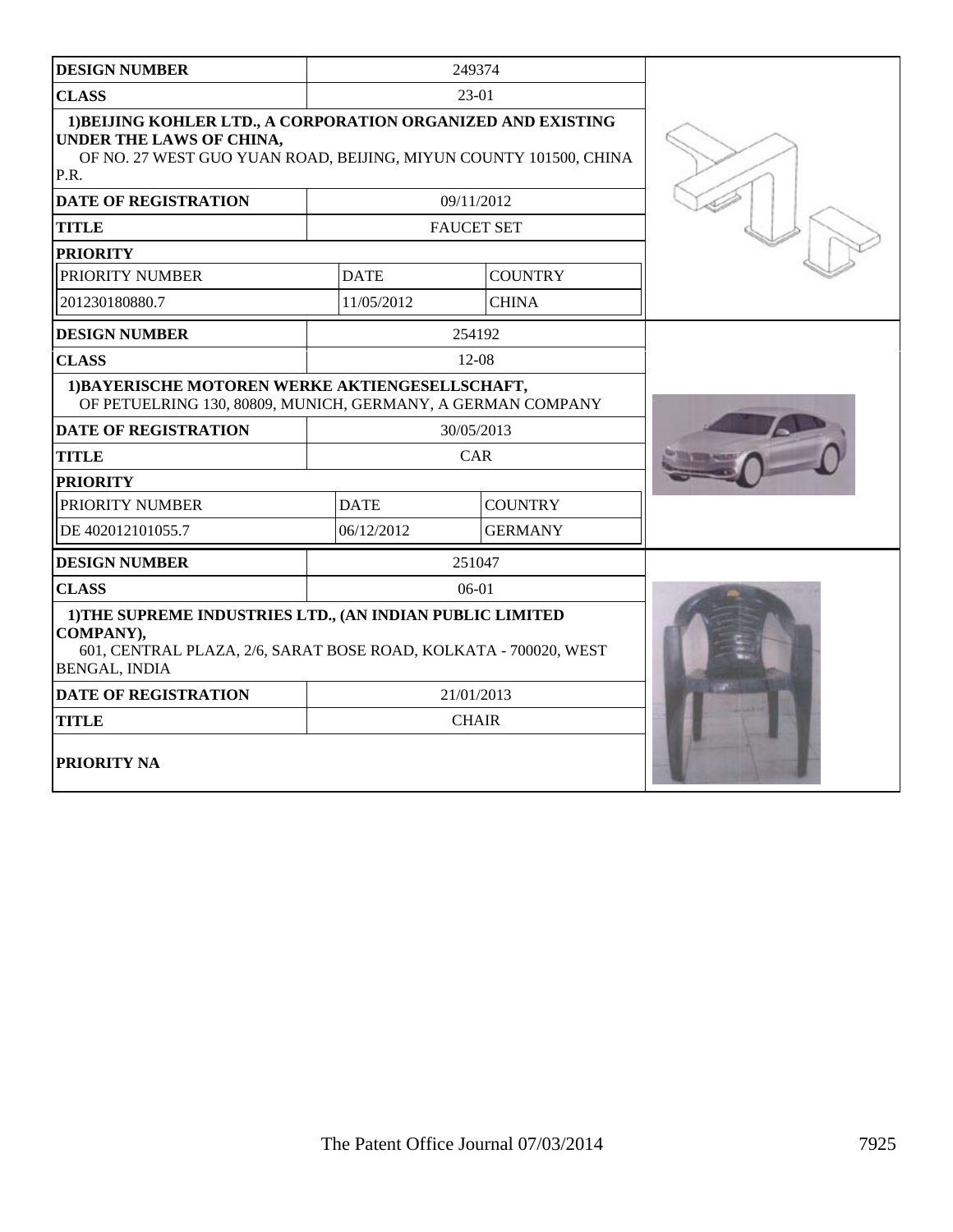| <b>DESIGN NUMBER</b>                                                                                                                                                                                                                                                                                                                                  |             | 251895                    |  |
|-------------------------------------------------------------------------------------------------------------------------------------------------------------------------------------------------------------------------------------------------------------------------------------------------------------------------------------------------------|-------------|---------------------------|--|
| <b>CLASS</b>                                                                                                                                                                                                                                                                                                                                          |             | $21 - 01$                 |  |
| 1)[1] TOSY ROBOTICS JOINT STOCK COMPANY; A COMPANY<br>INCORPORATED UNDER THE LAWS OF VIETNAM; ADDRESS AT, NO. 7, LANE<br>538, LANG ROAD, LANG HA PRECINCT, DONG DA DISTRICT, HANOI,<br>VIETNAM AND [2] HO VINH HOANG AN INDIVIDUAL VIETNAM NATIONAL;<br>ADDRESS AT, NO. 7, LANE 538, LANG ROAD, LANG HA PRECINCT, DONG DA<br>DISTRICT, HANOI, VIETNAM |             |                           |  |
| <b>DATE OF REGISTRATION</b>                                                                                                                                                                                                                                                                                                                           |             | 27/02/2013                |  |
| <b>TITLE</b>                                                                                                                                                                                                                                                                                                                                          |             | <b>HUMANOID ROBOT TOY</b> |  |
| <b>PRIORITY</b>                                                                                                                                                                                                                                                                                                                                       |             |                           |  |
| PRIORITY NUMBER                                                                                                                                                                                                                                                                                                                                       | <b>DATE</b> | <b>COUNTRY</b>            |  |
| 29/430,657                                                                                                                                                                                                                                                                                                                                            | 28/08/2012  | U.S.A.                    |  |
| <b>DESIGN NUMBER</b>                                                                                                                                                                                                                                                                                                                                  |             | 253740                    |  |
| <b>CLASS</b>                                                                                                                                                                                                                                                                                                                                          |             | $02 - 01$                 |  |
| 1) UNICHARM CORPORATION, OF<br>182, SHIMOBUN, KINSEI-CHO, SHIKOKUCHUO-SHI, EHIME 799-0111, JAPAN;<br>NATIONALITY: JAPAN                                                                                                                                                                                                                               |             |                           |  |
| <b>DATE OF REGISTRATION</b>                                                                                                                                                                                                                                                                                                                           |             | 09/05/2013                |  |
| <b>TITLE</b>                                                                                                                                                                                                                                                                                                                                          |             | <b>DISPOSABLE DIAPER</b>  |  |
| <b>PRIORITY</b>                                                                                                                                                                                                                                                                                                                                       |             |                           |  |
| PRIORITY NUMBER                                                                                                                                                                                                                                                                                                                                       | <b>DATE</b> | <b>COUNTRY</b>            |  |
| 2012-027506                                                                                                                                                                                                                                                                                                                                           | 11/11/2012  | <b>JAPAN</b>              |  |
| <b>DESIGN NUMBER</b>                                                                                                                                                                                                                                                                                                                                  |             | 254090                    |  |
| <b>CLASS</b>                                                                                                                                                                                                                                                                                                                                          |             | $09-01$                   |  |
| 1) MEADWESTVACO CALMAR GMBH,<br>ERNST-STENNER-STRASSE 17, 58675 HEMER, GERMANY                                                                                                                                                                                                                                                                        |             |                           |  |
| <b>DATE OF REGISTRATION</b>                                                                                                                                                                                                                                                                                                                           |             | 27/05/2013                |  |
| <b>TITLE</b>                                                                                                                                                                                                                                                                                                                                          |             | <b>DISPENSER</b>          |  |
| <b>PRIORITY</b>                                                                                                                                                                                                                                                                                                                                       |             |                           |  |
| PRIORITY NUMBER                                                                                                                                                                                                                                                                                                                                       | <b>DATE</b> | <b>COUNTRY</b>            |  |
| 002143842                                                                                                                                                                                                                                                                                                                                             | 28/11/2012  | <b>OHIM</b>               |  |
|                                                                                                                                                                                                                                                                                                                                                       |             |                           |  |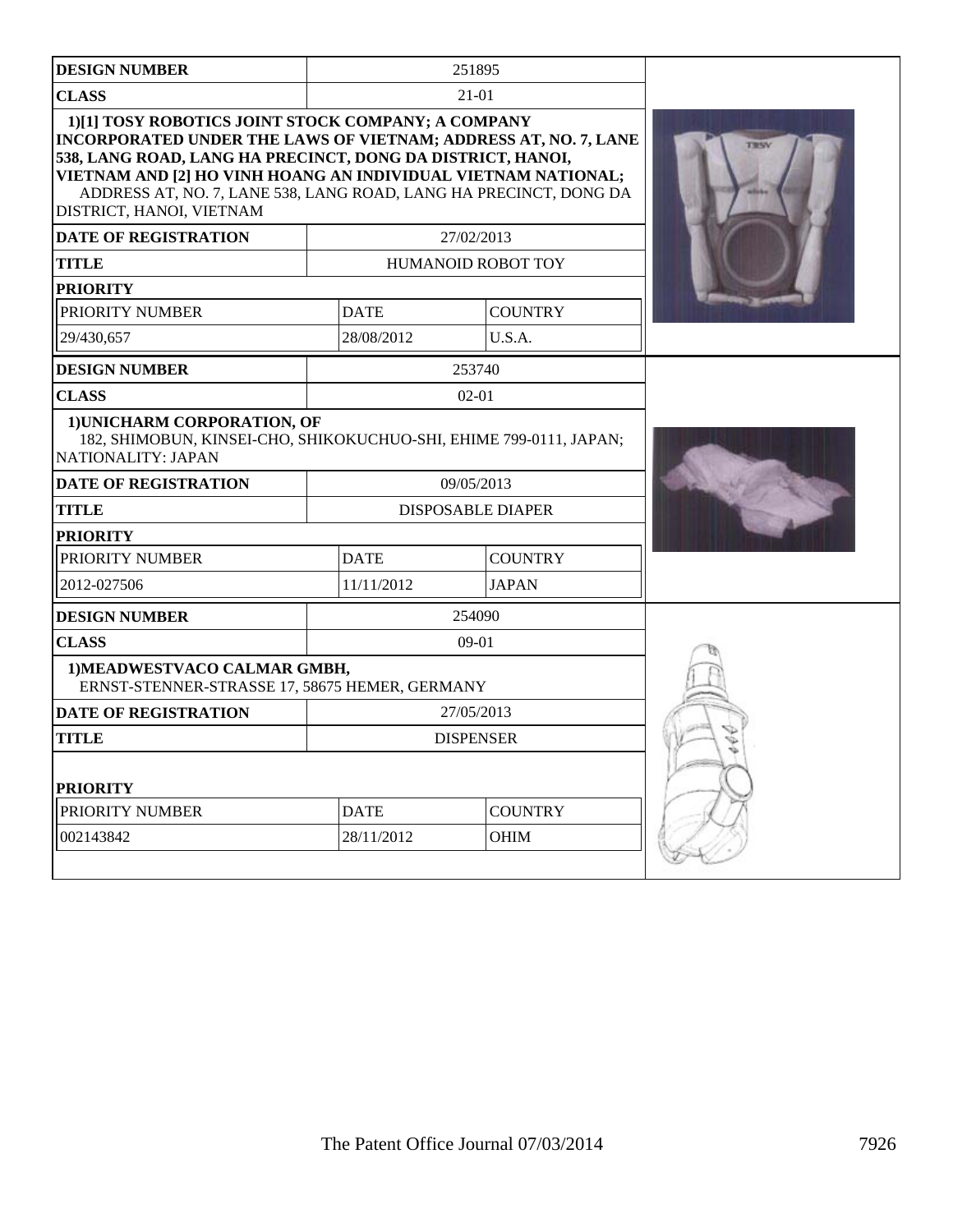| <b>DESIGN NUMBER</b>                                                                                                                                                                                                                                                                                     |             | 255705                                                    |  |
|----------------------------------------------------------------------------------------------------------------------------------------------------------------------------------------------------------------------------------------------------------------------------------------------------------|-------------|-----------------------------------------------------------|--|
| <b>CLASS</b>                                                                                                                                                                                                                                                                                             |             | $07-01$                                                   |  |
| 1) DUNOON CERAMICS HOLDINGS LIMITED, A COMPANY ORGANIZED AND<br>EXISTING UNDER THE LAWS OF UNITED KINGDOM,<br>OF THE ADDRESS UNIT 5, WALTON INDUSTRIAL ESTATE, STONE,<br>STAFFORDSHIRE ST15 0RY REINO UNIDO                                                                                              |             |                                                           |  |
| DATE OF REGISTRATION                                                                                                                                                                                                                                                                                     |             | 07/08/2013                                                |  |
| <b>TITLE</b>                                                                                                                                                                                                                                                                                             |             | <b>MUG</b>                                                |  |
| <b>PRIORITY</b>                                                                                                                                                                                                                                                                                          |             |                                                           |  |
| PRIORITY NUMBER                                                                                                                                                                                                                                                                                          | <b>DATE</b> | <b>COUNTRY</b>                                            |  |
| 002182188-0001                                                                                                                                                                                                                                                                                           | 11/02/2013  | <b>OHIM</b>                                               |  |
| <b>DESIGN NUMBER</b>                                                                                                                                                                                                                                                                                     |             | 254366                                                    |  |
| <b>CLASS</b>                                                                                                                                                                                                                                                                                             |             | $12 - 16$                                                 |  |
| AT DEARBORN, COUNTY OF WAYNE, STATE OF MICHIGAN, UNITED STATES<br>OF AMERICA, AND FORD OTOMOTIV SANAYI ANONIM SIRKETI A<br>COMPANY ORGANIZED AND EXISTING UNDER THE LAWS OF REPUBLIC OF<br>TURKEY, HAVING ITS OFFICE AT<br>AKPINAR MAHALLESI, HASAN BASRI CADDESI NO. 2, SANCAKTEPE,<br>ISTANBUL, TURKEY |             |                                                           |  |
| <b>DATE OF REGISTRATION</b>                                                                                                                                                                                                                                                                              |             | 06/06/2013                                                |  |
| <b>TITLE</b>                                                                                                                                                                                                                                                                                             |             | <b>VEHICLE ROOF</b>                                       |  |
| <b>PRIORITY</b>                                                                                                                                                                                                                                                                                          |             |                                                           |  |
| PRIORITY NUMBER                                                                                                                                                                                                                                                                                          | <b>DATE</b> | <b>COUNTRY</b>                                            |  |
| 29/443,888                                                                                                                                                                                                                                                                                               | 23/01/2013  | U.S.A.                                                    |  |
| <b>DESIGN NUMBER</b>                                                                                                                                                                                                                                                                                     |             | 254556                                                    |  |
| <b>CLASS</b>                                                                                                                                                                                                                                                                                             |             | $10 - 05$                                                 |  |
| 1) ELECTROLAB (INDIA) PVT. LTD. (AN INDIAN PRIVATE LIMITED<br><b>COMPANY REGISTERED UNDER THE INDIAN COMPANIES ACT, 1956),</b><br>OF 401, TIRUPATI UDYOG, I. B. PATEL ROAD, OFF. WESTERN EXTRESS<br>HIGHWAY, GOREGAON (EAST), MUMBAI-400063, MAHARASHTRA, INDIA                                          |             |                                                           |  |
| <b>DATE OF REGISTRATION</b>                                                                                                                                                                                                                                                                              |             | 18/06/2013                                                |  |
| <b>TITLE</b>                                                                                                                                                                                                                                                                                             |             | TESTING INSTRUMENT OF GRANULE<br><b>FRIABILITY TESTER</b> |  |
| <b>PRIORITY NA</b>                                                                                                                                                                                                                                                                                       |             |                                                           |  |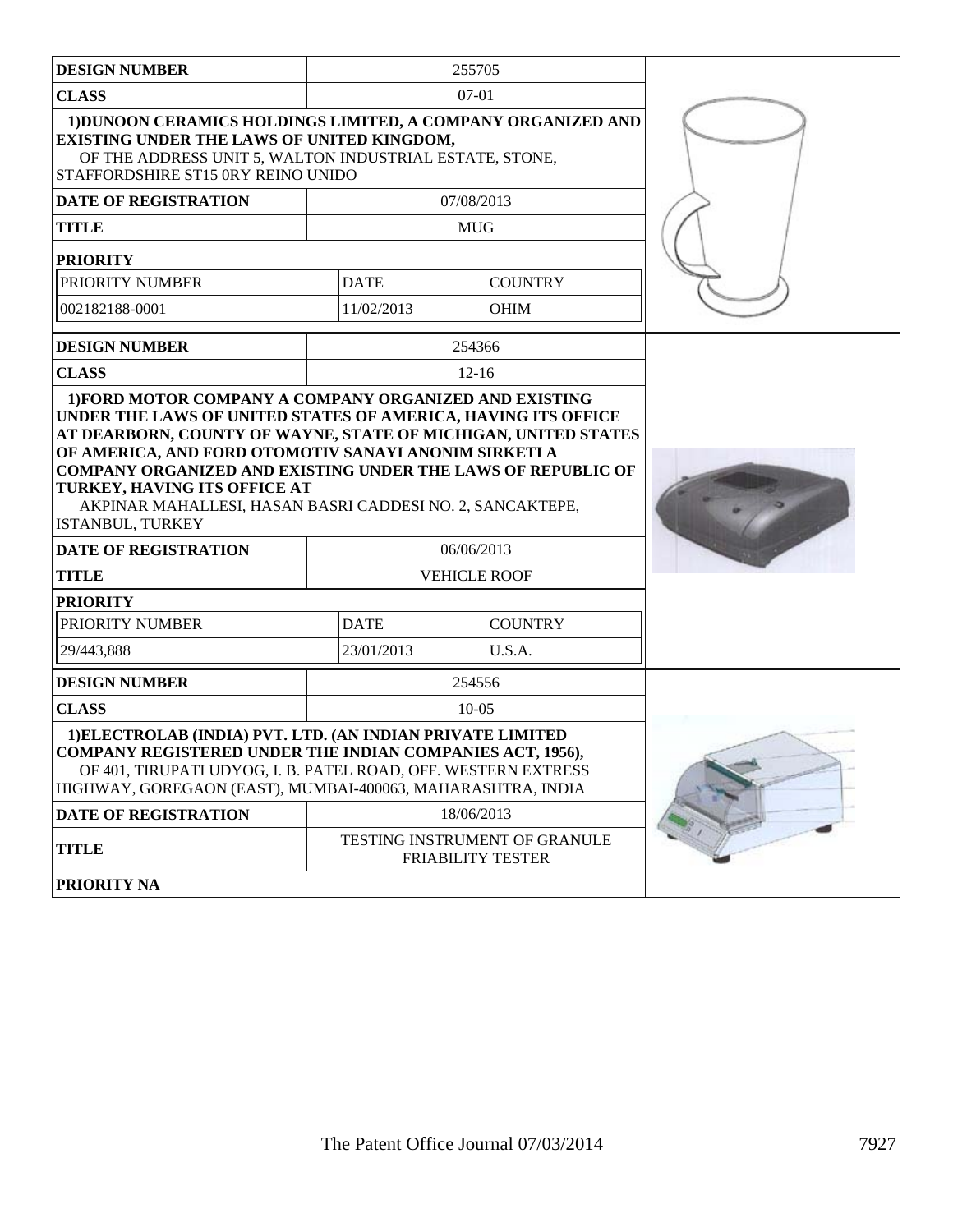| <b>DESIGN NUMBER</b>                                                                                                                                                                                                                                                                                                                 |                           | 253480                |                                 |  |
|--------------------------------------------------------------------------------------------------------------------------------------------------------------------------------------------------------------------------------------------------------------------------------------------------------------------------------------|---------------------------|-----------------------|---------------------------------|--|
| <b>CLASS</b>                                                                                                                                                                                                                                                                                                                         |                           | 24-02                 |                                 |  |
| 1) KIMBERLY-CLARK WORLDWIDE, INC,                                                                                                                                                                                                                                                                                                    |                           |                       |                                 |  |
| 2300 WINCHESTER ROAD, NEENAH, WISCONSIN 54956, USA                                                                                                                                                                                                                                                                                   |                           |                       |                                 |  |
| <b>DATE OF REGISTRATION</b>                                                                                                                                                                                                                                                                                                          |                           | 29/04/2013            |                                 |  |
| <b>TITLE</b>                                                                                                                                                                                                                                                                                                                         |                           |                       | BODY FLUID COLLECTION CONTAINER |  |
| <b>PRIORITY</b>                                                                                                                                                                                                                                                                                                                      |                           |                       |                                 |  |
| PRIORITY NUMBER                                                                                                                                                                                                                                                                                                                      | <b>DATE</b>               |                       | <b>COUNTRY</b>                  |  |
| 29/435869                                                                                                                                                                                                                                                                                                                            | 30/10/2012                |                       | U.S.A.                          |  |
|                                                                                                                                                                                                                                                                                                                                      |                           |                       |                                 |  |
| <b>DESIGN NUMBER</b>                                                                                                                                                                                                                                                                                                                 |                           | 256790                |                                 |  |
| <b>CLASS</b>                                                                                                                                                                                                                                                                                                                         |                           | $26-06$               |                                 |  |
| 1) HONDA MOTOR CO., LTD., A JAPANESE CORPORATION, OF<br>1-1, MINAMI-AOYAMA 2-CHOME, MINATO-KU, TOKYO, 107-8556<br><b>JAPAN</b>                                                                                                                                                                                                       |                           |                       |                                 |  |
| <b>DATE OF REGISTRATION</b>                                                                                                                                                                                                                                                                                                          |                           | 26/09/2013            |                                 |  |
| <b>TITLE</b>                                                                                                                                                                                                                                                                                                                         | REAR COMBINATION LAMP FOR | <b>AUTOMOBILE</b>     |                                 |  |
| <b>PRIORITY</b>                                                                                                                                                                                                                                                                                                                      |                           |                       |                                 |  |
| PRIORITY NUMBER                                                                                                                                                                                                                                                                                                                      | <b>DATE</b>               | <b>COUNTRY</b>        |                                 |  |
| 2013-007893                                                                                                                                                                                                                                                                                                                          | 09/04/2013                | <b>JAPAN</b>          |                                 |  |
|                                                                                                                                                                                                                                                                                                                                      |                           |                       |                                 |  |
| <b>DESIGN NUMBER</b>                                                                                                                                                                                                                                                                                                                 |                           | 256993                |                                 |  |
| <b>CLASS</b>                                                                                                                                                                                                                                                                                                                         |                           | $05-05$               |                                 |  |
| 1) M/S. BIBA APPARELS PRIVATE LIMITED, AN INDIAN PRIVATE LIMITED<br><b>COMPANY INCORPORATED UNDER THE PROVISION OF THE COMPANIES</b><br>ACT, 1956, AND HAVING ITS'S REGISTERED OFFICE AT<br>RELIABLE HOUSE, SITUATED AT HANUMAN SILK MILL COMPOUND,<br>KANJURMARG (WEST), OPP. HUMA MALL, MUMBAI-400078 MAHARASHTRA,<br><b>INDIA</b> |                           |                       |                                 |  |
| <b>DATE OF REGISTRATION</b>                                                                                                                                                                                                                                                                                                          |                           | 30/09/2013            |                                 |  |
| <b>TITLE</b>                                                                                                                                                                                                                                                                                                                         |                           | <b>TEXTILE FABRIC</b> |                                 |  |
| PRIORITY NA                                                                                                                                                                                                                                                                                                                          |                           |                       |                                 |  |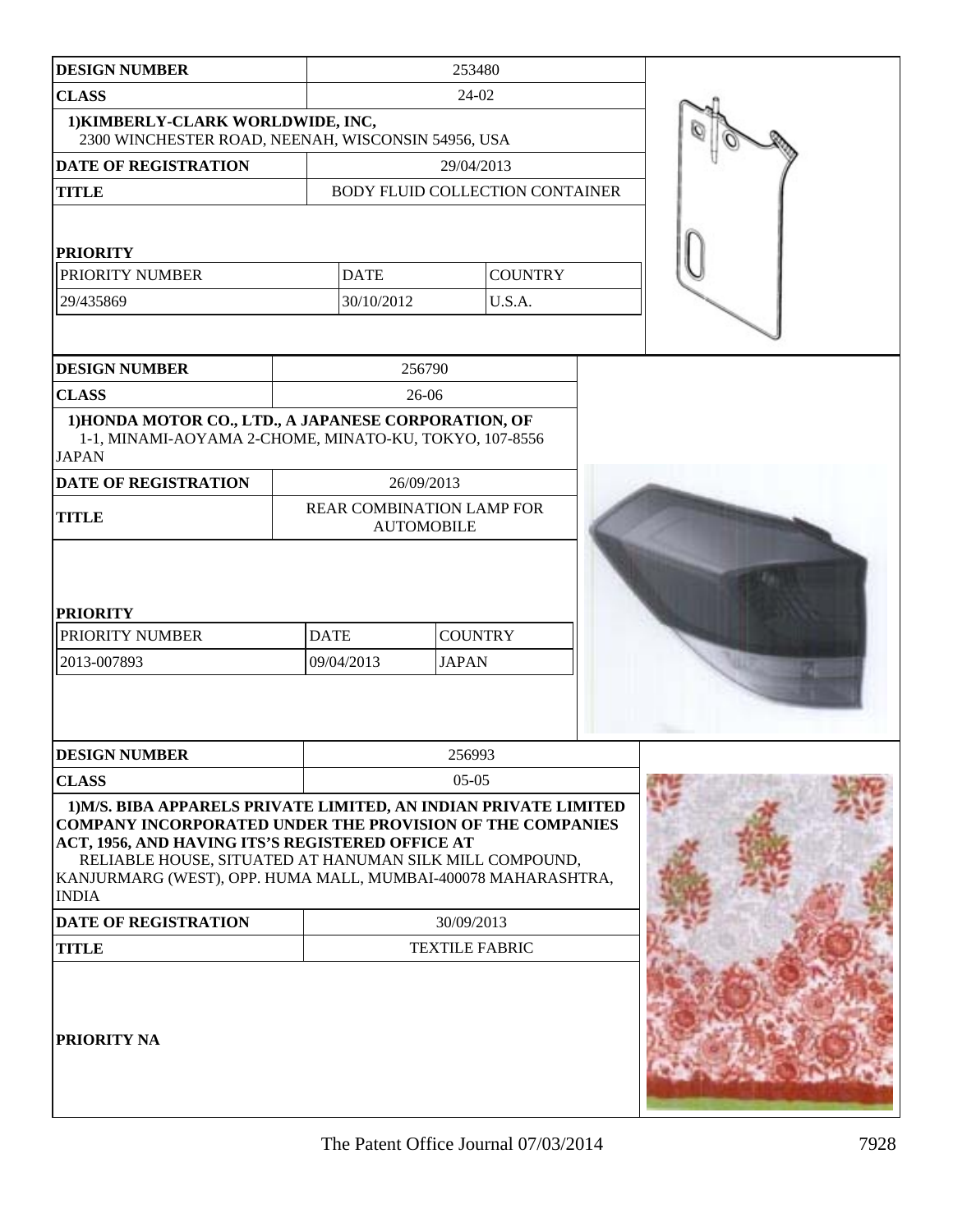| <b>DESIGN NUMBER</b>                                                                                                                                                                          |             | 254724                          |                    |
|-----------------------------------------------------------------------------------------------------------------------------------------------------------------------------------------------|-------------|---------------------------------|--------------------|
| <b>CLASS</b>                                                                                                                                                                                  |             | $07-01$                         |                    |
| 1) MA DESIGN INDIA PRIVATE LIMITED, A COMPANY INCORPORATED IN<br><b>INDIA HAVING ITS PRINCIPAL PLACE OF BUSINESS AT</b><br>A-41, SECTOR-80, PHASE-II, NOIDA-201305, U.P. INDIA                |             |                                 |                    |
| <b>DATE OF REGISTRATION</b>                                                                                                                                                                   |             | 25/06/2013                      |                    |
| <b>TITLE</b>                                                                                                                                                                                  | <b>BOWL</b> |                                 |                    |
| PRIORITY NA                                                                                                                                                                                   |             |                                 |                    |
| <b>DESIGN NUMBER</b>                                                                                                                                                                          |             | 254831                          |                    |
| <b>CLASS</b>                                                                                                                                                                                  |             | $20-01$                         |                    |
| 1) MRS. CH.A. MANGA DEVI, W/O. MR. CH.V.S.PRASAD, NATIONALITY:<br><b>INDIAN WHOSE ADDRESS IS</b><br>H.NO. 12-13-1152/3, STREET NO. 11, TARNAKA, SECUNDERABAD-500017,<br>ANDHRA PRADESH, INDIA |             |                                 |                    |
| <b>DATE OF REGISTRATION</b>                                                                                                                                                                   |             | 27/06/2013                      |                    |
| <b>TITLE</b>                                                                                                                                                                                  |             | <b>BEVERAGE VENDING MECHINE</b> | <b>Distriction</b> |
| PRIORITY NA                                                                                                                                                                                   |             |                                 |                    |
| <b>DESIGN NUMBER</b>                                                                                                                                                                          |             | 251141                          |                    |
| <b>CLASS</b>                                                                                                                                                                                  |             | $07 - 02$                       |                    |
| 1) DART INDUSTRIES INC., A CORPORATION FOUNDED UNDER THE LAWS<br>OF DELAWARE, U.S.A. OF<br>14901 SOUTH ORANGE BLOSSOM TRAIL, ORLANDO, FLORIDA 32837, USA                                      |             |                                 |                    |
| <b>DATE OF REGISTRATION</b>                                                                                                                                                                   |             | 23/01/2013                      |                    |
| <b>TITLE</b>                                                                                                                                                                                  |             | <b>CONTAINER FOR FOOD</b>       |                    |
| <b>PRIORITY</b>                                                                                                                                                                               |             |                                 |                    |
| PRIORITY NUMBER<br><b>DATE</b>                                                                                                                                                                |             | <b>COUNTRY</b>                  |                    |
| 29/421,570                                                                                                                                                                                    | 16/08/2012  | U.S.A.                          |                    |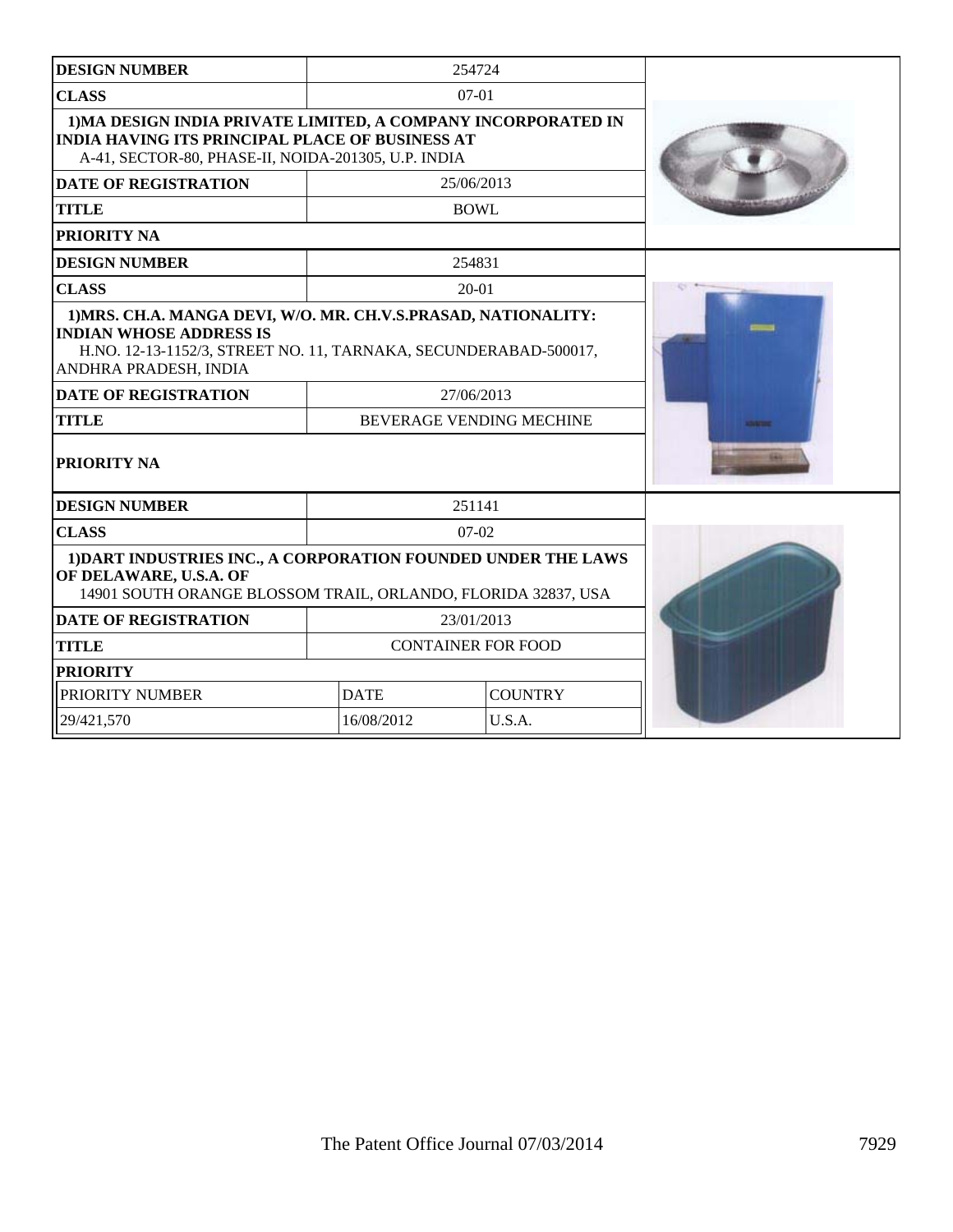| <b>DESIGN NUMBER</b>                                                                                                                                                                  | 255606                        |                  |                                   |  |
|---------------------------------------------------------------------------------------------------------------------------------------------------------------------------------------|-------------------------------|------------------|-----------------------------------|--|
| <b>CLASS</b>                                                                                                                                                                          | 14-02                         |                  |                                   |  |
| 1) RICOH COMPANY, LTD.,<br>3-6, NAKAMAGOME 1-CHOME, OHTA-KU, TOKYO 143-8555, JAPAN, A<br><b>JAPANESE CORPORATION</b>                                                                  |                               |                  |                                   |  |
| <b>DATE OF REGISTRATION</b>                                                                                                                                                           |                               | 01/08/2013       |                                   |  |
| <b>TITLE</b>                                                                                                                                                                          |                               | <b>APPARATUS</b> | POWDER CONTAINER OF IMAGE FORMING |  |
| <b>PRIORITY</b>                                                                                                                                                                       |                               |                  |                                   |  |
| PRIORITY NUMBER                                                                                                                                                                       | <b>DATE</b>                   |                  | <b>COUNTRY</b>                    |  |
| 2013-010888                                                                                                                                                                           |                               | 17/05/2013       | <b>JAPAN</b>                      |  |
| <b>DESIGN NUMBER</b>                                                                                                                                                                  |                               | 255218           |                                   |  |
| <b>CLASS</b>                                                                                                                                                                          |                               | $15-01$          |                                   |  |
| 1) SANJIV KUMAR GUPTA, WHOSE ADDRESS IS<br>B-83, APIE, BALANAGAR, PO-SANATHNAGAR, HYDERABAD-500018, INDIA,<br>AND WHOSE NATIONALITY IS INDIA                                          |                               |                  |                                   |  |
| <b>DATE OF REGISTRATION</b>                                                                                                                                                           |                               | 15/07/2013       |                                   |  |
| <b>TITLE</b>                                                                                                                                                                          | FRONT COVER FOR MOTOR         |                  |                                   |  |
| PRIORITY NA                                                                                                                                                                           |                               |                  |                                   |  |
| <b>DESIGN NUMBER</b>                                                                                                                                                                  |                               | 254939           |                                   |  |
| <b>CLASS</b>                                                                                                                                                                          |                               | $12 - 08$        |                                   |  |
| 1) GREAT WALL MOTOR COMPANY LIMITED, A COMPANY DULY<br>ORGANIZED AND EXISTING UNDER THE LAWS OF P.R. CHINA OF<br>NO. 2266 CHAOYANG SOUTH AVE., BAODING CITY, HEBEI 071000, P.R. CHINA | <b>IF LIDINGARY Links</b>     |                  |                                   |  |
| <b>DATE OF REGISTRATION</b>                                                                                                                                                           | 02/07/2013                    |                  |                                   |  |
| <b>TITLE</b>                                                                                                                                                                          | CAR                           |                  |                                   |  |
| <b>PRIORITY</b>                                                                                                                                                                       |                               |                  |                                   |  |
| PRIORITY NUMBER                                                                                                                                                                       | <b>COUNTRY</b><br><b>DATE</b> |                  |                                   |  |
| 201330008512.9                                                                                                                                                                        | 11/01/2013<br><b>CHINA</b>    |                  |                                   |  |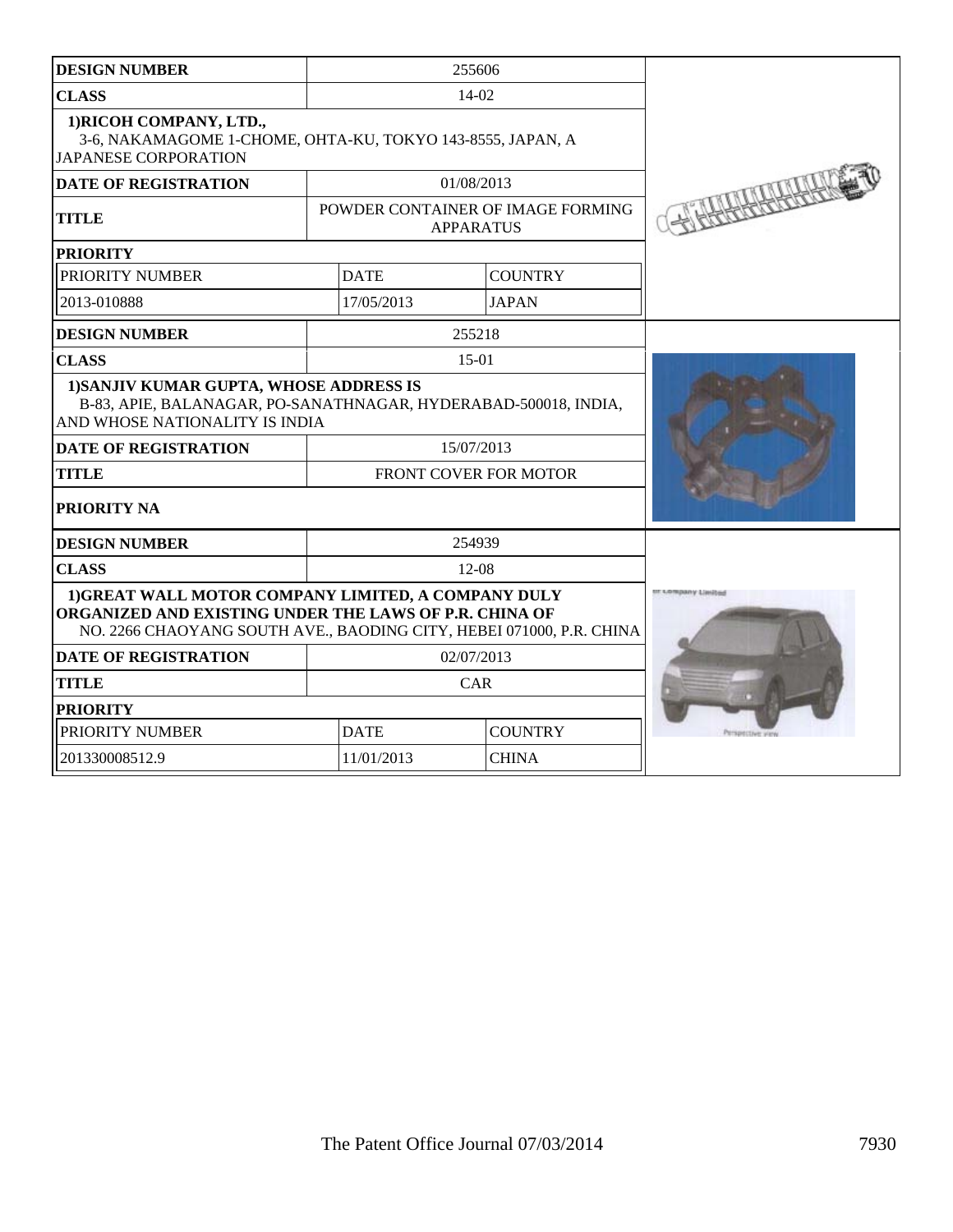| <b>DESIGN NUMBER</b>                                                                                                                                                                                                                         |             | 253649               |  |
|----------------------------------------------------------------------------------------------------------------------------------------------------------------------------------------------------------------------------------------------|-------------|----------------------|--|
| <b>CLASS</b>                                                                                                                                                                                                                                 |             | 24-04                |  |
| 1) THE PROCTER & GAMBLE COMPANY, A BODY CORPORATE<br>INCORPORATED UNDER THE LAWS OF UNITED STATES OF AMERICA,<br>HAVING ITS REGISTERED OFFICE AT<br>ONE PROCTER & GAMBLE PLAZA, CINCINNATI, OHIO - 45202, UNITED<br><b>STATES OF AMERICA</b> |             |                      |  |
| <b>DATE OF REGISTRATION</b>                                                                                                                                                                                                                  |             | 03/05/2013           |  |
| <b>TITLE</b>                                                                                                                                                                                                                                 |             | SANITARY NAPKIN      |  |
| <b>PRIORITY</b>                                                                                                                                                                                                                              |             |                      |  |
| PRIORITY NUMBER                                                                                                                                                                                                                              | <b>DATE</b> | <b>COUNTRY</b>       |  |
| 29/436.514                                                                                                                                                                                                                                   | 06/11/2012  | U.S.A.               |  |
| <b>DESIGN NUMBER</b>                                                                                                                                                                                                                         |             | 253824               |  |
| <b>CLASS</b>                                                                                                                                                                                                                                 |             | $13-03$              |  |
| AND EXISTING UNDER THE LAWS OF THE KINGDOM OF THE<br>NETHERLANDS, RESIDING AT<br>EINDHOVEN, WHOSE POST-OFFICE ADDRESS IS HIGH TECH CAMPUS 5, 5656<br>AE EINDHOVEN, THE NETHERLANDS                                                           |             |                      |  |
| <b>DATE OF REGISTRATION</b>                                                                                                                                                                                                                  |             | 14/05/2013           |  |
| <b>TITLE</b>                                                                                                                                                                                                                                 |             | <b>CONTROL PANEL</b> |  |
| <b>PRIORITY</b>                                                                                                                                                                                                                              |             |                      |  |
| PRIORITY NUMBER                                                                                                                                                                                                                              | <b>DATE</b> | <b>COUNTRY</b>       |  |
| 002135897-0003                                                                                                                                                                                                                               | 14/11/2012  | <b>OHIM</b>          |  |
| <b>DESIGN NUMBER</b>                                                                                                                                                                                                                         |             | 254025               |  |
| <b>CLASS</b>                                                                                                                                                                                                                                 |             | $12 - 14$            |  |
| 1) MR. HARISH BATRA (DIRECTOR), NATIONALITY INDIAN TRADING AS<br>KNIGHT QUEEN INDUSTRIES PVT. LTD. (INDIAN) WHOSE ADDRESS IS<br>A-14, 1ST FLOOR, WAZIRPUR INDUSTRIAL AREA, DELHI-110052 (INDIA)                                              |             |                      |  |
| <b>DATE OF REGISTRATION</b>                                                                                                                                                                                                                  |             | 22/05/2013           |  |
| <b>TITLE</b>                                                                                                                                                                                                                                 |             | <b>AUTO RICKSHAW</b> |  |
| <b>PRIORITY NA</b>                                                                                                                                                                                                                           |             |                      |  |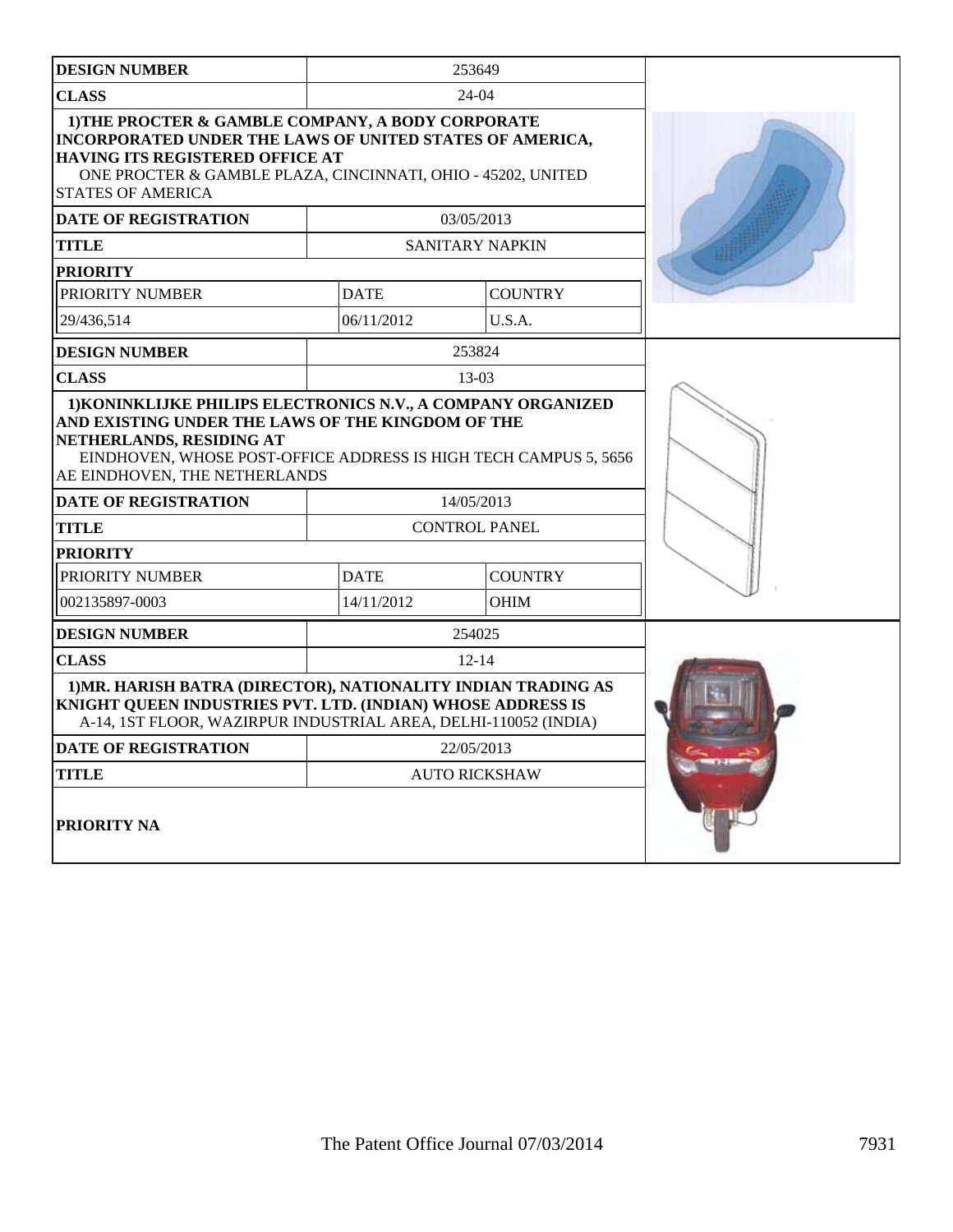| <b>DESIGN NUMBER</b>                                                                                                                                                                                                                                                     | 251267                          |                                                                      |                                              |  |
|--------------------------------------------------------------------------------------------------------------------------------------------------------------------------------------------------------------------------------------------------------------------------|---------------------------------|----------------------------------------------------------------------|----------------------------------------------|--|
| <b>CLASS</b>                                                                                                                                                                                                                                                             | 06-01                           |                                                                      |                                              |  |
| 1) THE SUPREME INDUSTRIES LTD., (AN INDIAN PUBLIC LIMITED<br>601, CENTRAL PLAZA, 2/6, SARAT BOSE ROAD, KOLKATA - 700020,                                                                                                                                                 | COMPANY),<br>WEST BENGAL, INDIA |                                                                      |                                              |  |
| <b>DATE OF REGISTRATION</b>                                                                                                                                                                                                                                              | 29/01/2013                      |                                                                      |                                              |  |
| <b>TITLE</b>                                                                                                                                                                                                                                                             | <b>TABLE</b>                    |                                                                      |                                              |  |
| PRIORITY NA                                                                                                                                                                                                                                                              |                                 |                                                                      |                                              |  |
| <b>DESIGN NUMBER</b>                                                                                                                                                                                                                                                     |                                 | 256991                                                               |                                              |  |
| <b>CLASS</b>                                                                                                                                                                                                                                                             |                                 | $05-05$                                                              |                                              |  |
| <b>LIMITED COMPANY INCORPORATED UNDER THE PROVISION OF THE</b><br>COMPANIES ACT, 1956, AND HAVING ITS'S REGISTERED OFFICE AT<br>RELIABLE HOUSE, SITUATED AT HANUMAN SILK MILL COMPOUND,<br>KANJURMARG (WEST), OPP. HUMA MALL, MUMBAI-400078 MAHARASHTRA,<br><b>INDIA</b> |                                 |                                                                      |                                              |  |
| <b>DATE OF REGISTRATION</b>                                                                                                                                                                                                                                              |                                 | 30/09/2013                                                           |                                              |  |
| <b>TITLE</b>                                                                                                                                                                                                                                                             |                                 | <b>TEXTILE FABRIC</b>                                                |                                              |  |
| PRIORITY NA                                                                                                                                                                                                                                                              |                                 |                                                                      | <u>LING IN DIE DE DIE DE DE DE DIE DE DE</u> |  |
| <b>DESIGN NUMBER</b>                                                                                                                                                                                                                                                     |                                 | 250240                                                               |                                              |  |
| <b>CLASS</b>                                                                                                                                                                                                                                                             |                                 | 15-04                                                                |                                              |  |
| 1) M/S CATERPILLAR INC.; AN AMERICAN CORPORATION, OF THE<br><b>ADDRESS</b><br>100 NE ADAMS STREET, PEORIA, IL 61269, UNITED STATES OF AMERICA                                                                                                                            |                                 |                                                                      |                                              |  |
| DATE OF REGISTRATION                                                                                                                                                                                                                                                     |                                 | 17/12/2012                                                           |                                              |  |
| <b>TITLE</b>                                                                                                                                                                                                                                                             |                                 | <b>CHAIN OF TRACK LINKS FOR MOBILE</b><br><b>EARTHMOVING MACHINE</b> |                                              |  |
| <b>PRIORITY</b>                                                                                                                                                                                                                                                          |                                 |                                                                      |                                              |  |
| PRIORITY NUMBER                                                                                                                                                                                                                                                          | <b>DATE</b>                     | <b>COUNTRY</b>                                                       |                                              |  |
| 29/426,089                                                                                                                                                                                                                                                               | 29/06/2012                      | U.S.A.                                                               |                                              |  |
|                                                                                                                                                                                                                                                                          |                                 |                                                                      |                                              |  |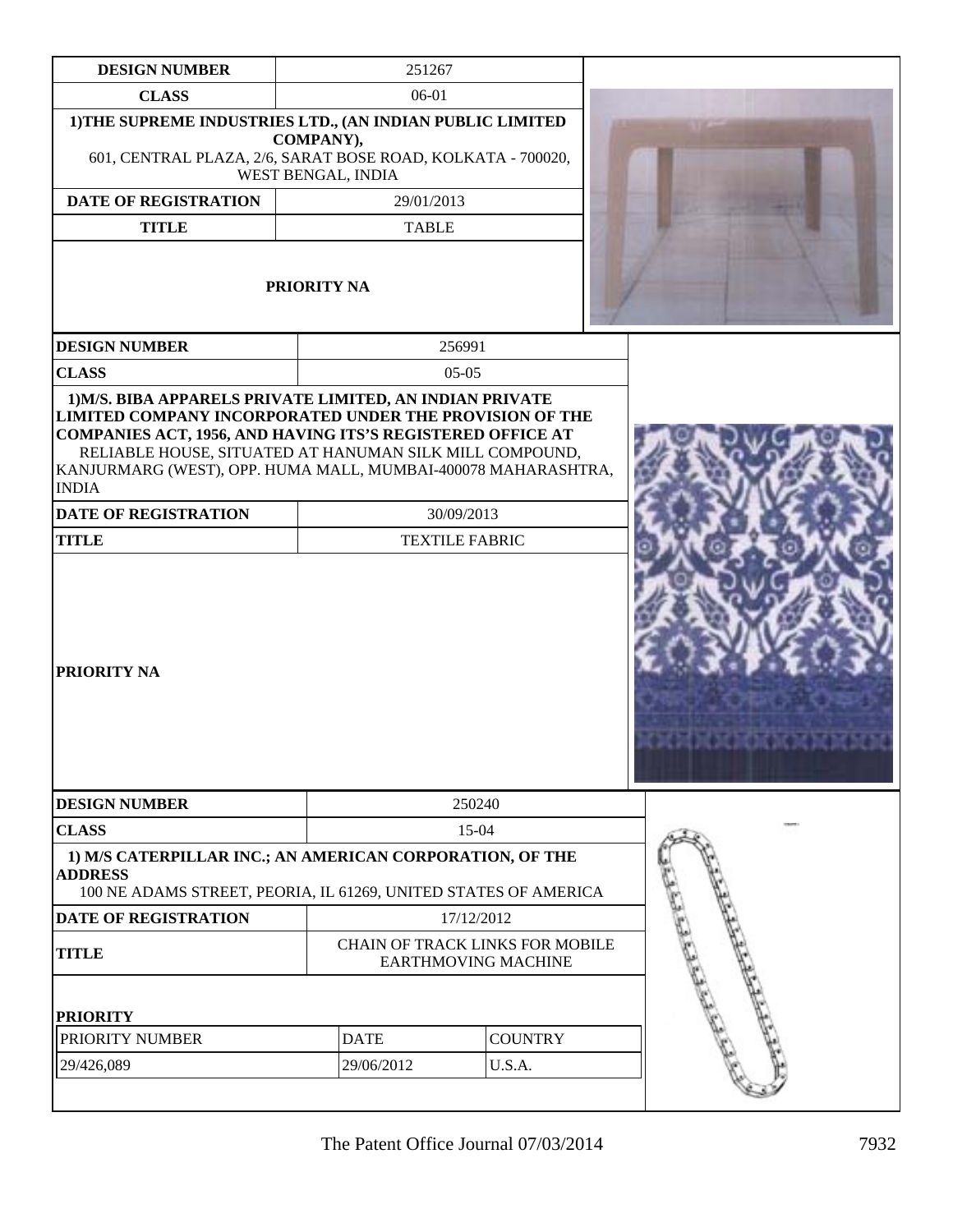| <b>DESIGN NUMBER</b>                                                                                                                                                                                  | 254884                                                       |  |  |  |
|-------------------------------------------------------------------------------------------------------------------------------------------------------------------------------------------------------|--------------------------------------------------------------|--|--|--|
| <b>CLASS</b>                                                                                                                                                                                          | $10 - 04$                                                    |  |  |  |
| 1) CADENCE ELECTRONIC SYSTEMS,<br><b>INDIA</b>                                                                                                                                                        | PLOT NO 4, LUXMI NAGAR, OPP. SECTOR-9, AMBALA CITY, HARYANA, |  |  |  |
| <b>DATE OF REGISTRATION</b>                                                                                                                                                                           | 01/07/2013                                                   |  |  |  |
| <b>TITLE</b>                                                                                                                                                                                          | COMPRESSION UNIT HOUSING OF MOISTURE<br><b>METER</b>         |  |  |  |
| <b>PRIORITY NA</b>                                                                                                                                                                                    |                                                              |  |  |  |
| <b>DESIGN NUMBER</b>                                                                                                                                                                                  | 255114                                                       |  |  |  |
| <b>CLASS</b>                                                                                                                                                                                          | $08-05$                                                      |  |  |  |
| 1)1. KRAMADHATI SIVARAMAKRISHNAN VENKATAGIRI, 2. KRAMADHATI<br>VENKATAGIRI VAGHUL,<br>101, SAIRITHWIK ENCLAVE, WHITEFIELD, KONDAPUR, HYDERABAD-500008,<br>ANDHRA PRADESH, INDIA, BOTH INDIAN NATIONAL |                                                              |  |  |  |
| <b>DATE OF REGISTRATION</b>                                                                                                                                                                           | 10/07/2013                                                   |  |  |  |
| <b>TITLE</b>                                                                                                                                                                                          | <b>SOLDERING DEVICE</b>                                      |  |  |  |
| PRIORITY NA                                                                                                                                                                                           |                                                              |  |  |  |
| <b>DESIGN NUMBER</b>                                                                                                                                                                                  | 251887                                                       |  |  |  |
| <b>CLASS</b>                                                                                                                                                                                          | 14-03                                                        |  |  |  |
| 1)NITIN VATS<br>S/O, MR. O.P SHARM, 41/26 J 23, NEHRU NAGAR, STREEET NO 5, GARH ROAD,<br>MEERUT-250001, UTTAR PRADESH INDIA,                                                                          |                                                              |  |  |  |
| <b>DATE OF REGISTRATION</b>                                                                                                                                                                           | 26/02/2013                                                   |  |  |  |
| <b>TITLE</b>                                                                                                                                                                                          |                                                              |  |  |  |
| PRIORITY NA                                                                                                                                                                                           |                                                              |  |  |  |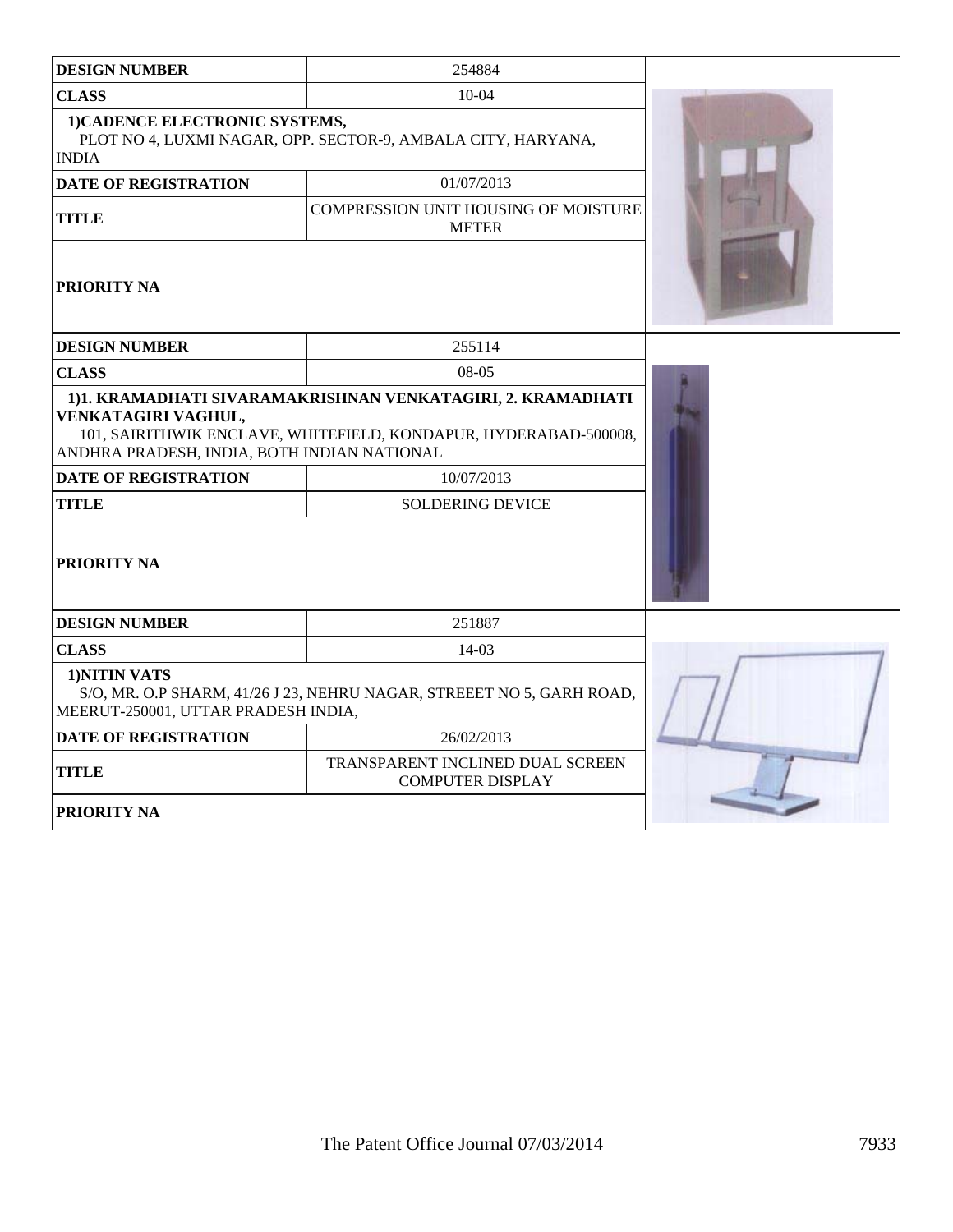| <b>DESIGN NUMBER</b>                                                                                                                                                                                                           | 255001                                                                                                                        |  |  |
|--------------------------------------------------------------------------------------------------------------------------------------------------------------------------------------------------------------------------------|-------------------------------------------------------------------------------------------------------------------------------|--|--|
| <b>CLASS</b>                                                                                                                                                                                                                   | $26-05$                                                                                                                       |  |  |
| INDIAN COMPANIES ACT, 1956, HAVING PLACE OF BUSINESS<br><b>INDIA</b>                                                                                                                                                           | 1) INTELIZON ENERGY PVT LTD., A COMPANY INCORPORATED UNDER<br>AT-8-2-350/5/A/18/1, ROAD #3&5, BANJARA HILLS HYDERABAD-500034, |  |  |
| <b>DATE OF REGISTRATION</b>                                                                                                                                                                                                    | 04/07/2013                                                                                                                    |  |  |
| <b>TITLE</b>                                                                                                                                                                                                                   | <b>SOLAR LED STREETLIGHT</b>                                                                                                  |  |  |
| <b>PRIORITY NA</b>                                                                                                                                                                                                             |                                                                                                                               |  |  |
| <b>DESIGN NUMBER</b>                                                                                                                                                                                                           | 252151                                                                                                                        |  |  |
| <b>CLASS</b>                                                                                                                                                                                                                   | $23-02$                                                                                                                       |  |  |
| 1) TOTO LTD., A JAPANESE COMPANY ORGANIZED AND EXISTING UNDER<br>THE LAWS OF JAPAN, MANUFACTURERS AND MERCHANTS, OF THE<br><b>ADDRESS</b><br>1-1, NAKASHIMA 2-CHOME, KOKURAKITA-KU, KITAKYUSHU-SHI, FUKUOKA<br>802-8601, JAPAN |                                                                                                                               |  |  |
| <b>DATE OF REGISTRATION</b>                                                                                                                                                                                                    | 06/03/2013                                                                                                                    |  |  |
| <b>TITLE</b>                                                                                                                                                                                                                   | <b>WATER CLOSET</b>                                                                                                           |  |  |
| <b>PRIORITY NA</b>                                                                                                                                                                                                             |                                                                                                                               |  |  |
| <b>DESIGN NUMBER</b>                                                                                                                                                                                                           | 253610                                                                                                                        |  |  |
| <b>CLASS</b>                                                                                                                                                                                                                   | 09-07                                                                                                                         |  |  |
| J-34, LAJPAT NAGAR-3, NEW DELHI-110024, INDIA                                                                                                                                                                                  | 1) SHIV SHANKAR SETH AN INDIAN NATIONAL WHO HAS HIS ADDRESS AS                                                                |  |  |
| <b>DATE OF REGISTRATION</b>                                                                                                                                                                                                    | 01/05/2013                                                                                                                    |  |  |
| <b>TITLE</b>                                                                                                                                                                                                                   | <b>BOTTLE CAP</b>                                                                                                             |  |  |
| <b>PRIORITY NA</b>                                                                                                                                                                                                             |                                                                                                                               |  |  |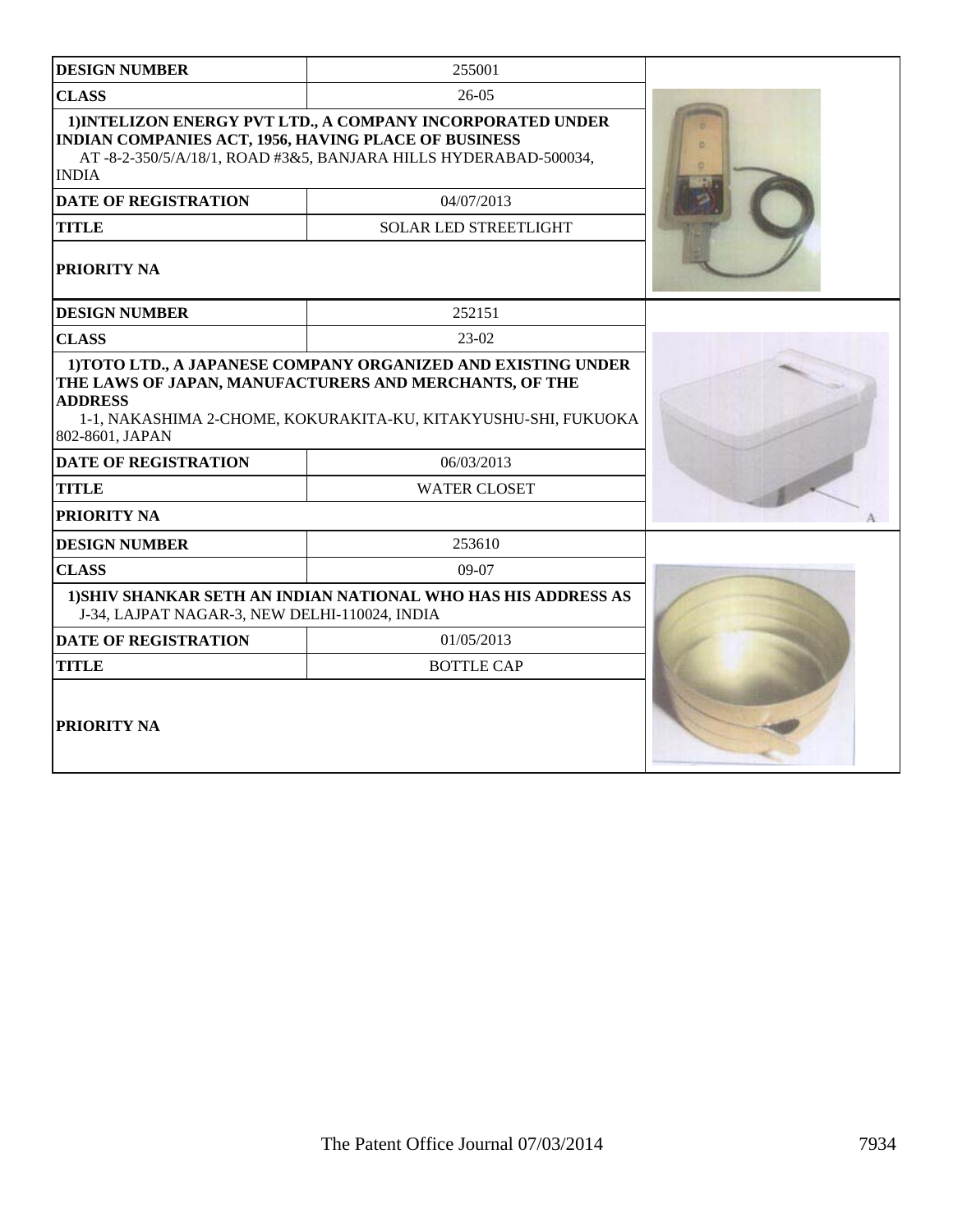| <b>DESIGN NUMBER</b>                                                                                                                                                                 |                               | 251456                                          |  |
|--------------------------------------------------------------------------------------------------------------------------------------------------------------------------------------|-------------------------------|-------------------------------------------------|--|
| <b>CLASS</b>                                                                                                                                                                         |                               | $10-06$                                         |  |
| 1) EMERSON ELECTRIC CO., A CORPORATION ORGANIZED UNDER THE<br>LAWS OF THE STATE OF MISSOURI,<br>8000, WEST FLORISSANT, ST. LOUIS, MISSOURI 63136, UNITED STATES OF<br><b>AMERICA</b> |                               |                                                 |  |
| <b>DATE OF REGISTRATION</b>                                                                                                                                                          |                               | 06/02/2013                                      |  |
| <b>TITLE</b>                                                                                                                                                                         |                               | UNDERGROUND UTILITY LINE LOCATOR                |  |
| <b>PRIORITY</b>                                                                                                                                                                      |                               |                                                 |  |
| PRIORITY NUMBER                                                                                                                                                                      | <b>DATE</b>                   | <b>COUNTRY</b>                                  |  |
| 29/429131                                                                                                                                                                            | 07/08/2012                    | U.S.A.                                          |  |
| <b>DESIGN NUMBER</b>                                                                                                                                                                 |                               | 254087                                          |  |
| <b>CLASS</b>                                                                                                                                                                         |                               | $09-01$                                         |  |
| 1) MEADWESTVACO CALMAR GMBH,<br>ERNST-STENNER-STRASSE 17, 58675 HEMER, GERMANY                                                                                                       |                               |                                                 |  |
| <b>DATE OF REGISTRATION</b>                                                                                                                                                          |                               | 27/05/2013                                      |  |
| <b>TITLE</b>                                                                                                                                                                         |                               | <b>DISPENSER</b>                                |  |
| <b>PRIORITY</b>                                                                                                                                                                      |                               |                                                 |  |
| PRIORITY NUMBER                                                                                                                                                                      | <b>DATE</b>                   | <b>COUNTRY</b>                                  |  |
| 002143842                                                                                                                                                                            | 28/11/2012                    | <b>OHIM</b>                                     |  |
|                                                                                                                                                                                      |                               |                                                 |  |
| <b>DESIGN NUMBER</b>                                                                                                                                                                 |                               | 254652                                          |  |
| <b>CLASS</b>                                                                                                                                                                         |                               | $12 - 16$                                       |  |
| 1) SCANIA CV AB, A SWEDISH COMPANY OF,<br>SE-151 87, SÖDERTÄLJE, SWEDEN                                                                                                              |                               |                                                 |  |
| <b>DATE OF REGISTRATION</b>                                                                                                                                                          |                               | 21/06/2013                                      |  |
| <b>TITLE</b>                                                                                                                                                                         |                               | MIDDLE REAR BUMPER COVER FOR<br><b>VEHICLES</b> |  |
| <b>PRIORITY</b>                                                                                                                                                                      |                               |                                                 |  |
| PRIORITY NUMBER                                                                                                                                                                      | <b>DATE</b><br><b>COUNTRY</b> |                                                 |  |
| 201330035637.0                                                                                                                                                                       | 31/01/2013<br><b>CHINA</b>    |                                                 |  |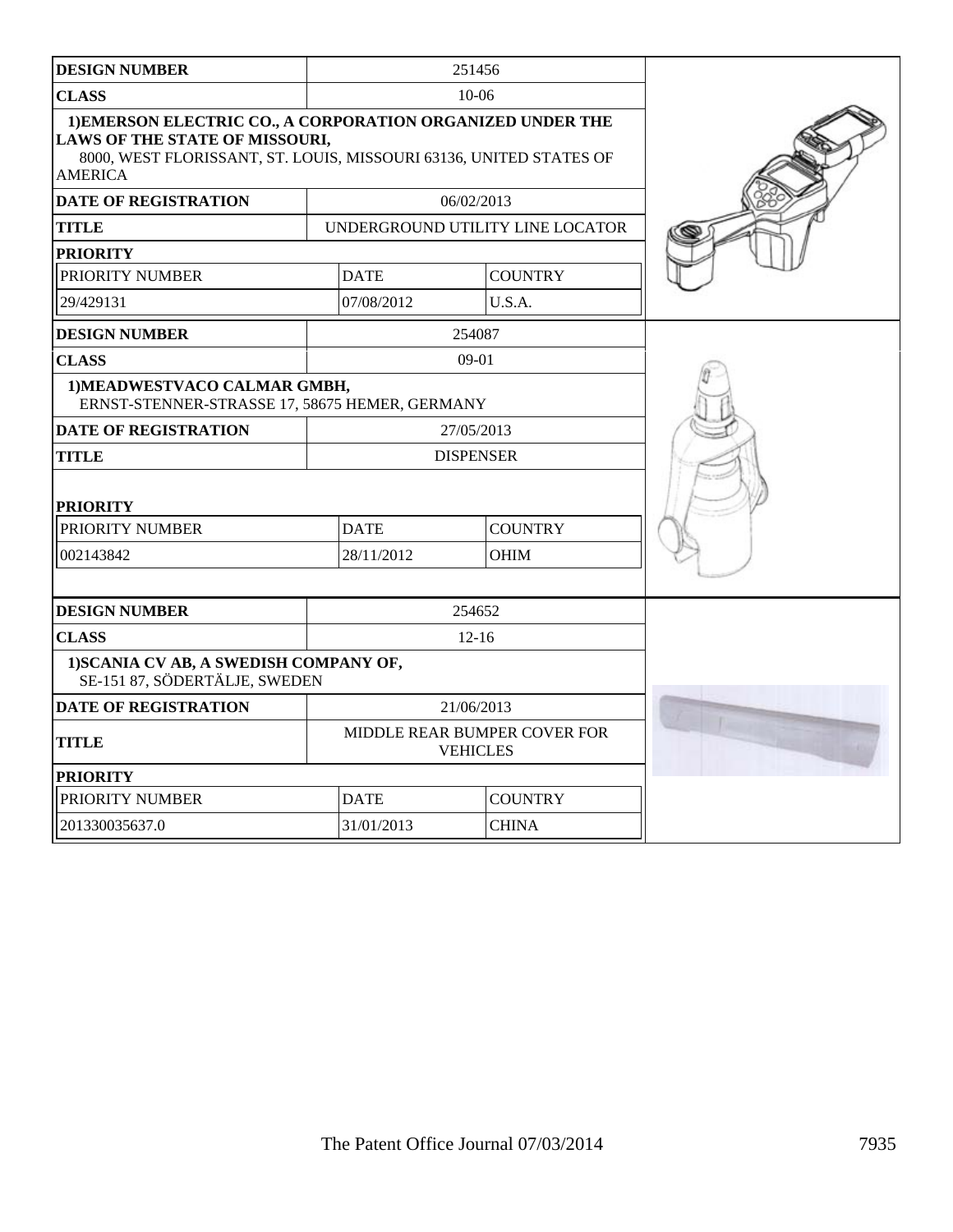| <b>DESIGN NUMBER</b>                                                                                                                                                                                                                                                           |                           | 255316                                  |  |
|--------------------------------------------------------------------------------------------------------------------------------------------------------------------------------------------------------------------------------------------------------------------------------|---------------------------|-----------------------------------------|--|
|                                                                                                                                                                                                                                                                                |                           |                                         |  |
| <b>CLASS</b>                                                                                                                                                                                                                                                                   |                           | 06-07                                   |  |
| 1) MA DESIGN INDIA PRIVATE LIMITED, A COMPANY<br><b>INCORPORATED IN INDIA HAVING ITS PRINCIPAL PLACE OF</b><br><b>BUSINESS AT</b><br>A-41, SECTOR-80, PHASE-II, NOIDA-201305, U.P. INDIA                                                                                       |                           |                                         |  |
| <b>DATE OF REGISTRATION</b>                                                                                                                                                                                                                                                    |                           | 18/07/2013                              |  |
| <b>TITLE</b>                                                                                                                                                                                                                                                                   |                           | PHOTO FRAME                             |  |
| PRIORITY NA                                                                                                                                                                                                                                                                    |                           |                                         |  |
| <b>DESIGN NUMBER</b>                                                                                                                                                                                                                                                           |                           | 255582                                  |  |
| <b>CLASS</b>                                                                                                                                                                                                                                                                   |                           | 23-02                                   |  |
| 1) DEEPAM PALM DISH, SMALL SCALE INDUSTRIAL UNIT,<br>REGISTERED UNDER MSME ACT, WHOSE ADDRESS IS<br>DEEPAM PALM DISH, MAPCO ROAD, ST. THOMAS STREET,<br>KURIACHIRA, THRISSUR-6, KERALA AND NATIONALITY IS INDIAN<br><b>DATE OF REGISTRATION</b><br><b>TITLE</b><br>PRIORITY NA |                           | 31/07/2013<br><b>SOAP DISH</b>          |  |
|                                                                                                                                                                                                                                                                                |                           |                                         |  |
| <b>DESIGN NUMBER</b>                                                                                                                                                                                                                                                           |                           | 252990                                  |  |
| <b>CLASS</b>                                                                                                                                                                                                                                                                   |                           | $05-06$                                 |  |
| 1) BÜRKERT WERKE GMBH, A COMPANY ORGANIZED UNDER THE<br><b>LAWS OF GERMANY,</b><br>OF CHRISTIAN-BÜRKERT-STRAßE 13-17, 74653 INGELFINGEN,<br><b>GERMANY</b>                                                                                                                     |                           |                                         |  |
| <b>DATE OF REGISTRATION</b>                                                                                                                                                                                                                                                    |                           | 10/04/2013                              |  |
| <b>TITLE</b>                                                                                                                                                                                                                                                                   |                           | SHEET MATERIAL                          |  |
| <b>PRIORITY</b><br>PRIORITY NUMBER<br>002117895                                                                                                                                                                                                                                | <b>DATE</b><br>12/10/2012 | <b>COUNTRY</b><br><b>EUROPEAN UNION</b> |  |
|                                                                                                                                                                                                                                                                                |                           |                                         |  |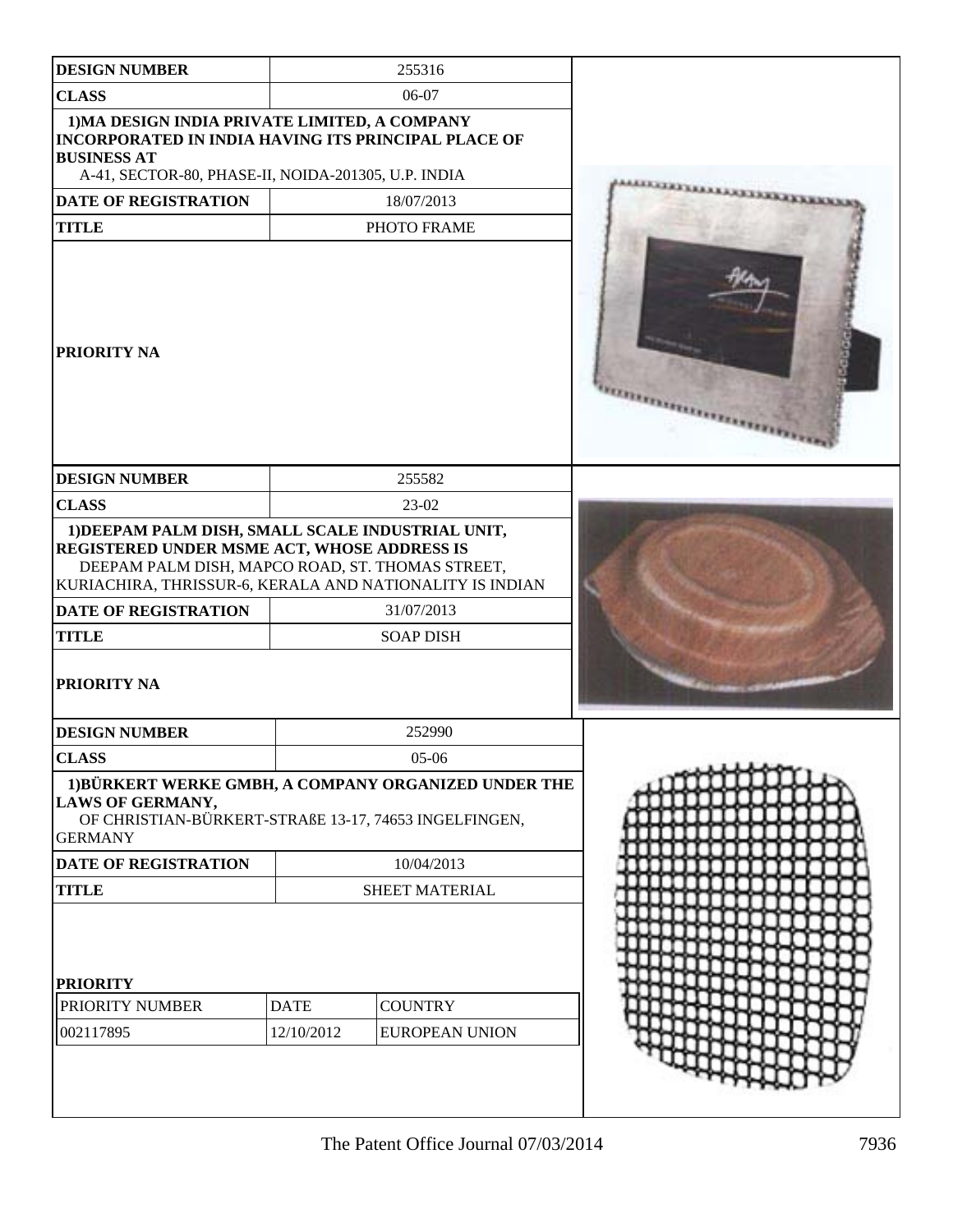| <b>DESIGN NUMBER</b>                                                                                                                                                                                                           |             | 255042              |  |
|--------------------------------------------------------------------------------------------------------------------------------------------------------------------------------------------------------------------------------|-------------|---------------------|--|
| <b>CLASS</b>                                                                                                                                                                                                                   |             | $12-08$             |  |
| 1) BAYERISCHE MOTOREN WERKE AKTIENGESELLSCHAFT,<br>OF PETUELRING 130, 80809, MUNICH, GERMANY, A GERMAN COMPANY                                                                                                                 |             |                     |  |
| <b>DATE OF REGISTRATION</b>                                                                                                                                                                                                    |             | 05/07/2013          |  |
| <b>TITLE</b>                                                                                                                                                                                                                   |             | CAR                 |  |
| <b>PRIORITY</b>                                                                                                                                                                                                                |             |                     |  |
| PRIORITY NUMBER                                                                                                                                                                                                                | <b>DATE</b> | <b>COUNTRY</b>      |  |
| DE 402013100078.3                                                                                                                                                                                                              | 22/01/2013  | <b>GERMANY</b>      |  |
| <b>DESIGN NUMBER</b>                                                                                                                                                                                                           |             | 255117              |  |
| <b>CLASS</b>                                                                                                                                                                                                                   |             | $07-02$             |  |
| 1) GURINDER SINGH, AN INDIAN NATIONAL, SOLE PROPRIETOR OF R.S.<br>INDUSTRIES (INDIA), AN INDIAN SOLE PROPRIETARY FIRM,<br>1276, HSIIDC RAI, SONIPAT [HARYANA], INDIA                                                           |             |                     |  |
| <b>DATE OF REGISTRATION</b>                                                                                                                                                                                                    |             | 10/07/2013          |  |
| <b>TITLE</b>                                                                                                                                                                                                                   |             | <b>GAS-STOVE</b>    |  |
| <b>PRIORITY NA</b>                                                                                                                                                                                                             |             |                     |  |
| <b>DESIGN NUMBER</b>                                                                                                                                                                                                           |             | 252150              |  |
| <b>CLASS</b>                                                                                                                                                                                                                   |             | $23-02$             |  |
| 1) TOTO LTD., A JAPANESE COMPANY ORGANIZED AND EXISTING UNDER<br>THE LAWS OF JAPAN, MANUFACTURERS AND MERCHANTS, OF THE<br><b>ADDRESS</b><br>1-1, NAKASHIMA 2-CHOME, KOKURAKITA-KU, KITAKYUSHU-SHI, FUKUOKA<br>802-8601, JAPAN |             |                     |  |
| <b>DATE OF REGISTRATION</b>                                                                                                                                                                                                    |             | 06/03/2013          |  |
| <b>TITLE</b>                                                                                                                                                                                                                   |             | <b>WATER CLOSET</b> |  |
| <b>PRIORITY NA</b>                                                                                                                                                                                                             |             |                     |  |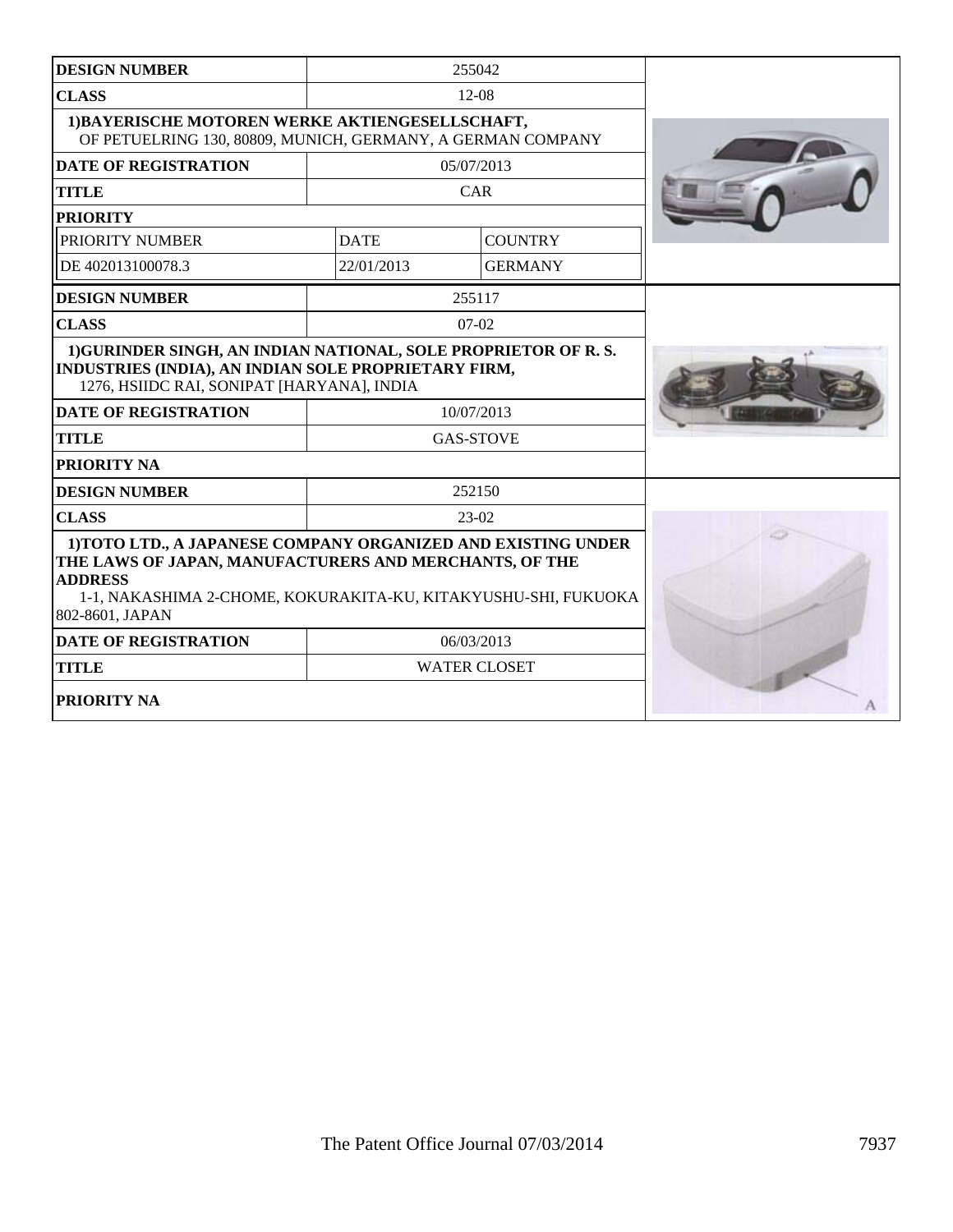| <b>DESIGN NUMBER</b>                                                                                                                                                  |                                                                                                                                                                                                                                                                                                      | 254169         |                                |  |
|-----------------------------------------------------------------------------------------------------------------------------------------------------------------------|------------------------------------------------------------------------------------------------------------------------------------------------------------------------------------------------------------------------------------------------------------------------------------------------------|----------------|--------------------------------|--|
| <b>CLASS</b>                                                                                                                                                          | $03-01$                                                                                                                                                                                                                                                                                              |                |                                |  |
| 1) SANTEN PHARMACEUTICAL CO., LTD., A JAPANESE COMPANY OF<br>9-19, SHIMOSHINJO 3-CHOME, HIGASHIYODOGAWA-KU, OSAKA-SHI, OSAKA<br>5338651, JAPAN                        |                                                                                                                                                                                                                                                                                                      |                |                                |  |
| <b>DATE OF REGISTRATION</b>                                                                                                                                           |                                                                                                                                                                                                                                                                                                      | 29/05/2013     |                                |  |
| <b>TITLE</b>                                                                                                                                                          |                                                                                                                                                                                                                                                                                                      |                | CONTAINER FOR INTRAOCULAR LENS |  |
| <b>PRIORITY</b>                                                                                                                                                       |                                                                                                                                                                                                                                                                                                      |                |                                |  |
| PRIORITY NUMBER                                                                                                                                                       | <b>DATE</b>                                                                                                                                                                                                                                                                                          |                | <b>COUNTRY</b>                 |  |
| 29/438.505                                                                                                                                                            | 30/11/2012                                                                                                                                                                                                                                                                                           |                | U.S.A.                         |  |
| <b>DESIGN NUMBER</b>                                                                                                                                                  |                                                                                                                                                                                                                                                                                                      | 247729         |                                |  |
| <b>CLASS</b>                                                                                                                                                          |                                                                                                                                                                                                                                                                                                      | $23-02$        |                                |  |
| ARE AMERICAN BY NATIONALITY AND WHOSE ADDRESS IS<br><b>AMERICA</b><br><b>DATE OF REGISTRATION</b><br><b>TITLE</b><br><b>PRIORITY</b><br>PRIORITY NUMBER<br>29/418.868 | 1) KOHLER CO., A CORPORATION ORGANIZED AND EXISTING UNDER THE<br>LAWS OF THE STATE OF WISCONSIN, UNITED STATES OF AMERICA WHO<br>444 HIGHLAND DRIVE, KOHLER, WISCONSIN, 53044, UNITED STATES OF<br>06/09/2012<br><b>SHOWER WITH SPEAKER</b><br><b>COUNTRY</b><br><b>DATE</b><br>23/04/2012<br>U.S.A. |                |                                |  |
| <b>DESIGN NUMBER</b>                                                                                                                                                  |                                                                                                                                                                                                                                                                                                      | 250496         |                                |  |
| <b>CLASS</b>                                                                                                                                                          |                                                                                                                                                                                                                                                                                                      | $10-04$        |                                |  |
| 1) PROCEO AG, A CORPORATION DULY ESTABLISHED UNDER THE LAWS<br>OF SWITZERLAND OF THE ADDRESS<br>RINGSTRASSE 2, 8603 SCHWERZENBACH, SWITZERLAND                        |                                                                                                                                                                                                                                                                                                      |                |                                |  |
| <b>DATE OF REGISTRATION</b>                                                                                                                                           |                                                                                                                                                                                                                                                                                                      | 27/12/2012     |                                |  |
| <b>TITLE</b>                                                                                                                                                          | <b>INSTRUMENT FOR TESTING OF CARBON</b><br><b>CERAMIC BRAKE DISC</b>                                                                                                                                                                                                                                 |                |                                |  |
| <b>PRIORITY</b>                                                                                                                                                       |                                                                                                                                                                                                                                                                                                      |                |                                |  |
| PRIORITY NUMBER                                                                                                                                                       | <b>DATE</b>                                                                                                                                                                                                                                                                                          | <b>COUNTRY</b> |                                |  |
| 139.307                                                                                                                                                               | 10/10/2012                                                                                                                                                                                                                                                                                           |                | <b>SWITZERLAND</b>             |  |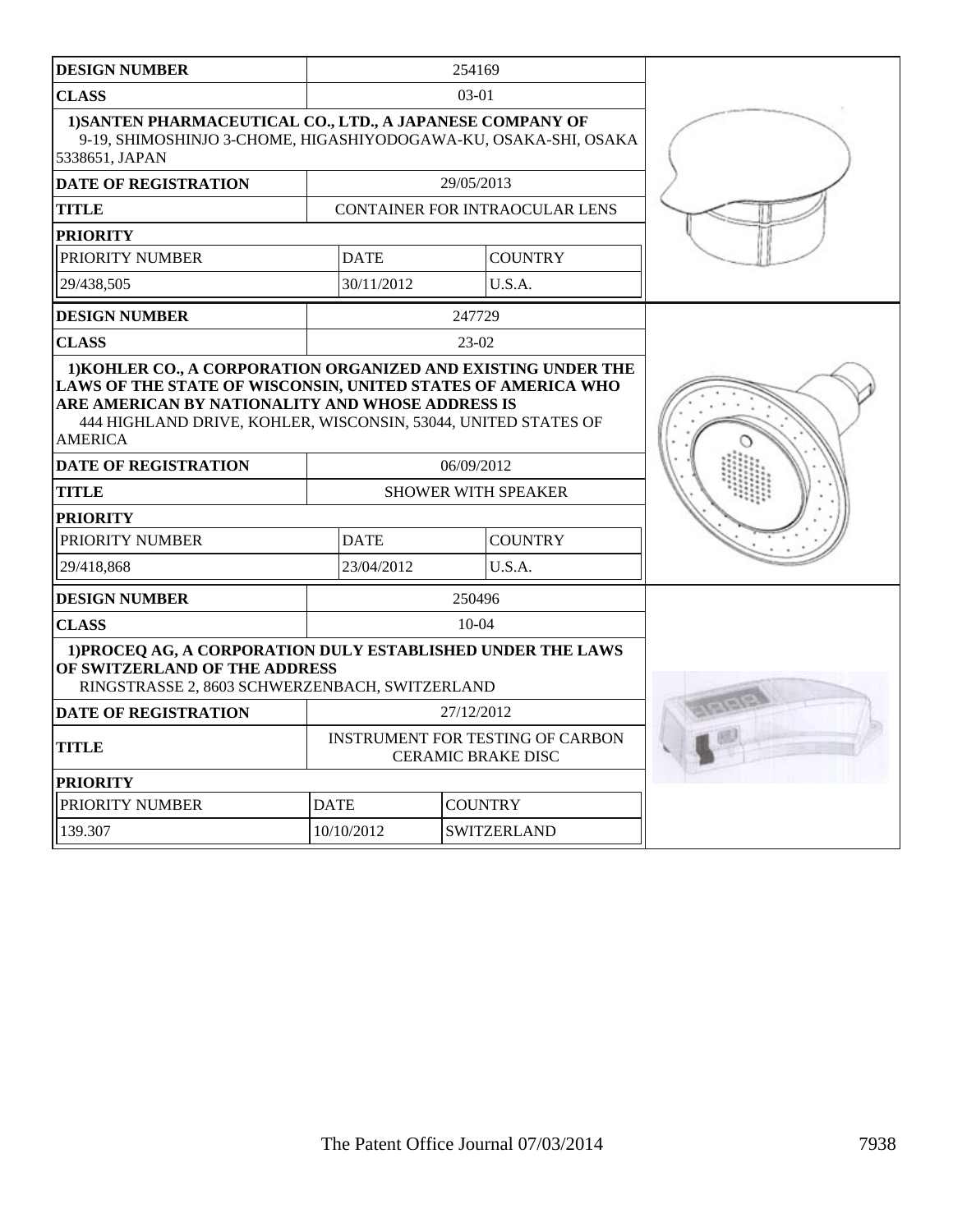| <b>DESIGN NUMBER</b>                                                                                                                                                                                                                                                                                                                                                |             | 253336                |  |
|---------------------------------------------------------------------------------------------------------------------------------------------------------------------------------------------------------------------------------------------------------------------------------------------------------------------------------------------------------------------|-------------|-----------------------|--|
| <b>CLASS</b>                                                                                                                                                                                                                                                                                                                                                        |             | $19-06$               |  |
| 1) ANCHOR ENTERPRISES PVT. LTD INNOVA 'C' WING, MARATHON<br>NEXTGEN, OFF.G.K.MARG, LOWER PAREL (W), MUMBAI-400013 STATE OF<br><b>MAHARASHTRA INDIA, /</b><br>A PRIVATE LIMITED COMPANY INCORPORATED UNDER INDIAN<br><b>COMPANIES ACT., ABOVE ADDRESS</b>                                                                                                            |             |                       |  |
| <b>DATE OF REGISTRATION</b>                                                                                                                                                                                                                                                                                                                                         |             | 23/04/2013            |  |
| <b>TITLE</b>                                                                                                                                                                                                                                                                                                                                                        |             | <b>BALL POINT PEN</b> |  |
| PRIORITY NA                                                                                                                                                                                                                                                                                                                                                         |             |                       |  |
| <b>DESIGN NUMBER</b>                                                                                                                                                                                                                                                                                                                                                |             | 251694                |  |
| <b>CLASS</b>                                                                                                                                                                                                                                                                                                                                                        |             | $13-03$               |  |
| 1) AMAZON TECHNOLOGIES, INC A COMPANY ORGANIZED AND EXISTING<br>UNDER THE LAWS OF UNITED STATES OF AMERICA, HAVING ITS OFFICE<br>AT<br>RENO, NEVADA 89507, PO BOX 8102, UNITED STATES OF AMERICA<br><b>DATE OF REGISTRATION</b>                                                                                                                                     |             |                       |  |
| <b>TITLE</b>                                                                                                                                                                                                                                                                                                                                                        |             | POWER ADAPTOR         |  |
| <b>PRIORITY</b>                                                                                                                                                                                                                                                                                                                                                     |             |                       |  |
| PRIORITY NUMBER                                                                                                                                                                                                                                                                                                                                                     | <b>DATE</b> | <b>COUNTRY</b>        |  |
| 29/430,011                                                                                                                                                                                                                                                                                                                                                          | 20/08/2012  | U.S.A.                |  |
| <b>DESIGN NUMBER</b>                                                                                                                                                                                                                                                                                                                                                |             | 257075                |  |
| <b>CLASS</b>                                                                                                                                                                                                                                                                                                                                                        |             | $0.5 - 0.5$           |  |
| 1) M/S. BIBA APPARELS PRIVATE LIMITED, AN INDIAN PRIVATE LIMITED<br><b>COMPANY INCORPORATED UNDER THE PROVISION OF THE COMPANIES</b><br>ACT, 1956, AND HAVING ITS'S REGISTERED OFFICE AT<br>RELIABLE HOUSE, SITUATED AT HANUMAN SILK MILL COMPOUND,<br>KANJURMARG (WEST), OPP. HUMA MALL, MUMBAI-400078 MAHARASHTRA,<br><b>INDIA</b><br><b>DATE OF REGISTRATION</b> |             |                       |  |
| <b>TITLE</b>                                                                                                                                                                                                                                                                                                                                                        |             | <b>TEXTILE FABRIC</b> |  |
| PRIORITY NA                                                                                                                                                                                                                                                                                                                                                         |             |                       |  |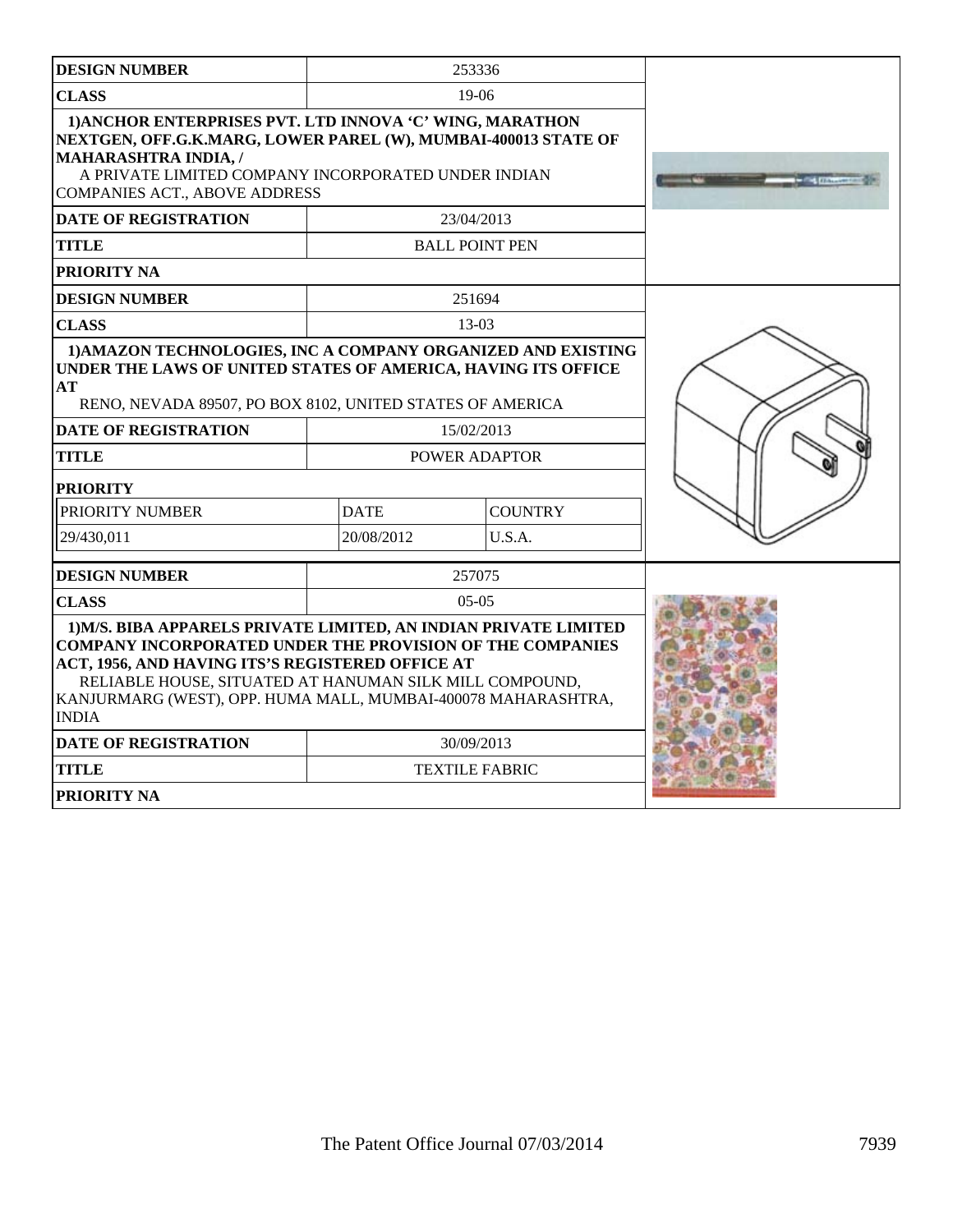| <b>DESIGN NUMBER</b>                                                                                                                                                                                                       | 254072                                                                                                                                                                                                                                                                                                  |  |
|----------------------------------------------------------------------------------------------------------------------------------------------------------------------------------------------------------------------------|---------------------------------------------------------------------------------------------------------------------------------------------------------------------------------------------------------------------------------------------------------------------------------------------------------|--|
| <b>CLASS</b>                                                                                                                                                                                                               | $09-01$                                                                                                                                                                                                                                                                                                 |  |
| 1) PRAMIT SANGHAVI AND DEWANG SANGHAVI, PARTNERS TRADING AS<br>V2 CORP., A PARTNERSHIP FIRM, INDIAN, MANUFACTURERS AND<br>MERCHANTS,<br>WHOSE ADDRESS IS WZ-8/1, INDUSTRIAL AREA, KIRTI NAGAR, NEW DELHI-<br>110015, INDIA |                                                                                                                                                                                                                                                                                                         |  |
| <b>DATE OF REGISTRATION</b>                                                                                                                                                                                                | 24/05/2013                                                                                                                                                                                                                                                                                              |  |
| <b>TITLE</b>                                                                                                                                                                                                               | <b>BOTTLE</b>                                                                                                                                                                                                                                                                                           |  |
| <b>PRIORITY NA</b>                                                                                                                                                                                                         |                                                                                                                                                                                                                                                                                                         |  |
| <b>DESIGN NUMBER</b>                                                                                                                                                                                                       | 256973                                                                                                                                                                                                                                                                                                  |  |
| <b>CLASS</b>                                                                                                                                                                                                               | $05-05$                                                                                                                                                                                                                                                                                                 |  |
| ACT, 1956, AND HAVING ITS'S REGISTERED OFFICE AT<br><b>INDIA</b><br><b>DATE OF REGISTRATION</b><br><b>TITLE</b><br><b>PRIORITY NA</b>                                                                                      | <b>COMPANY INCORPORATED UNDER THE PROVISION OF THE COMPANIES</b><br>RELIABLE HOUSE, SITUATED AT HANUMAN SILK MILL COMPOUND,<br>KANJURMARG (WEST), OPP. HUMA MALL, MUMBAI-400078 MAHARASHTRA,<br>30/09/2013<br><b>TEXTILE FABRIC</b>                                                                     |  |
| <b>DESIGN NUMBER</b>                                                                                                                                                                                                       | 256997                                                                                                                                                                                                                                                                                                  |  |
| <b>CLASS</b>                                                                                                                                                                                                               | $05-05$                                                                                                                                                                                                                                                                                                 |  |
| ACT, 1956, AND HAVING ITS'S REGISTERED OFFICE AT<br><b>INDIA</b><br><b>DATE OF REGISTRATION</b><br><b>TITLE</b><br><b>PRIORITY NA</b>                                                                                      | 1) M/S. BIBA APPARELS PRIVATE LIMITED, AN INDIAN PRIVATE LIMITED<br><b>COMPANY INCORPORATED UNDER THE PROVISION OF THE COMPANIES</b><br>RELIABLE HOUSE, SITUATED AT HANUMAN SILK MILL COMPOUND,<br>KANJURMARG (WEST), OPP. HUMA MALL, MUMBAI-400078 MAHARASHTRA,<br>30/09/2013<br><b>TEXTILE FABRIC</b> |  |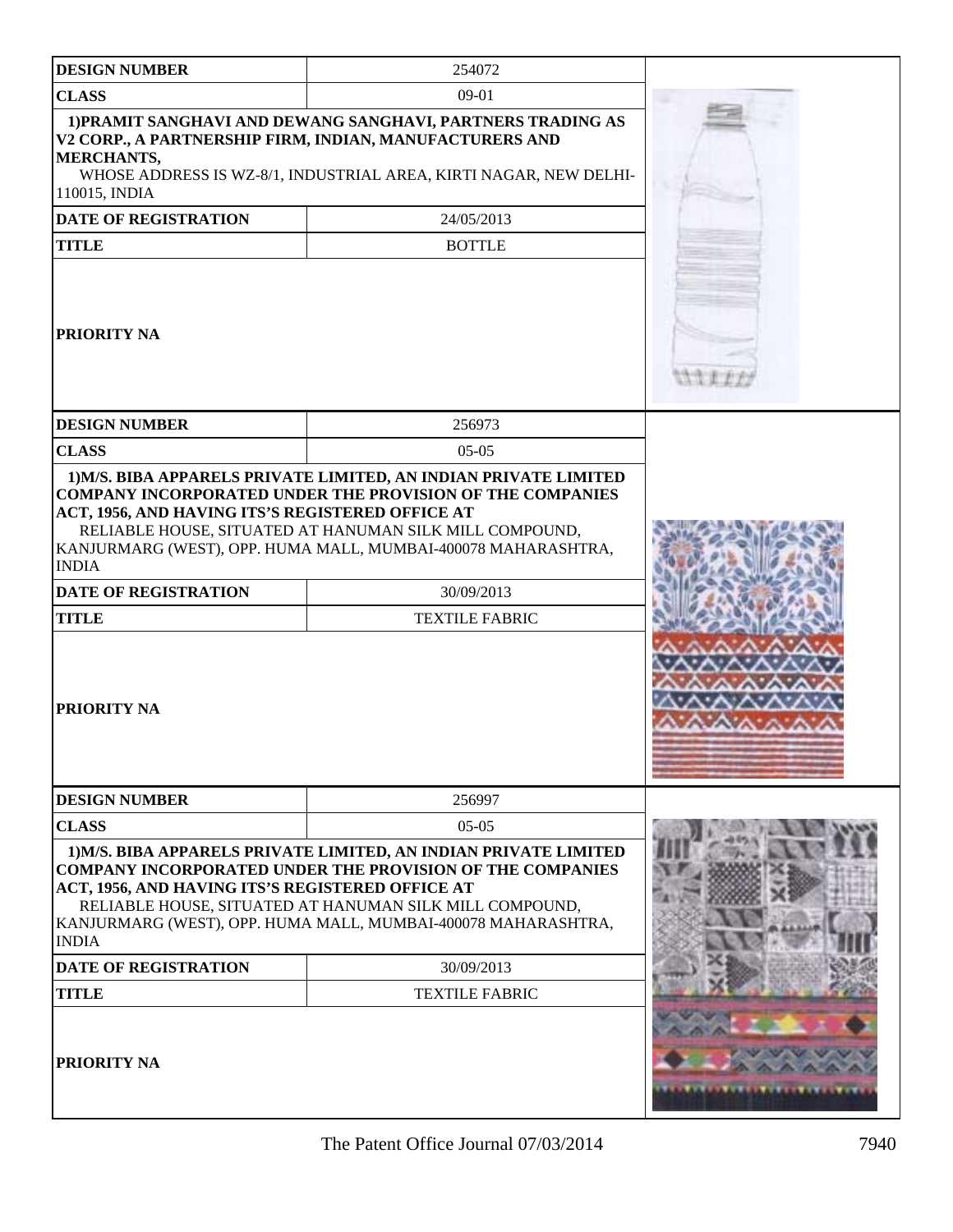| <b>DESIGN NUMBER</b>                                                                                                                                                                                                   |             | 254213                                                              |  |
|------------------------------------------------------------------------------------------------------------------------------------------------------------------------------------------------------------------------|-------------|---------------------------------------------------------------------|--|
| <b>CLASS</b>                                                                                                                                                                                                           |             | $07-06$                                                             |  |
| 1) M/S MAYEDASS INTERNATIONAL SITUATED AT F-3/51, SECTOR-16,<br>ROHINI, DELHI-110085 (INDIA)<br>AN INDIAN SOLE PROPRIETORSHIP CONCERN WHOSE PROPRIETOR IS<br>VINOD BHARDWAJ INDIAN OF ABOVE ADDRESS                    |             |                                                                     |  |
| <b>DATE OF REGISTRATION</b>                                                                                                                                                                                            |             | 31/05/2013                                                          |  |
| <b>TITLE</b>                                                                                                                                                                                                           |             | <b>CUTLERY STAND</b>                                                |  |
| PRIORITY NA                                                                                                                                                                                                            |             |                                                                     |  |
| <b>DESIGN NUMBER</b>                                                                                                                                                                                                   |             | 254739                                                              |  |
| <b>CLASS</b>                                                                                                                                                                                                           |             | $07-99$                                                             |  |
| 1) MA DESIGN INDIA PRIVATE LIMITED, A COMPANY INCORPORATED IN<br><b>INDIA HAVING ITS PRINCIPAL PLACE OF BUSINESS AT</b><br>A-41, SECTOR-80, PHASE-II, NOIDA-201305, U.P. INDIA<br><b>DATE OF REGISTRATION</b>          |             |                                                                     |  |
| <b>TITLE</b>                                                                                                                                                                                                           |             | 25/06/2013<br><b>TRAY</b>                                           |  |
| PRIORITY NA                                                                                                                                                                                                            |             |                                                                     |  |
| <b>DESIGN NUMBER</b>                                                                                                                                                                                                   |             |                                                                     |  |
| <b>CLASS</b>                                                                                                                                                                                                           |             | 250514<br>$14-03$                                                   |  |
| 1) MITSUBISHI ELECTRIC CORPORATION, A JAPANESE COMPANY<br>ORGANIZED AND EXISTING UNDER THE LAWS OF JAPAN,<br>MANUFACTURERS AND MERCHANTS, OF THE ADDRESS<br>7-3, MARUNOUCHI 2-CHOME, CHIYODA-KU, TOKYO 100-8310, JAPAN |             |                                                                     |  |
| <b>DATE OF REGISTRATION</b>                                                                                                                                                                                            |             | 28/12/2012                                                          |  |
| <b>TITLE</b>                                                                                                                                                                                                           |             | FROUNT PANEL OF THE REMOTE<br><b>CONTROLLER FOR AIR CONDITIONER</b> |  |
| <b>PRIORITY</b>                                                                                                                                                                                                        |             |                                                                     |  |
| PRIORITY NUMBER                                                                                                                                                                                                        | <b>DATE</b> | <b>COUNTRY</b>                                                      |  |
| 2012-016594                                                                                                                                                                                                            | 12/07/2012  | <b>JAPAN</b>                                                        |  |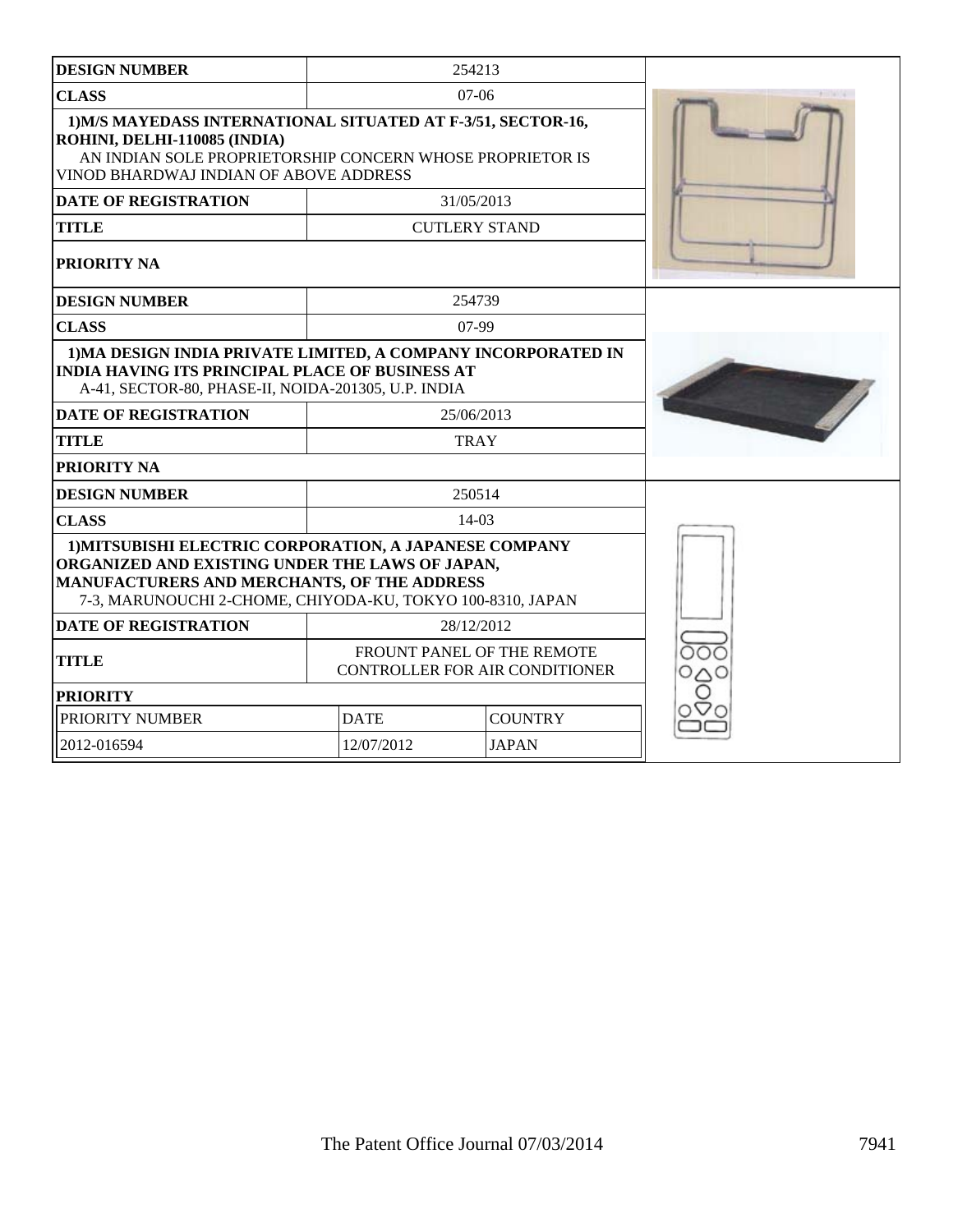| <b>DESIGN NUMBER</b>                                                                                                                                                                             |             | 255245                |  |
|--------------------------------------------------------------------------------------------------------------------------------------------------------------------------------------------------|-------------|-----------------------|--|
| <b>CLASS</b>                                                                                                                                                                                     |             | $26-05$               |  |
| 1) VIBHOR SOGANI, AN INDIAN NATIONAL, OF THE ADDRESS<br>A-47/10, G.F. D.L.F. PHASE-I, GURGAON-122001, HARYANA, INDIA                                                                             |             |                       |  |
| <b>DATE OF REGISTRATION</b>                                                                                                                                                                      |             | 15/07/2013            |  |
| <b>TITLE</b>                                                                                                                                                                                     |             | <b>LAMPSHADE</b>      |  |
| PRIORITY NA                                                                                                                                                                                      |             |                       |  |
| <b>DESIGN NUMBER</b>                                                                                                                                                                             |             | 253338                |  |
| <b>CLASS</b>                                                                                                                                                                                     |             | $19-06$               |  |
| NEXTGEN, OFF.G.K.MARG, LOWER PAREL (W), MUMBAI-400013 STATE OF<br><b>MAHARASHTRA INDIA, /</b><br>A PRIVATE LIMITED COMPANY INCORPORATED UNDER INDIAN<br><b>COMPANIES ACT., ABOVE ADDRESS</b>     |             |                       |  |
| <b>DATE OF REGISTRATION</b>                                                                                                                                                                      |             | 23/04/2013            |  |
| <b>TITLE</b>                                                                                                                                                                                     |             | <b>BALL POINT PEN</b> |  |
| PRIORITY NA                                                                                                                                                                                      |             |                       |  |
| <b>DESIGN NUMBER</b>                                                                                                                                                                             |             | 251698                |  |
| <b>CLASS</b>                                                                                                                                                                                     |             | $13-03$               |  |
| 1) AMAZON TECHNOLOGIES, INC A COMPANY ORGANIZED AND EXISTING<br>UNDER THE LAWS OF UNITED STATES OF AMERICA, HAVING ITS OFFICE<br>AТ<br>RENO, NEVADA 89507, PO BOX 8102, UNITED STATES OF AMERICA |             |                       |  |
| <b>DATE OF REGISTRATION</b>                                                                                                                                                                      |             | 15/02/2013            |  |
| <b>TITLE</b>                                                                                                                                                                                     |             | POWER ADAPTOR         |  |
| <b>PRIORITY</b>                                                                                                                                                                                  |             |                       |  |
| PRIORITY NUMBER                                                                                                                                                                                  | <b>DATE</b> | <b>COUNTRY</b>        |  |
| 29/430,011                                                                                                                                                                                       | 20/08/2012  | U.S.A.                |  |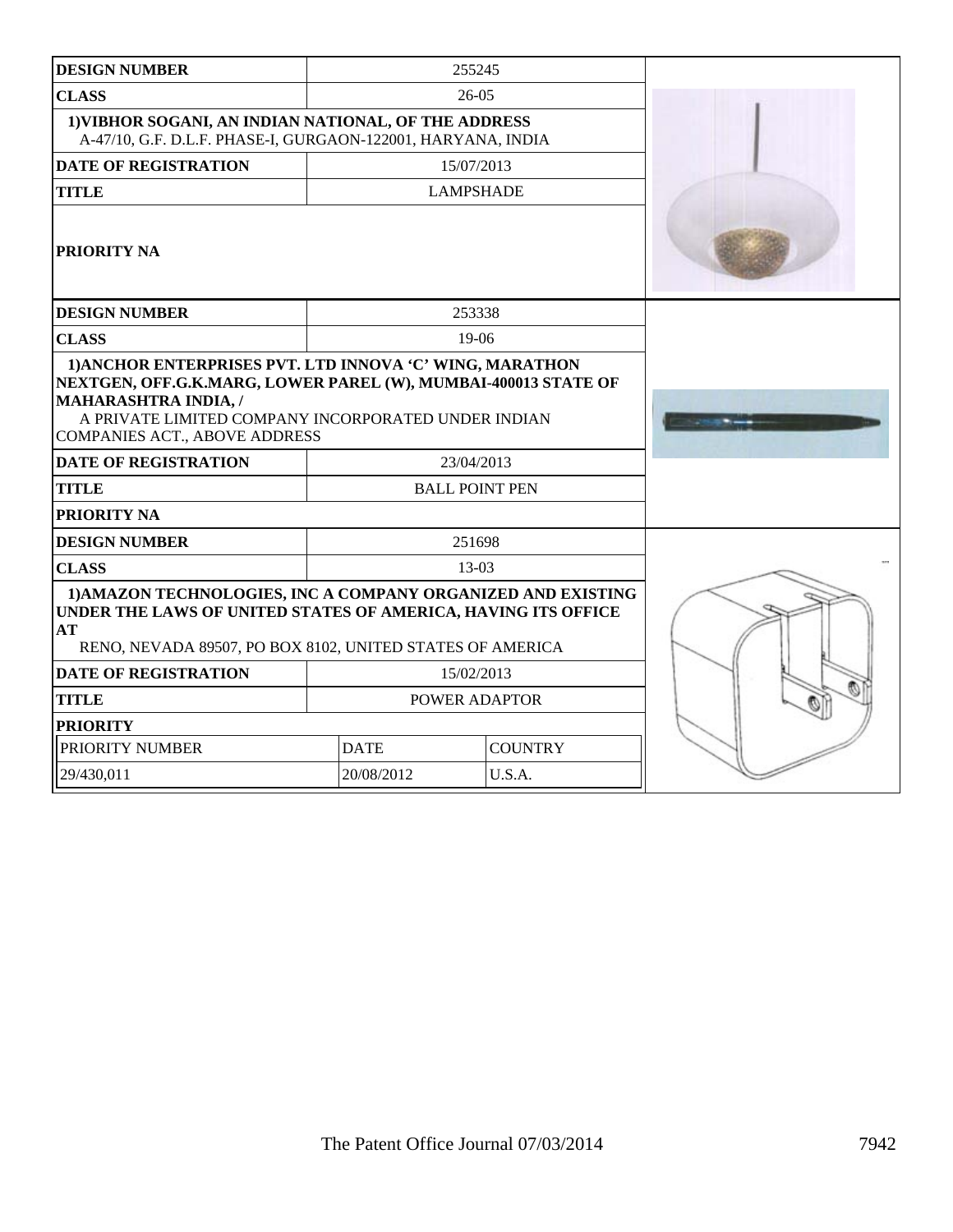| <b>DESIGN NUMBER</b>                                                                                                                                                                                                                                                                                                                 | 254073                |  |
|--------------------------------------------------------------------------------------------------------------------------------------------------------------------------------------------------------------------------------------------------------------------------------------------------------------------------------------|-----------------------|--|
| <b>CLASS</b>                                                                                                                                                                                                                                                                                                                         | $09-01$               |  |
| 1) PRAMIT SANGHAVI AND DEWANG SANGHAVI, PARTNERS TRADING AS<br>V2 CORP., A PARTNERSHIP FIRM, INDIAN, MANUFACTURERS AND<br><b>MERCHANTS,</b><br>WHOSE ADDRESS IS WZ-8/1, INDUSTRIAL AREA, KIRTI NAGAR, NEW DELHI-<br>110015, INDIA                                                                                                    |                       |  |
| <b>DATE OF REGISTRATION</b>                                                                                                                                                                                                                                                                                                          | 24/05/2013            |  |
| <b>TITLE</b>                                                                                                                                                                                                                                                                                                                         | <b>BOTTLE</b>         |  |
| PRIORITY NA                                                                                                                                                                                                                                                                                                                          |                       |  |
| <b>DESIGN NUMBER</b>                                                                                                                                                                                                                                                                                                                 | 257076                |  |
| <b>CLASS</b>                                                                                                                                                                                                                                                                                                                         |                       |  |
| 1) M/S. BIBA APPARELS PRIVATE LIMITED, AN INDIAN PRIVATE LIMITED<br><b>COMPANY INCORPORATED UNDER THE PROVISION OF THE COMPANIES</b><br>ACT, 1956, AND HAVING ITS'S REGISTERED OFFICE AT<br>RELIABLE HOUSE, SITUATED AT HANUMAN SILK MILL COMPOUND,<br>KANJURMARG (WEST), OPP. HUMA MALL, MUMBAI-400078 MAHARASHTRA,<br><b>INDIA</b> |                       |  |
| <b>DATE OF REGISTRATION</b>                                                                                                                                                                                                                                                                                                          |                       |  |
| <b>TITLE</b>                                                                                                                                                                                                                                                                                                                         | <b>TEXTILE FABRIC</b> |  |
| PRIORITY NA                                                                                                                                                                                                                                                                                                                          |                       |  |
| <b>DESIGN NUMBER</b>                                                                                                                                                                                                                                                                                                                 | 255306                |  |
| <b>CLASS</b>                                                                                                                                                                                                                                                                                                                         | $07-01$               |  |
| 1) MA DESIGN INDIA PRIVATE LIMITED, A COMPANY INCORPORATED IN<br><b>INDIA HAVING ITS PRINCIPAL PLACE OF BUSINESS AT</b><br>A-41, SECTOR-80, PHASE-II, NOIDA-201305, U.P. INDIA                                                                                                                                                       |                       |  |
| <b>DATE OF REGISTRATION</b>                                                                                                                                                                                                                                                                                                          | 18/07/2013            |  |
| <b>TITLE</b>                                                                                                                                                                                                                                                                                                                         | <b>CHEESEBOARD</b>    |  |
| PRIORITY NA                                                                                                                                                                                                                                                                                                                          |                       |  |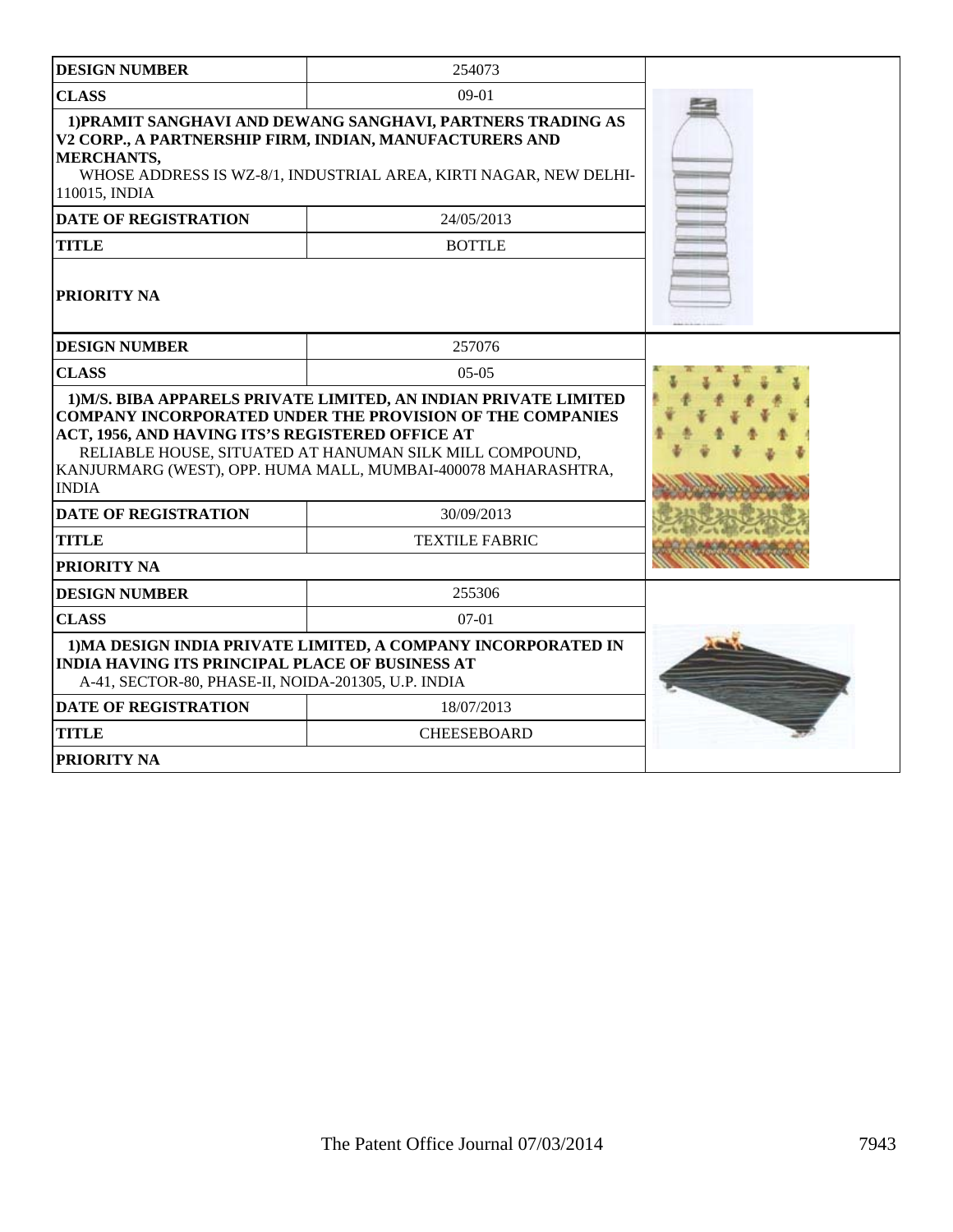| <b>DESIGN NUMBER</b>                                                                                                                                                                                           |             | 250151                                                       |  |
|----------------------------------------------------------------------------------------------------------------------------------------------------------------------------------------------------------------|-------------|--------------------------------------------------------------|--|
| <b>CLASS</b>                                                                                                                                                                                                   |             | 28-03                                                        |  |
| 1) CREATIVE NAIL DESIGN, INC., A CORPORATION ORGANIZED AND<br>EXISTING UNDER THE LAWS OF USA, OF<br>1125 JOSHUA WAY VISTA, CALIFORNIA 92081, U.S.A.                                                            |             |                                                              |  |
| <b>DATE OF REGISTRATION</b>                                                                                                                                                                                    |             | 13/12/2012                                                   |  |
| <b>TITLE</b>                                                                                                                                                                                                   |             | NAIL PRODUCT CURING LAMP                                     |  |
| <b>PRIORITY</b>                                                                                                                                                                                                |             |                                                              |  |
| PRIORITY NUMBER                                                                                                                                                                                                | <b>DATE</b> | <b>COUNTRY</b>                                               |  |
| 29/424, 673                                                                                                                                                                                                    | 14/06/2012  | U.S.A.                                                       |  |
|                                                                                                                                                                                                                |             |                                                              |  |
| <b>DESIGN NUMBER</b>                                                                                                                                                                                           |             | 254865                                                       |  |
| <b>CLASS</b>                                                                                                                                                                                                   |             | $31-00$                                                      |  |
| 1) M/S. MODERN PLASTIC. (COMPANY REGISTERED UNDER<br><b>COMPANIES ACT, 1956) OF</b><br>GALA NO 2 A, SINGH COMPOUND OSHIWARA, NAVPADA ROAD, OFF S.V.<br>ROAD, JOGESHWARI (W), MUMBAI-400102, MAHARASHTRA, INDIA |             |                                                              |  |
| <b>DATE OF REGISTRATION</b>                                                                                                                                                                                    |             | 28/06/2013                                                   |  |
| <b>TITLE</b>                                                                                                                                                                                                   |             | <b>MIXER BODY</b>                                            |  |
| PRIORITY NA                                                                                                                                                                                                    |             |                                                              |  |
| <b>DESIGN NUMBER</b>                                                                                                                                                                                           |             | 255104                                                       |  |
| <b>CLASS</b>                                                                                                                                                                                                   |             | $14 - 03$                                                    |  |
| 1) ABB AB, A SWEDISH COMPANY OF<br>KOPPABERGSVAGEN 2, 721 83 VASTERAS, SWEDEN                                                                                                                                  |             |                                                              |  |
| <b>DATE OF REGISTRATION</b>                                                                                                                                                                                    |             | 10/07/2013                                                   |  |
| <b>TITLE</b>                                                                                                                                                                                                   |             | <b>COMMUNICATION MODULE FOR</b><br><b>ELECTRICITY METERS</b> |  |
| <b>PRIORITY</b>                                                                                                                                                                                                |             |                                                              |  |
| PRIORITY NUMBER                                                                                                                                                                                                | <b>DATE</b> | <b>COUNTRY</b>                                               |  |
| 002165183-0003                                                                                                                                                                                                 | 11/01/2013  | OHIM                                                         |  |
|                                                                                                                                                                                                                |             |                                                              |  |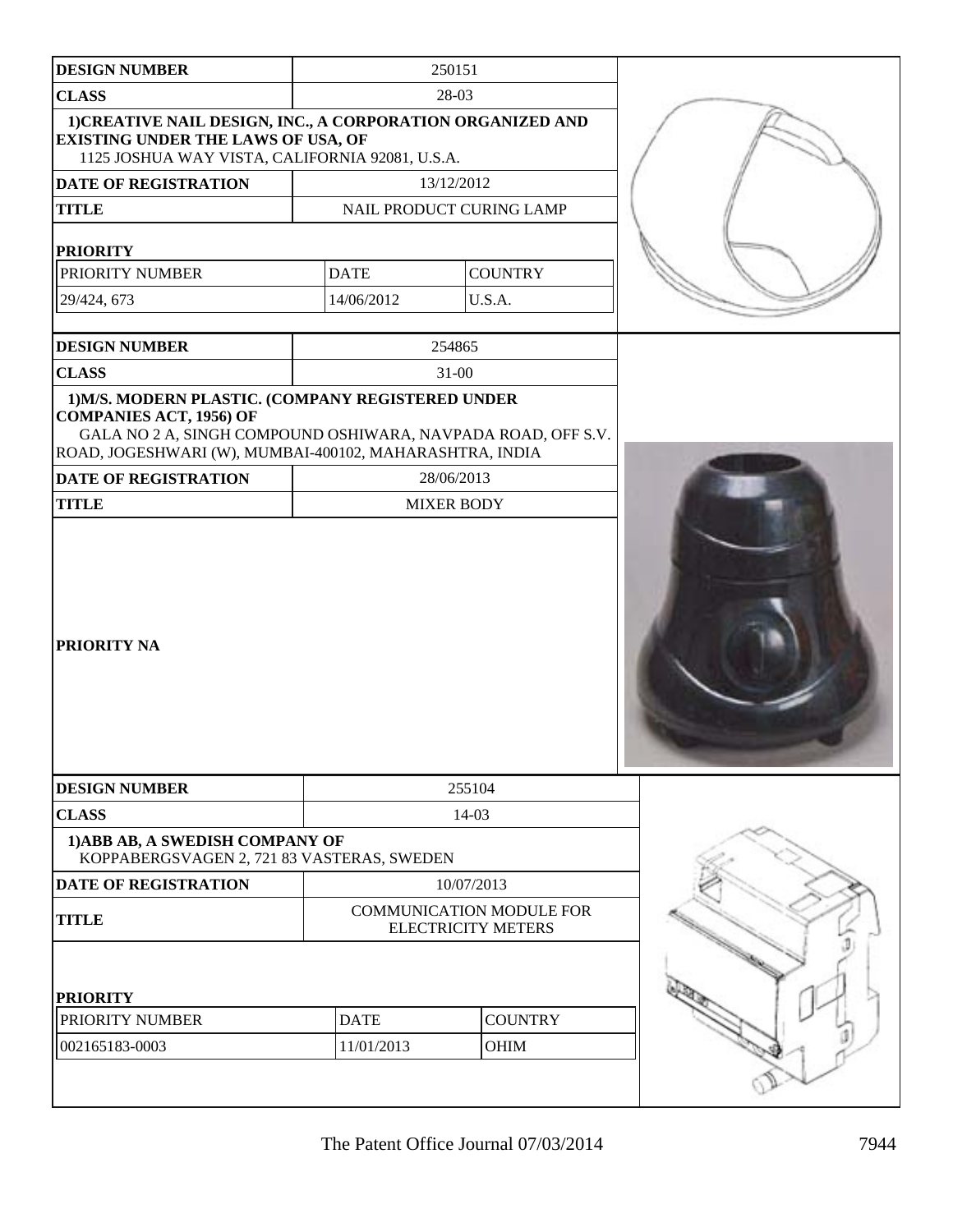| <b>DESIGN NUMBER</b>                                                                                                                                                                                                                                                                                                                             |             | 257071                |  |
|--------------------------------------------------------------------------------------------------------------------------------------------------------------------------------------------------------------------------------------------------------------------------------------------------------------------------------------------------|-------------|-----------------------|--|
| <b>CLASS</b>                                                                                                                                                                                                                                                                                                                                     |             | $05-05$               |  |
| 1) M/S. BIBA APPARELS PRIVATE LIMITED, AN INDIAN PRIVATE LIMITED<br><b>COMPANY INCORPORATED UNDER THE PROVISION OF THE COMPANIES</b><br>ACT, 1956, AND HAVING ITS'S REGISTERED OFFICE AT<br>RELIABLE HOUSE, SITUATED AT HANUMAN SILK MILL COMPOUND,<br>KANJURMARG (WEST), OPP. HUMA MALL, MUMBAI-400078 MAHARASHTRA,<br><b>INDIA</b>             |             |                       |  |
| <b>DATE OF REGISTRATION</b>                                                                                                                                                                                                                                                                                                                      |             | 30/09/2013            |  |
| <b>TITLE</b>                                                                                                                                                                                                                                                                                                                                     |             | <b>TEXTILE FABRIC</b> |  |
| <b>PRIORITY NA</b>                                                                                                                                                                                                                                                                                                                               |             |                       |  |
| <b>DESIGN NUMBER</b>                                                                                                                                                                                                                                                                                                                             |             | 255646                |  |
| <b>CLASS</b>                                                                                                                                                                                                                                                                                                                                     |             | $08-06$               |  |
| 1) DILIPBHAI BACHUBHAI HIRPARA (INDIAN NATIONALS) AND SOLE<br>PROPRIETOR OF JANKI DIE-CAST (INDIAN PROPRIETORSHIP CONCERN)<br><b>HAVING PLACE OF BUSINESS</b><br>AT-PLOT NO. 834, AJI INDUSTRIAL AREA, NR; SITARAM WAY BRIDGE, OPP:<br>MUNICIPAL WORKSHOP, BHAVNAGAR ROAD, RAJKOT-GUJARAT (INDIA)<br><b>DATE OF REGISTRATION</b><br><b>TITLE</b> |             |                       |  |
| PRIORITY NA                                                                                                                                                                                                                                                                                                                                      |             | 250411                |  |
| <b>DESIGN NUMBER</b><br><b>CLASS</b>                                                                                                                                                                                                                                                                                                             |             | $10-06$               |  |
| 1) ASSA ABLOY HOSPITALITY, INC, A DELAWARE CORPORATION<br><b>INCORPORATED UNDER THE LAWS OF USA HAVING REGISTERED OFFICE</b><br>AT<br>631, INTERNATIONAL PARKWAY, SUITE 100, RICHARDSON, TEXAS 75081                                                                                                                                             |             |                       |  |
| <b>DATE OF REGISTRATION</b>                                                                                                                                                                                                                                                                                                                      |             | 21/12/2012            |  |
| <b>TITLE</b>                                                                                                                                                                                                                                                                                                                                     |             | SIGNAL INDICATOR SET  |  |
| <b>PRIORITY</b>                                                                                                                                                                                                                                                                                                                                  |             |                       |  |
| PRIORITY NUMBER                                                                                                                                                                                                                                                                                                                                  | <b>DATE</b> | <b>COUNTRY</b>        |  |
| 29/425,481                                                                                                                                                                                                                                                                                                                                       | 22/06/2012  | U.S.A.                |  |
|                                                                                                                                                                                                                                                                                                                                                  |             |                       |  |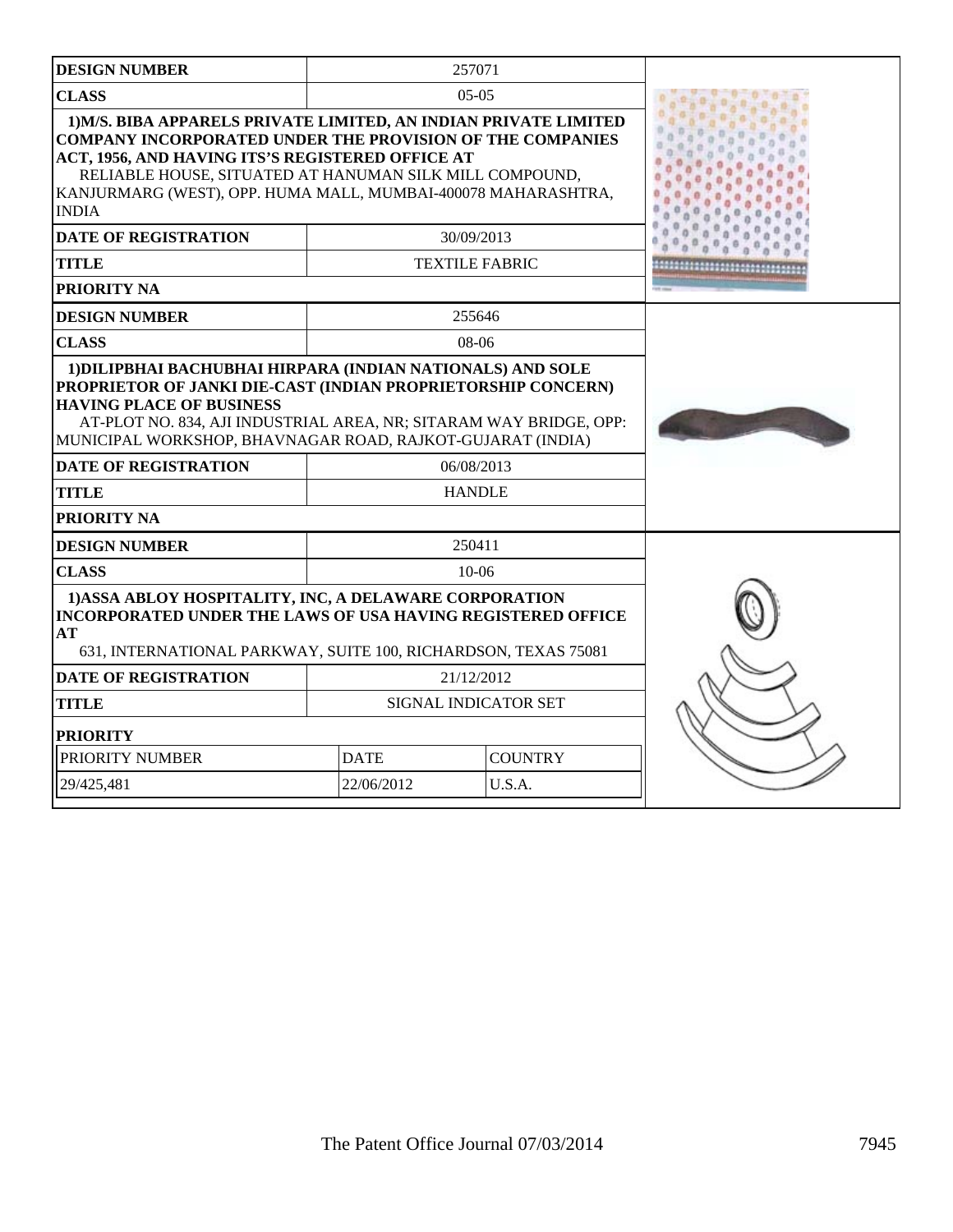| <b>DESIGN NUMBER</b>                                                                                                                                                                                                                              |             | 252751                                                  |                          |                              |  |
|---------------------------------------------------------------------------------------------------------------------------------------------------------------------------------------------------------------------------------------------------|-------------|---------------------------------------------------------|--------------------------|------------------------------|--|
| <b>CLASS</b>                                                                                                                                                                                                                                      |             | $23-02$                                                 |                          |                              |  |
| 1) KOHLER CO., A COMPANY ORGANIZED AND EXISTING UNDER THE LAW<br>OF USA,<br>OF 444 HIGHLAND DRIVE, KOHLER, WISCONSIN 53044, UNITED STATES OF<br><b>AMERICA</b>                                                                                    |             |                                                         |                          |                              |  |
| <b>DATE OF REGISTRATION</b>                                                                                                                                                                                                                       |             |                                                         | 02/04/2013               |                              |  |
| <b>TITLE</b>                                                                                                                                                                                                                                      |             |                                                         | <b>FLUSH HANDLE</b>      |                              |  |
| <b>PRIORITY</b>                                                                                                                                                                                                                                   |             |                                                         |                          |                              |  |
| PRIORITY NUMBER                                                                                                                                                                                                                                   |             | <b>DATE</b>                                             |                          | <b>COUNTRY</b>               |  |
| 29/433,633                                                                                                                                                                                                                                        |             | 02/10/2012                                              |                          | U.S.A.                       |  |
| <b>DESIGN NUMBER</b>                                                                                                                                                                                                                              |             |                                                         | 251848                   |                              |  |
| <b>CLASS</b>                                                                                                                                                                                                                                      |             |                                                         | $09-03$                  |                              |  |
| 1) ADM21 CO., LTD. A KOREAN CORPORATION,<br>607, HAKDANG-RI, CHEONGYANG-EUP, CHEONGYANG-GUN,<br>CHUNGCHEONGNAM-DO, REPUBLIC OF KOREA                                                                                                              |             |                                                         |                          |                              |  |
| <b>DATE OF REGISTRATION</b>                                                                                                                                                                                                                       |             | 25/02/2013                                              |                          |                              |  |
| <b>TITLE</b>                                                                                                                                                                                                                                      |             | PACKAGING CONTAINER FOR WIPERS OF<br><b>AUTOMOBILES</b> |                          |                              |  |
| <b>PRIORITY</b>                                                                                                                                                                                                                                   |             |                                                         |                          |                              |  |
| PRIORITY NUMBER                                                                                                                                                                                                                                   | <b>DATE</b> |                                                         | <b>COUNTRY</b>           |                              |  |
| 30-2012-0044134                                                                                                                                                                                                                                   | 13/09/2012  |                                                         | <b>REPUBLIC OF KOREA</b> |                              |  |
| <b>DESIGN NUMBER</b>                                                                                                                                                                                                                              |             |                                                         | 251450                   |                              |  |
| <b>CLASS</b>                                                                                                                                                                                                                                      |             | 15-99                                                   |                          |                              |  |
| 1) SPRAY ENGINEERING DEVICES LIMITED, AN INDIAN COMPANY,<br>INCORPORATED UNDER THE PROVISIONS OF THE COMPANIES ACT, 1956,<br>HAVING ITS REGISTERED OFFICE AT<br>PLOT NO. 25, INDUSTRIAL AREA, PHASE-II, CHANDIGARH-160002 (U.T.),<br><b>INDIA</b> |             |                                                         |                          |                              |  |
| <b>DATE OF REGISTRATION</b>                                                                                                                                                                                                                       |             | 06/02/2013                                              |                          |                              |  |
| <b>TITLE</b>                                                                                                                                                                                                                                      |             |                                                         |                          | <b>EVAPORATIVE CONDENSER</b> |  |
| <b>PRIORITY NA</b>                                                                                                                                                                                                                                |             |                                                         |                          |                              |  |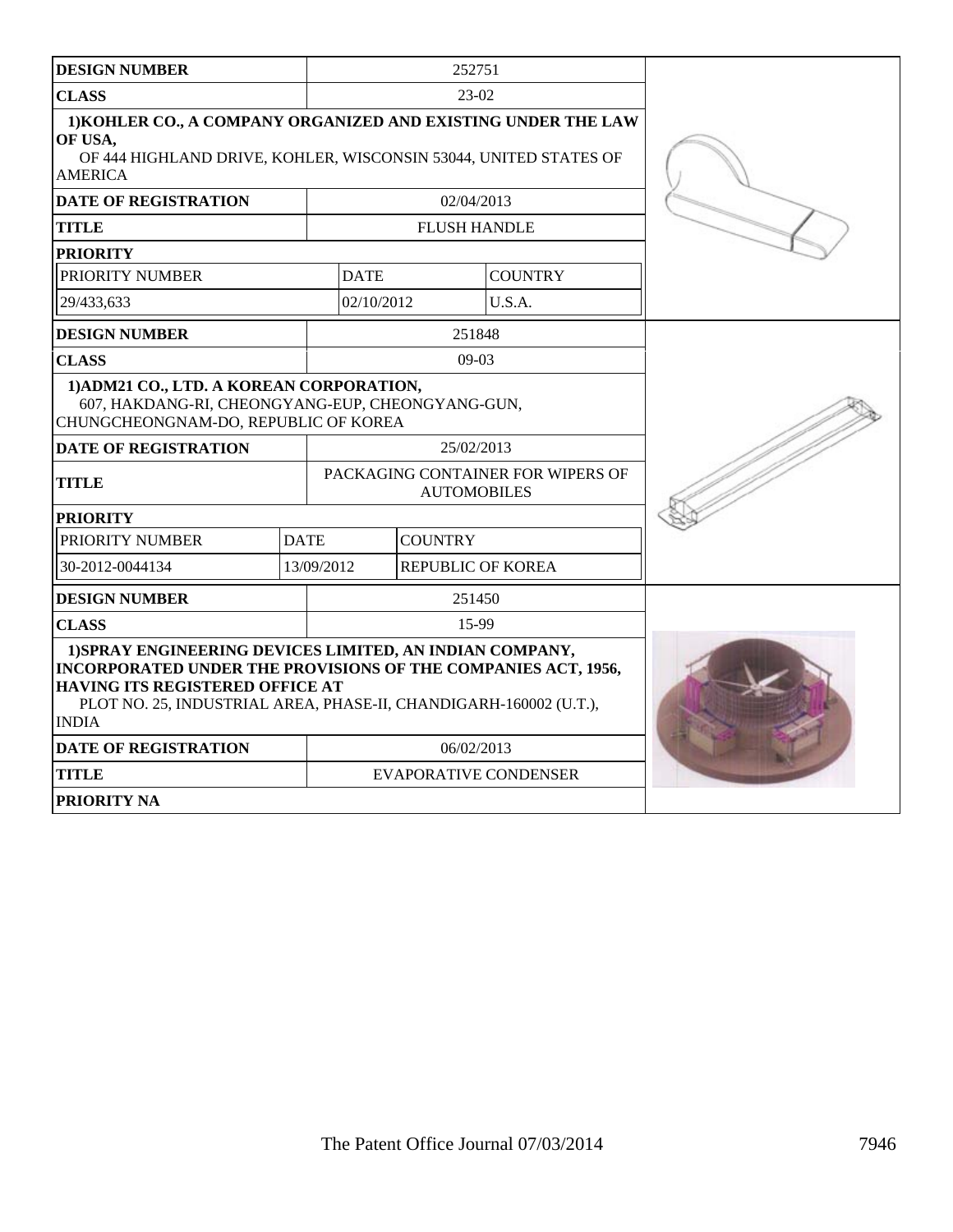| <b>DESIGN NUMBER</b>                                                                                                                                                                                                                                                                                                                 |             | 249774                |        |
|--------------------------------------------------------------------------------------------------------------------------------------------------------------------------------------------------------------------------------------------------------------------------------------------------------------------------------------|-------------|-----------------------|--------|
| <b>CLASS</b>                                                                                                                                                                                                                                                                                                                         |             | $14 - 03$             |        |
| 1) APPLE INC.,<br>1 INFINITE LOOP, CUPERTINO, CALIFORNIA 95014, UNITED STATES OF<br>AMERICA, A CORPORATION INCORPORATED IN THE STATE OF CALIFORNIA                                                                                                                                                                                   |             |                       |        |
| <b>DATE OF REGISTRATION</b>                                                                                                                                                                                                                                                                                                          |             | 29/11/2012            |        |
| <b>TITLE</b>                                                                                                                                                                                                                                                                                                                         |             | <b>MOBILE PHONE</b>   |        |
| <b>PRIORITY</b>                                                                                                                                                                                                                                                                                                                      |             |                       |        |
| PRIORITY NUMBER                                                                                                                                                                                                                                                                                                                      | <b>DATE</b> | <b>COUNTRY</b>        |        |
| 29/423,180                                                                                                                                                                                                                                                                                                                           | 29/05/2012  | U.S.A.                |        |
| <b>DESIGN NUMBER</b>                                                                                                                                                                                                                                                                                                                 |             | 254071                |        |
| <b>CLASS</b>                                                                                                                                                                                                                                                                                                                         |             | $09-01$               |        |
| V2 CORP., A PARTNERSHIP FIRM, INDIAN, MANUFACTURERS AND<br><b>MERCHANTS,</b><br>WHOSE ADDRESS IS WZ-8/1, INDUSTRIAL AREA, KIRTI NAGAR, NEW DELHI-<br>110015, INDIA                                                                                                                                                                   |             |                       |        |
| <b>DATE OF REGISTRATION</b>                                                                                                                                                                                                                                                                                                          |             | 24/05/2013            |        |
| <b>TITLE</b>                                                                                                                                                                                                                                                                                                                         |             | <b>BOTTLE</b>         |        |
| <b>PRIORITY NA</b>                                                                                                                                                                                                                                                                                                                   |             |                       | 111177 |
| <b>DESIGN NUMBER</b>                                                                                                                                                                                                                                                                                                                 |             | 257074                |        |
| <b>CLASS</b>                                                                                                                                                                                                                                                                                                                         |             | $05-05$               |        |
| 1) M/S. BIBA APPARELS PRIVATE LIMITED, AN INDIAN PRIVATE LIMITED<br><b>COMPANY INCORPORATED UNDER THE PROVISION OF THE COMPANIES</b><br>ACT, 1956, AND HAVING ITS'S REGISTERED OFFICE AT<br>RELIABLE HOUSE, SITUATED AT HANUMAN SILK MILL COMPOUND,<br>KANJURMARG (WEST), OPP. HUMA MALL, MUMBAI-400078 MAHARASHTRA,<br><b>INDIA</b> |             |                       |        |
| <b>DATE OF REGISTRATION</b>                                                                                                                                                                                                                                                                                                          |             | 30/09/2013            |        |
| <b>TITLE</b>                                                                                                                                                                                                                                                                                                                         |             | <b>TEXTILE FABRIC</b> |        |
| <b>PRIORITY NA</b>                                                                                                                                                                                                                                                                                                                   |             |                       |        |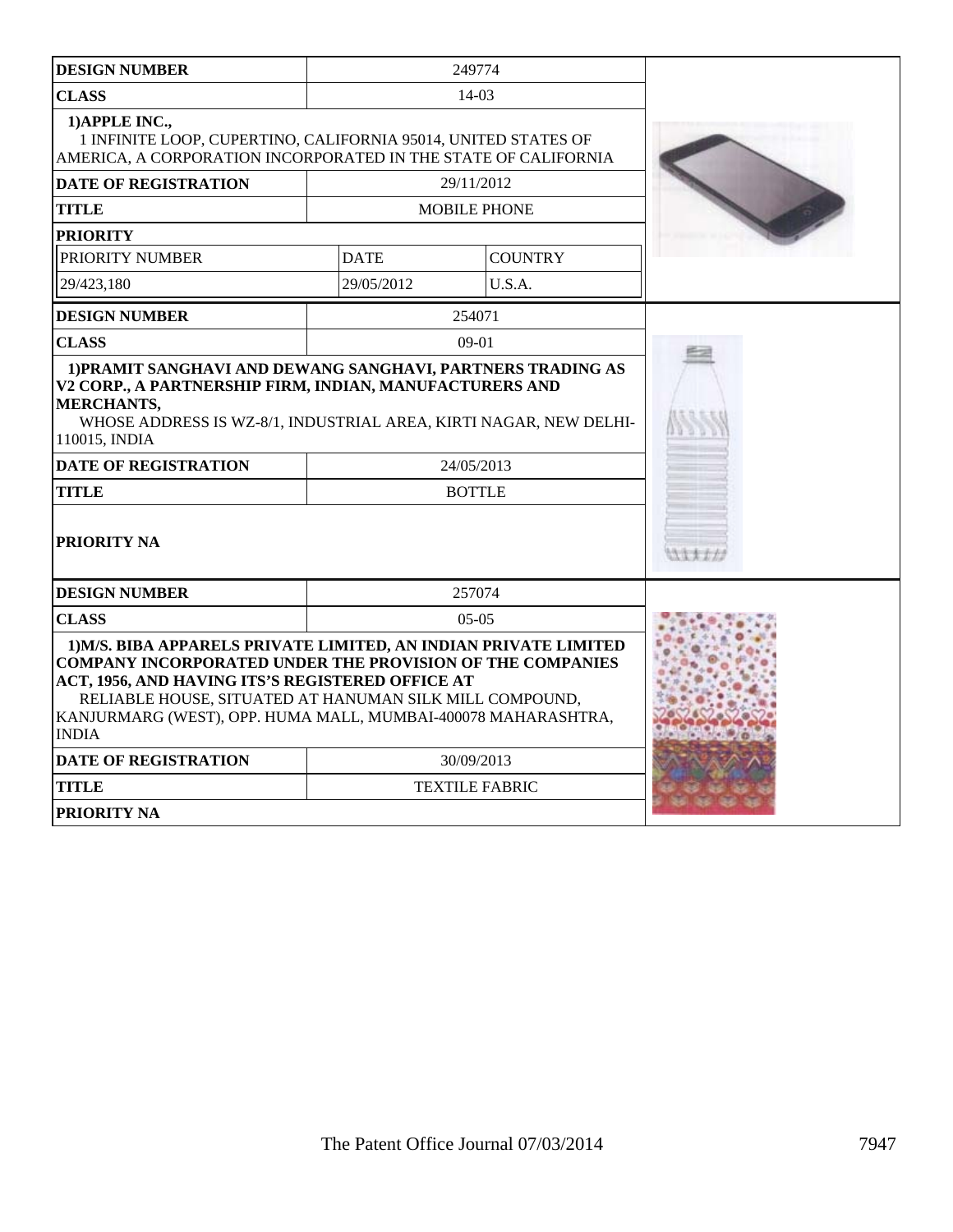| <b>DESIGN NUMBER</b>                                                                                                                                                                                                                                                        |                               | 254784                                           |   |
|-----------------------------------------------------------------------------------------------------------------------------------------------------------------------------------------------------------------------------------------------------------------------------|-------------------------------|--------------------------------------------------|---|
| <b>CLASS</b>                                                                                                                                                                                                                                                                |                               | 24-01                                            |   |
| 1) PTT GLOBAL CHEMICAL PUBLIC COMPANY LIMITED, A COMPANY<br><b>INCORPORATED UNDER THE LAWS OF THAILAND OF</b><br>555/1, ENERGY COMPLEX, BUILDING A, 14TH-18TH FLOOR, VIBHAVADI<br>RANGSIT ROAD, CHATUCHAK, BANGKOK 10900, THAILAND                                          |                               |                                                  |   |
| <b>DATE OF REGISTRATION</b>                                                                                                                                                                                                                                                 |                               | 25/06/2013                                       |   |
| <b>TITLE</b>                                                                                                                                                                                                                                                                |                               | <b>LABORATORY GLASSWARE</b>                      |   |
| <b>PRIORITY</b><br>PRIORITY NUMBER                                                                                                                                                                                                                                          | <b>DATE</b>                   | <b>COUNTRY</b>                                   |   |
| 1202003478                                                                                                                                                                                                                                                                  | 27/12/2012                    | <b>THAILAND</b>                                  |   |
|                                                                                                                                                                                                                                                                             |                               |                                                  |   |
| <b>DESIGN NUMBER</b>                                                                                                                                                                                                                                                        |                               | 251167                                           |   |
| <b>CLASS</b>                                                                                                                                                                                                                                                                |                               | $23-04$                                          |   |
| UNDER THE LAWS OF THE STATE OF WISCONSIN, UNITED STATES OF<br>AMERICA WHO ARE AMERICAN BY NATIONALITY AND WHOSE ADDRESS IS<br>1525 HOWE STREET, RACINE, WISCONSIN 53403-2236, UNITED STATES OF<br><b>AMERICA</b><br>DATE OF REGISTRATION<br><b>TITLE</b><br><b>PRIORITY</b> |                               | 23/01/2013<br>AIR TREATMENT DISPENSING DEVICE    |   |
| PRIORITY NUMBER                                                                                                                                                                                                                                                             | <b>DATE</b><br><b>COUNTRY</b> |                                                  |   |
| 29/427,993                                                                                                                                                                                                                                                                  | U.S.A.<br>24/07/2012          |                                                  |   |
|                                                                                                                                                                                                                                                                             |                               |                                                  |   |
| <b>DESIGN NUMBER</b>                                                                                                                                                                                                                                                        |                               | 237636                                           |   |
| <b>CLASS</b>                                                                                                                                                                                                                                                                |                               | $09-01$                                          | 5 |
| 1) MS MARIE C.GELIN<br>9002 CEDAR GROVE RD FAIRBURN GA 30213                                                                                                                                                                                                                |                               |                                                  |   |
| DATE OF REGISTRATION                                                                                                                                                                                                                                                        |                               | 29/06/2011                                       |   |
| <b>TITLE</b>                                                                                                                                                                                                                                                                |                               | CONTAINER FOR PERSONAL HYGIENE<br><b>PRODUCT</b> |   |
| <b>PRIORITY NA</b>                                                                                                                                                                                                                                                          |                               |                                                  |   |